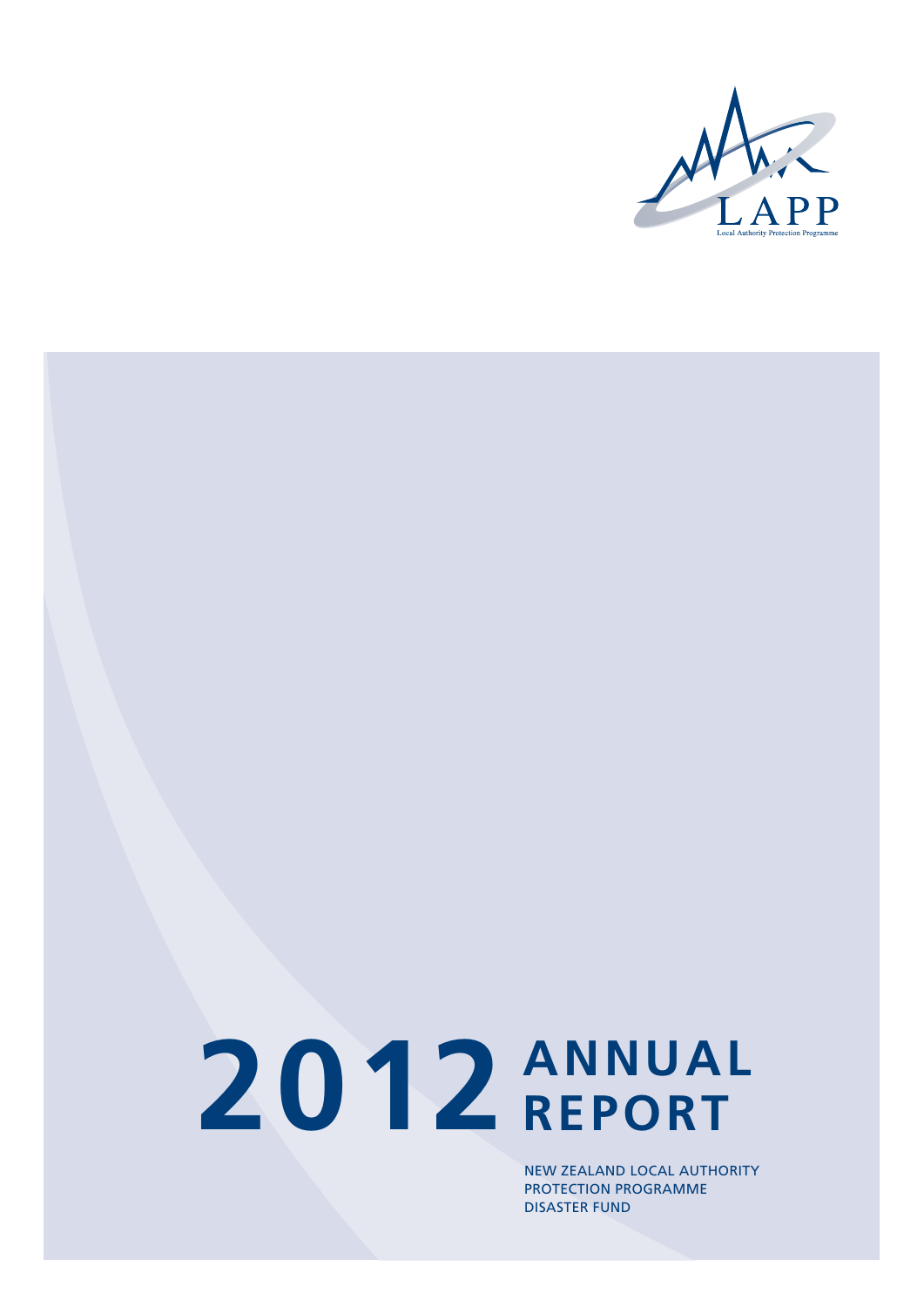# **CONTENTS**

Chairman's Report 2012

Independent Auditor's Report 4

Statement of Financial Performance 6 and 30 km statement of Financial Performance

Statement of Movements In Equity 7 and 2008 and 2009 and 2008 and 2009 and 2008 and 2009 and 2009 and 2009 and 2009  $\sigma$ 

Statement of Financial Position 8

Statement of Cash Flows 9

Notes to the Special Purpose Financial Statements 10

Trustee Information 18

2011 – 2012 Fund Year Membership 19

LAPP: Why and How 20

Directory 38

Trust Deed 39

Participation Deed 50

- 
- 
- 
- 
- 
- 
- 
- 
- 
- 
-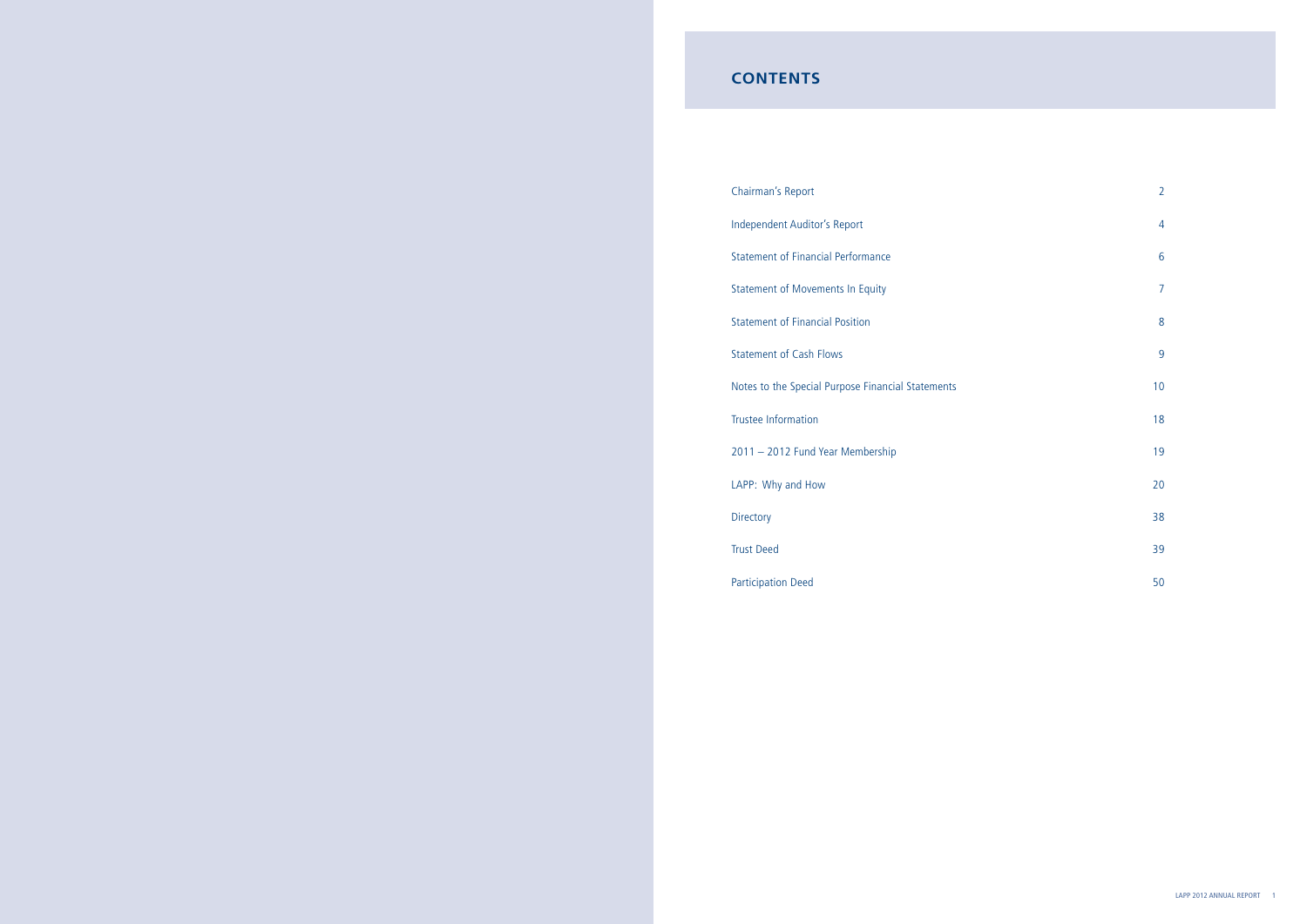The Fund website, www.lappfund.co.nz, continues to be an excellent resource, providing members with current information on the policies and procedures of the Fund. Each member can access the latest information it has provided on its infrastructure assets declared for cover by the Fund.

LAPP's website also carries information from the Ministry of Civil Defence and Emergency Management and other relevant authorities relating to natural hazard risk assessment and the reinstatement of assets following a major natural hazard event. Council staff that are unable to attend the member meetings can access presentations made at these meetings and associated materials for their information. Trustees' policies relating to claims, deductibles and assets coverage are also available on the website. There are now more than 1000 documents on the LAPP website relating to member information or more general information on the Fund.

I am disappointed to record that Auckland Council has not paid its contribution for the 2011–12 year and has given written notice that it intends to leave the Fund in June 2013. No indication to the trustees, let alone written notice, was received from Auckland Council of its wish to withdraw from the Fund prior to 30 June 2010, so LAPP is pursuing through the Court an unpaid contribution of \$1,068,283.30 for 2011–12 plus interest plus costs as per clause 7.2.2 of LAPP's trust deed in order to protect the interests of LAPP's other members.

In the immediate future the principal objective of the trustees and management continues to be ensuring that LAPP is fully re-established and financially secure so that it can provide financial security for members. In other words, to be able to fulfill the reasons for which it was established.

A tremendous amount has been achieved this year with the support of many. I wish to thank the administration management staff, particularly Christopher Munden, Tim Sole and Roger Gyles along with Risk Management Partners, Bryan Whitefield and Marlene Kanga, for their work during the year. Special thanks must also go to the Fund's loss adjusters, Cunningham Lindsey and their co-opted experts. I also thank my fellow trustees for their strong participation and input into the Fund's affairs.

t () original

Kinsley Sampson Chairman

During the year, six out of seven of LAPP's below-ground reinsurers settled their share of LAPP's Canterbury earthquake claims, enabling LAPP to pay in total over \$200 million to Christchurch City Council and Waimakariri District Council. In so doing, LAPP has met the purpose it was set up for. Unfortunately it has been necessary to take the seventh reinsurer, New India, to Court for non-payment of its share of the claims. Your Board is confident that the Court will find in LAPP's favour and the New India claims will be paid in full.

It was very difficult to obtain reinsurance for the 2011–12 year. The reinsurers were already concerned with their New Zealand exposures after the major Canterbury earthquakes of 4 September 2010 (measuring 7.1) and 22 February 2011 (measuring 6.3). The Christchurch earthquake on 13 June 2011 (also measuring 6.3) just before LAPP's reinsurance programme was due to renew on 30 June made matters worse. In the end, despite a 400% price increase even without any cover for the Canterbury region (reinsurance was not available), LAPP was only able to renew 92% of its reinsurance programme.

With LAPP's disaster fund exhausted by the Canterbury earthquake claims the reinsurance premiums could only be funded by a substantial increase in member contributions. Thus for 2011–12, contribution rates doubled and the 50% contribution rebate that had applied the previous year was removed. The Fund's equity at 30 June 2012 was \$2,629,304, but that has subsequently been boosted by the 1 July 2012 contributions to around \$8 million after adjusting for reinsurance and other costs.

Earthquake issues and funding dilemmas aside, other Fund activities have continued. As a result of a number of queries raised on flood loss protection, work was

commenced on looking at issues that specifically affect the regional council and unitary council members. Whilst this work is on-going, one of the first outcomes has been the preparation of a generic business case showing the various options available to regional authorities to cover their 40 percent share of reinstatement costs following a natural disaster. The case for the LAPP Fund to be used for risk financing by regional authorities is clearly shown to be a strong and prudent option.

Following the Canterbury earthquakes, the information obtained on damage to infrastructure assets in highly liquefiable soils was reviewed with the help of the Institute of Geological and Nuclear Sciences (GNS). Additional adjustment factors for damage in very highly liquefiable soils were developed with GNS and a full review of soil types was completed for every member. The member earthquake risk assessments have been re-estimated following these modifications. The expected loss for a major earthquake in Canterbury was also re-modelled by GNS to calibrate the model with actual losses that had occurred. This exercise is in line with international best practice for re-evaluations of earthquake models following a major earthquake.

The Fund's risk management programme continued with our risk managers visiting a number of members in the North and South Islands. Each member is visited at least every four years for a review of their infrastructure assets covered by the LAPP Fund, asset management practices, and management of natural hazard exposures to these assets.

These visits have lately been an opportunity to explain the impact of the Canterbury earthquakes on the Fund and the plans to rebuild the Fund. Information presented to council staff provides valuable training, enhanced understanding of the purpose of the Fund, information on assets that can covered by the Fund, and claim procedures following an event. This programme also helps ensure that the trustees and reinsurers have up-to-date information on the assets being declared for cover.

# I have pleasure in presenting the Chairman's Report for the 2011–12 financial year.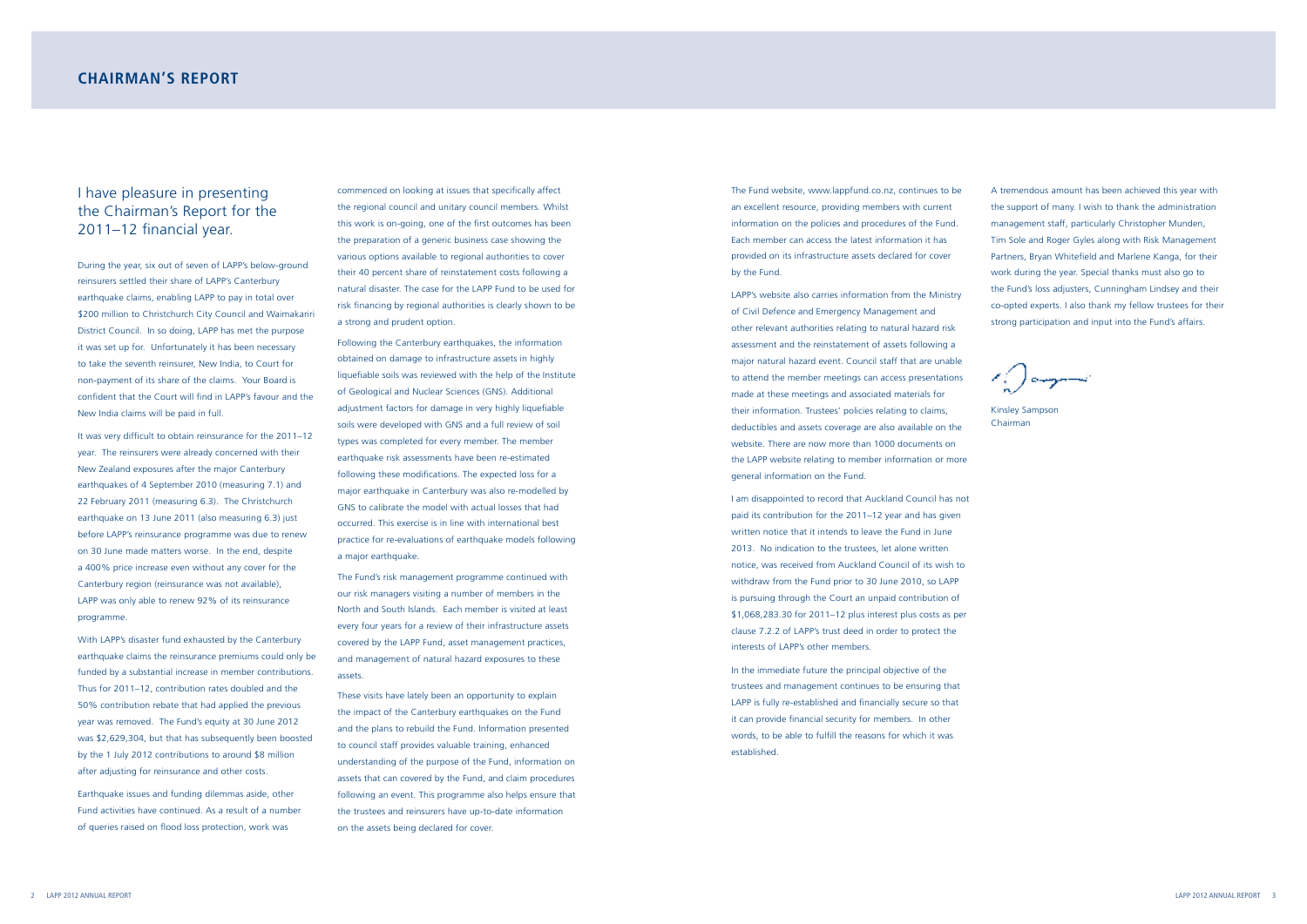Material misstatements are differences or omissions of amounts and disclosures that would affect a reader's overall understanding of the special purpose financial statements. If we had found material misstatements that were not corrected, we would have referred to them in our opinion.

An audit involves carrying out procedures to obtain audit evidence about the amounts and disclosures in the special purpose financial statements. The procedures selected depend on our judgement, including our assessment of risks of material misstatement of the special purpose financial statements, whether due to fraud or error. In making those risk assessments; we consider internal control relevant to the preparation of the Fund's special purpose financial statements that give a true and fair view of the matters to which they relate. We consider internal control in order to design audit procedures that are appropriate in the circumstances, but not for the purpose of expressing an opinion on the effectiveness of the Fund's internal control.

An audit also involves evaluating:

- the appropriateness of accounting policies used and whether they have been consistently applied;
- the reasonableness of the significant accounting estimates and judgements made by the Trustees;
- the adequacy of all disclosures in the special purpose financial statements; and
- the overall presentation of the special purpose financial statements.

We did not examine every transaction, nor do we guarantee complete accuracy of the special purpose financial statements. We have obtained all the information and explanations we have required and we believe we have obtained sufficient and appropriate audit evidence to provide a basis for our audit opinion.

### *Distribution and use of this report*

This report has been prepared solely for members of the Fund and should not be distributed to or used by any parties other than members of the Fund.



### **Responsibilities of the Trustees**

The Trustees are responsible for preparing financial statements that give a true and fair view of the Fund's financial affairs. To fulfil this responsibility the Trustees have chosen to present special purpose financial statements that show the financial position, financial performance and cash flows of the Fund.

The Trustees are also responsible for such internal control as they determine is necessary to enable the preparation of the special purpose financial statements that are free from material misstatement, whether due to fraud or error.

The Trustees' responsibilities arise from clause 5.3 of the Trust Deed of the Fund.

### **Responsibilities of the Auditor**

We are responsible for expressing an independent opinion on the special purpose financial statements and reporting that opinion to you based on our audit. Our responsibility arises from section 15 of the Public Audit Act 2001 and clause 4.4.1 of the Trust Deed of the Fund.

### **Independence**

When carrying out the audit, we followed the independence requirements of the Auditor-General, which incorporate the independence requirements of the New Zealand Institute of Chartered Accountants.

Other than the audit, we have no relationship with or interests in the Fund.

Ausius

Malcolm Bruce **KPMG** On behalf of the Auditor-General Wellington, New Zealand

The Auditor-General is the auditor of New Zealand Local Authority Protection Programme Disaster Fund ("the Fund"). The Auditor-General has appointed me, Malcolm Bruce, using the staff and resources of KPMG, to carry out the audit of the special purpose financial statements of the Fund on her behalf.

We have audited the special purpose financial statements of the Fund on pages 6 to 17, that comprise the Statement of financial position as at 30 June 2012, the Statement of financial performance, Statement of changes in equity and Statement of cash flows for the year ended on that date and the notes to the special purpose financial statements that include accounting policies and other explanatory information.

### **Opinion**

In our opinion the special purpose financial statements of the Fund on pages 6 to 17:

- comply with the accounting policies of the Fund; and
- give a true and fair view of the Fund's:
	- financial position as at 30 June 2012; and
	- financial performance and cash flows for the year ended on that date.

Our audit was completed on 29 November 2012. This is the date at which our opinion is expressed.

The basis of our opinion is explained below. In addition, we outline the responsibilities of the Trustees and our responsibilities, and we explain our independence.

### *Basis of preparation of the special purpose financial statements*

Without modifying our opinion, we draw your attention to Note 1 to the special purpose financial statements, which notes that the Trustees have prepared special purpose financial statements so that the Fund could

# **independent auditor's report**

continue to apply the same accounting policies it used in prior years. Those accounting policies may not be suitable for general purpose financial statements of the Fund as a result of its increased size following claims and reinsurance transactions relating to the Canterbury earthquakes during 2010 and 2011. The special purpose financial statements have been prepared to inform Fund members of the Fund's financial performance during the year. As a result, the special purpose financial statements may not be suitable for another purpose. We consider those disclosures in Note 1 to be adequate.

### *Uncertainty associated with the gross claim liabilities and the related reinsurance recoveries*

We also draw your attention to Note 4 to the special purpose financial statements, which discloses the considerable uncertainty that exists for measuring the gross claim liabilities and the related reinsurance recoveries arising from the Canterbury earthquakes during 2010 and 2011. We consider the disclosures in Note 4 to be adequate.

### *Appropriateness of the going concern assumption*

The basis of our opinion is explained below. In addition, we outline the responsibilities of the Trustees and our responsibilities, and we explain our independence.

### **Basis of opinion**

We carried out our audit in accordance with the Auditor-General's Auditing Standards, which incorporate the International Standards on Auditing (New Zealand). Those standards require that we comply with ethical requirements and plan and carry out our audit to obtain reasonable assurance about whether the special purpose financial statements are free from material misstatement.

**To the Members of New Zealand Local Authority Protection Programme Disaster FUND'S SPECIAL PURPOSE FINANCIAL STATEMENTS FOR THE YEAR ENDED 30 JUNE 2012**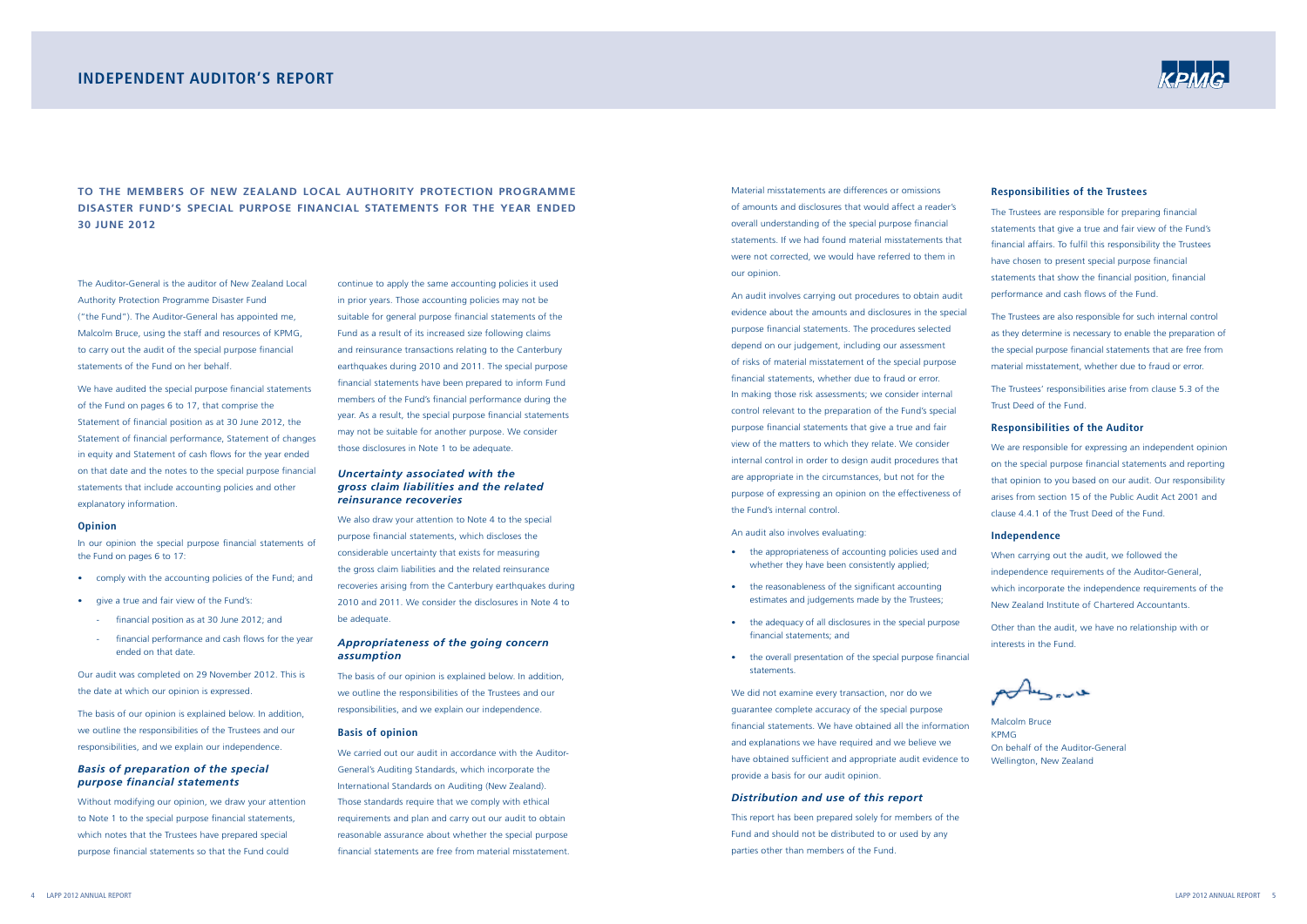

# **STATEMENT OF MOVEMENTS IN EQUITY**

For The Year Ended 30 June 2012

| 2012 | 2011 |
|------|------|
|      |      |
|      |      |

| 2,629,303   | (1,655,393)  |
|-------------|--------------|
| (1,655,393) | 37,644,945   |
| 4,284,696   | (39,300,338) |
| 4,284,696   | (39,300,338) |

The notes to the Special Purpose Financial Statements form part of and are to be read in conjunction with this Statement of Financial Performance.

# **STATEMENT OF FINANCIAL PERFORMANCE**

For The Year Ended 30 June 2012

|                                        | <b>Note</b>    | 2012            | 2011            |
|----------------------------------------|----------------|-----------------|-----------------|
|                                        |                | \$              | \$              |
| <b>INCOME</b>                          |                |                 |                 |
| Members' Below-Ground Contributions    |                | 14, 117, 872    | 11,429,025      |
| Members' Above-Ground Contributions    |                | 35,579          | 2,378,711       |
| Interest - Bank Deposits               |                | 1,457,388       | 1,028,998       |
| Income from Managed Funds (net)        |                |                 | 1,685,265       |
| <b>TOTAL INCOME</b>                    |                | 15,610,839      | 16,521,999      |
| <b>EXPENDITURE</b>                     |                |                 |                 |
| <b>Direct Expenses</b>                 |                |                 |                 |
| Claims Expense                         | 4              | 182,330,932     | 522,225,951     |
| <b>Reinsurance Recoveries</b>          | 4              | (180, 688, 917) | (471, 368, 900) |
| Net Claims Expense                     |                | 1,642,015       | 50,857,051      |
| Risk Management Programme              |                | 327,454         | 323,526         |
| Excess of Loss Insurance Premium       |                | 8,162,492       | 2,900,568       |
| <b>Reinstatement Premium</b>           |                | 558,674         | 1,305,000       |
|                                        |                | 10,690,634      | 55,386,145      |
| <b>Other Expenses</b>                  |                |                 |                 |
| <b>Administration Fees</b>             | $\overline{7}$ | 394,423         | 316,035         |
| <b>Audit Fees-Financial Statements</b> |                | 39,750          | 6,808           |
| Consultancy                            |                | 51,560          | 25,306          |
| <b>Legal Fees</b>                      |                | 16,486          | 4,135           |
| Meeting/Travel Expenses                |                | 33,351          | 18,416          |
| Printing and Stationery                |                | 8,750           | 8,781           |
| <b>Rating Agency Fee</b>               |                |                 | 11,572          |
| Trustees' Liability Insurance          |                | 44,960          | 12,500          |
| Trustees' Remuneration                 |                | 45,600          | 32,052          |
| <b>Sundry Expenses</b>                 |                | 629             | 587             |
|                                        |                | 635,509         | 436,192         |
| TOTAL EXPENDITURE                      |                | 11,326,143      | 55,822,337      |
| Net Surplus / (Deficit) before tax     |                | 4,284,696       | (39, 300, 338)  |
| <b>Tax Expense</b>                     |                |                 |                 |
| <b>NET SURPLUS / (DEFICIT)</b>         |                | 4,284,696       | (39, 300, 338)  |

### Net Surplus / (Deficit) for the Year

TOTAL RECOGNISED REVENUES AND EXPENSES

Equity at beginning of the Year

### **EQUITY AT END OF THE YEAR**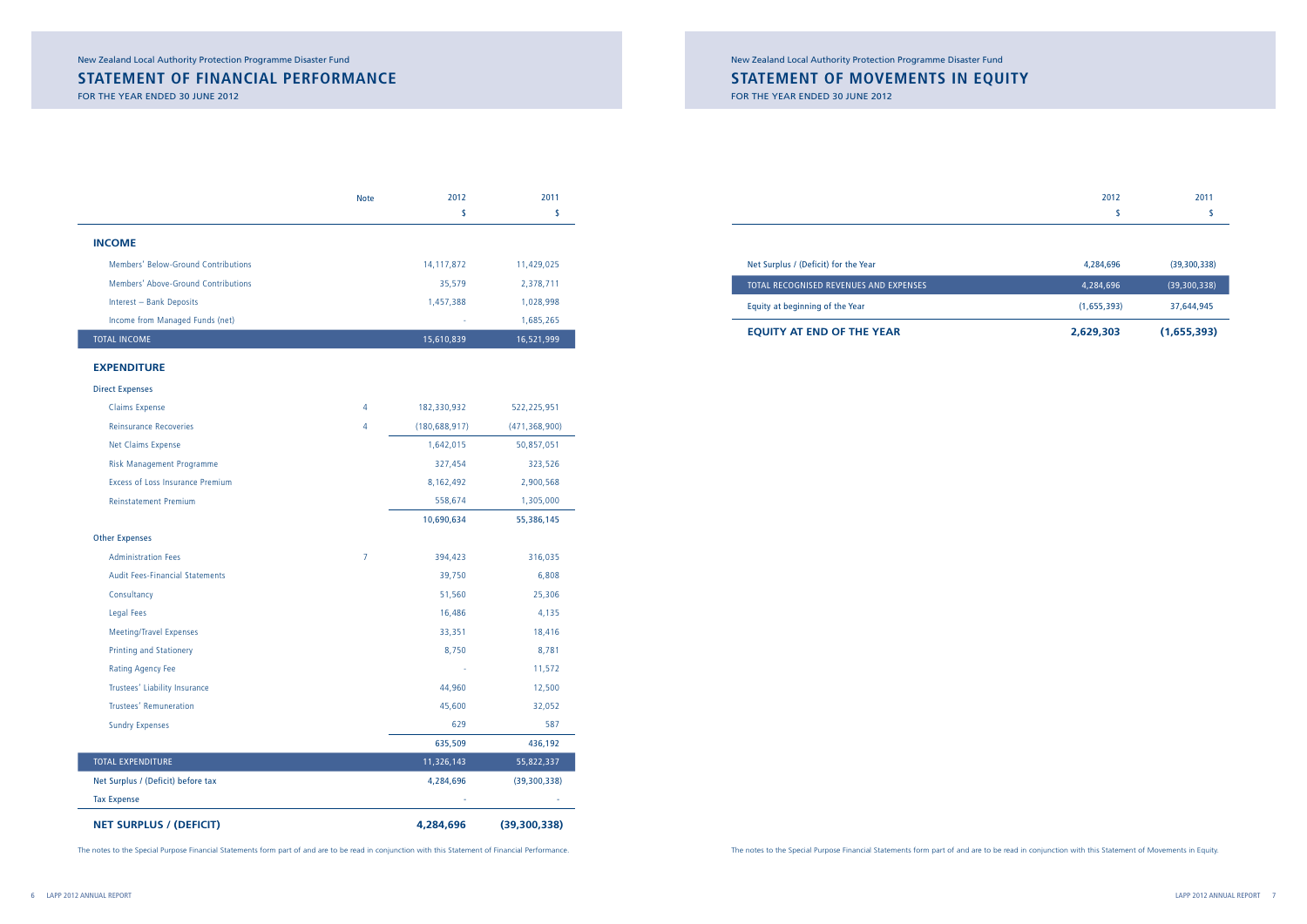# **STATEMENT OF CASH FLOWS**

FOR THE YEAR ENDED 30 JUNE 2012

New Zealand Local Authority Protection Programme Disaster Fund

|                                            | <b>Note</b> | 2012           | 2011           |
|--------------------------------------------|-------------|----------------|----------------|
|                                            |             | \$             | \$             |
| <b>SH FLOWS FROM OPERATING ACTIVITIES</b>  |             |                |                |
| n was Provided from:                       |             |                |                |
| Members' Contributions                     |             | 21,310,560     | 3,534,622      |
| Interest Received - Bank                   |             | 1,369,152      | 1,235,683      |
| Sundry Income                              |             | 8,531          | 2,410,313      |
|                                            |             | 22,688,243     | 7,180,618      |
| n was Applied to:                          |             |                |                |
| <b>Net Claims</b>                          |             | 14,314,808     | 12,634,008     |
| Risk Management Programme                  |             | 334,737        | 338,044        |
| <b>Excess of Loss Insurance</b>            |             | 10,325,098     | 2,475,568      |
| <b>Administration Fees</b>                 |             | 452,803        | 279,751        |
| <b>Meeting/Travel Expenses</b>             |             | 31,533         | 20,623         |
| <b>Trustees' Remuneration</b>              |             | 45,600         | 32,052         |
| <b>Other Expenses</b>                      |             | 197,896        | 57,789         |
| Net GST Paid                               |             | 22, 231, 574   | 2,933,811      |
|                                            |             | 47,934,048     | 18,771,646     |
| <b>CASH FLOW FROM OPERATING ACTIVITIES</b> | 3           | (25, 245, 805) | (11, 591, 028) |

| <b>CASH FLOWS FROM OPERATING ACTIVITIES</b>        |                     |                |
|----------------------------------------------------|---------------------|----------------|
| Cash was Provided from:                            |                     |                |
| Members' Contributions                             | 21,310,560          | 3,534,622      |
| Interest Received - Bank                           | 1,369,152           | 1,235,683      |
| Sundry Income                                      | 8,531               | 2,410,313      |
|                                                    | 22,688,243          | 7,180,618      |
| Cash was Applied to:                               |                     |                |
| <b>Net Claims</b>                                  | 14,314,808          | 12,634,008     |
| Risk Management Programme                          | 334,737             | 338,044        |
| <b>Excess of Loss Insurance</b>                    | 10,325,098          | 2,475,568      |
| <b>Administration Fees</b>                         | 452,803             | 279,751        |
| <b>Meeting/Travel Expenses</b>                     | 31,533              | 20,623         |
| Trustees' Remuneration                             | 45,600              | 32,052         |
| Other Expenses                                     | 197,896             | 57,789         |
| Net GST Paid                                       | 22, 231, 574        | 2,933,811      |
|                                                    | 47,934,048          | 18,771,646     |
| NET CASH FLOW FROM OPERATING ACTIVITIES            | 3<br>(25, 245, 805) | (11, 591, 028) |
| <b>CASH FLOWS FROM INVESTING ACTIVITIES</b>        |                     |                |
| Cash was Provided from:                            |                     |                |
| Sale of Investments - WiNZ Funds                   |                     | 9,536,964      |
| Maturity of Investments - Short term Bank Deposits | 26,305,000          | 2,145,000      |
| Investment Income                                  |                     | 1.685.265      |

NET CASH FLOW FROM INVESTING ACTIVITIES

Opening Cash Balance

CLOSING CASH BALANCE

|                                                    | 3,475,621  | 2.416.426  |
|----------------------------------------------------|------------|------------|
| k – ANZ National Bank Ltd                          | 3,475,621  | 2,416,426  |
| resented by:                                       |            |            |
| <b>SING CASH BALANCE</b>                           | 3,475,621  | 2,416,426  |
| <b>Opening Cash Balance</b>                        | 2,416,426  | 640,225    |
| Net Increase / (Decrease) in Cash Held             | 1,059,195  | 1,776,201  |
| <b>CASH FLOW FROM INVESTING ACTIVITIES</b>         | 26,305,000 | 13,367,229 |
| Investment Income                                  |            | 1,685,265  |
| Maturity of Investments - Short term Bank Deposits | 26,305,000 | 2,145,000  |
| Sale of Investments - WiNZ Funds                   |            | 9,536,964  |
| T WAS THOMAGA TIONI.                               |            |            |

Represented by:

Bank – ANZ National Bank Ltd

# **STATEMENT OF FINANCIAL POSITION**

As At 30 June 2012

New Zealand Local Authority Protection Programme Disaster Fund

|                                     | <b>Note</b> | 2012<br>\$  | 2011<br>\$  |
|-------------------------------------|-------------|-------------|-------------|
|                                     |             |             |             |
| <b>TOTAL EQUITY</b>                 |             | 2,629,303   | (1,655,393) |
| Represented By:                     |             |             |             |
| <b>Current Assets</b>               |             |             |             |
| Bank - ANZ National Bank Ltd        |             | 3,475,621   | 2,416,426   |
| Short Term Deposits - Bank Deposits |             |             | 26,305,000  |
| <b>Accrued Interest</b>             |             | 106,648     | 18,413      |
| <b>Accounts Receivable</b>          | 10          | 1,397,917   | 13,181,285  |
| Reinsurance Recoveries Receivable   | 5           | 406,419,333 | 471,368,900 |
| <b>GST Receivable</b>               |             | 24,995,465  | 1,185,295   |
| <b>Total Current Assets</b>         |             | 436,394,984 | 514,475,319 |

| <b>TOTAL ASSETS</b>                       |   | 436,394,984 | 514,475,319 |
|-------------------------------------------|---|-------------|-------------|
|                                           |   |             |             |
| <b>Current Liabilities</b>                |   |             |             |
| <b>Accounts Payable</b>                   |   | 3,068,124   | 1,223,934   |
| Reinsurance Bordereau received in advance |   |             | 18,000,000  |
| <b>Premium Reserve</b>                    |   | ٠           | 115,668     |
| Reinstatement Premiums Payable            |   | 126,068     | 710,000     |
| <b>Provision for Claims</b>               | 6 | 430,571,489 | 496,081,110 |
| <b>Total Current Liabilities</b>          |   | 433,765,681 | 516,130,712 |
|                                           |   |             |             |

| <b>TOTAL LIABILITIES</b>                             | 433.765.681 | 1516, 130, 712 |
|------------------------------------------------------|-------------|----------------|
| <b>EXCESS / (DEFICIT) OF ASSETS OVER LIABILITIES</b> | 2,629,303   | (1,655,393)    |

Approved for and on behalf of the Board on 29 November 2012:

 $\sqrt{2}$ 

KN SAMPSON – CHAIRMAN DA LOTT – TRUSTEE

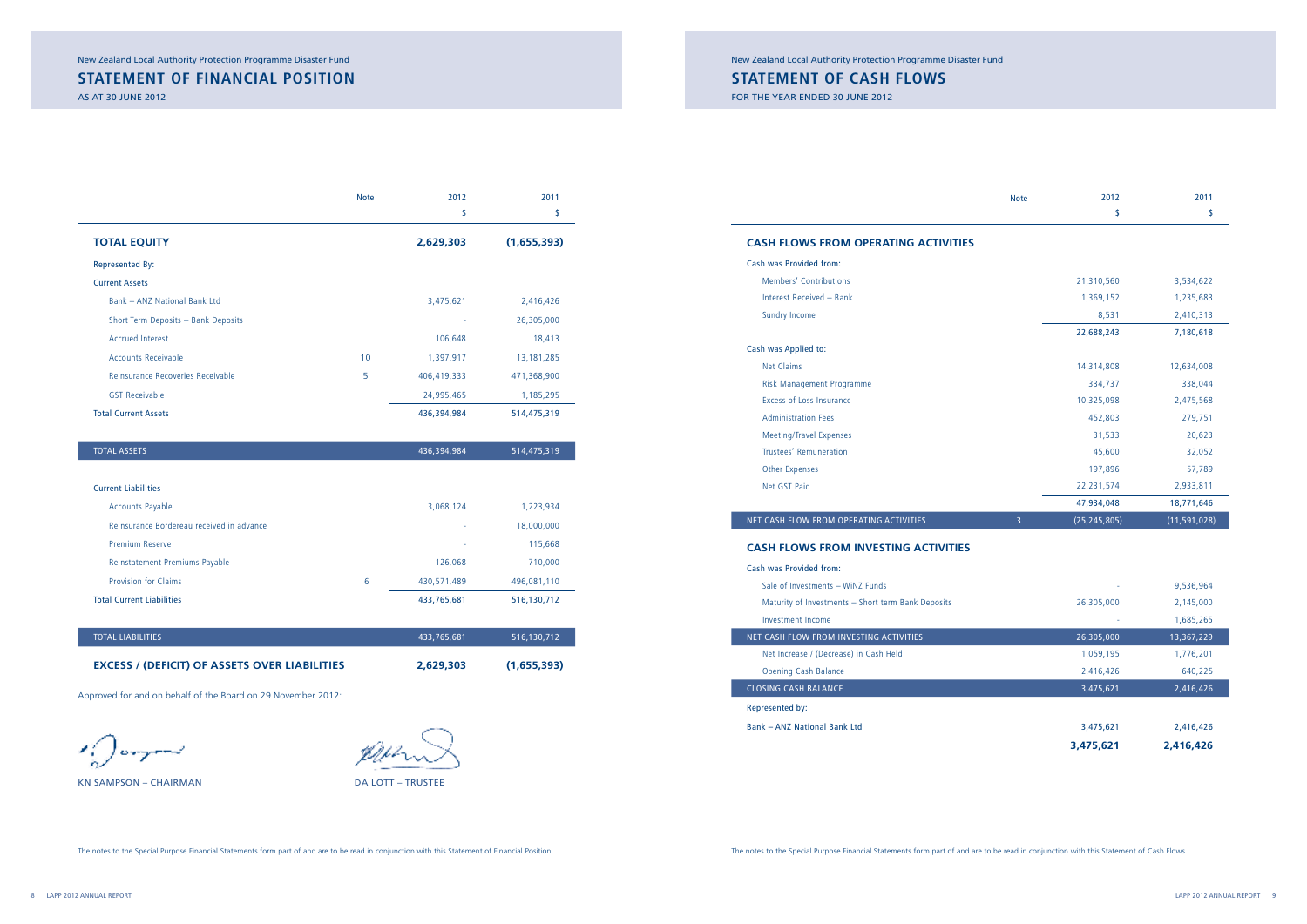### Income Recognition

Interest income is accounted for on an accruals basis. Any unrealised gains or losses arising from the revaluation of investments and realised gains or losses from the sale of investments during the year are included in the Statement of Financial Performance.

### Financial Instruments

### *Non-derivative financial instruments*

Non-derivative financial instruments comprise investments in shares, trade and other receivables, cash and cash equivalents, loans and borrowings, and trade and other payables.

Non-derivative financial instruments are recognised initially at fair value plus, for instruments not at fair value through profit or loss, any directly attributable transaction costs. Subsequent to initial recognition, non-derivative financial instruments are measured as described below.

A financial instrument is recognised if the Fund becomes a party to the contractual provisions of the instrument. Financial assets are derecognised if the Fund's contractual rights to the cash flows from the financial assets expire or if the Fund transfers the financial asset to another party without retaining control or substantially all risks and rewards of the asset.

### *Fair value through profit or loss*

An instrument is classified as at fair value through profit or loss if it is held for trading or designated as such upon initial recognition. Shares are designated at fair value through profit or loss if the Fund manages such investments and makes purchase and sale decisions based on their fair value. Shares held for trading are classified as current assets. Upon initial recognition, attributable transaction costs are recognised in profit or loss when incurred. Subsequent to initial recognition, financial instruments at fair value through profit or loss are measured at fair value, and changes therein are recognised in the Statement of Financial Performance.

### **OTHER**

Subsequent to initial recognition, other non-derivative financial instruments are measured at amortised cost using the effective interest method, less any impairment losses.

### STATEMENT OF CASH FLOWS

|                       | The following are definitions of the terms used in the Statement of Cash Flows:                         |
|-----------------------|---------------------------------------------------------------------------------------------------------|
| Cash:                 | comprises cash balances held with banks in New Zealand and overseas. Cash excludes term deposits that   |
|                       | are not used as part of the Fund's day to day cash management.                                          |
| Investing activities: | comprise acquisition and disposal of investments. Investments include securities not falling within the |
|                       | definition of cash                                                                                      |

*Operating activities*: include all transactions and other events that are not investing activities.

### **Critical Accounting Policies**

The critical estimates and judgements taken in respect to the accounts for the year ended 30 June 2012 have been in respect to the quantification of the losses arising from the Canterbury earthquakes and the subsequent reinsurance recoveries. The uncertainties are set out in Note 5 and Note 6 of the financial statements but include such matters as the level of certainty as to the extent of losses. Loss assessors have performed assessments on all claims, however the extent of these assessments ranges from initial visual assessments, to full details reviews including structural engineering considerations. As such, the final extent of claims that would be subject to consideration by LAPP is still being quantified.

### **Changes in Accounting Policies**

There have been no changes in accounting policies during the year. All policies have been applied on a basis consistent with previous years.

FOR THE YEAR ENDED 30 JUNE 2012 (*continued*)

# **NOTES TO THE special purpose FINANCIAL STATEMENTS**  New Zealand Local Authority Protection Programme Disaster Fund

### **NOTE 1. SIGNIFICANT ACCOUNTING POLICIES**

### **Reporting Entity and Basis of Preparation**

These special purpose financial statements for the New Zealand Local Authority Protection Programme Disaster Fund, ("The Fund") have been prepared in accordance with the accounting policies set out below and the Charitable Trusts Act 1957.

Special purpose financial statements have been prepared so that the Fund could continue to apply the same accounting policies it used in prior years. Those accounting policies are based on New Zealand Financial Reporting Standards (FRSs) and Statements of Standards Accounting Practice (SSAPs). For many years the Fund was able to apply FRSs and SSAPs in its general purpose financial statements because the Fund met the criteria to be able to do so, which was mainly due to its size. As a result of claims and reinsurance transactions relating to the Canterbury earthquakes during 2010 and 2011, the Fund has increased in size such that FRSs and SSAPs are not deemed suitable for general purpose financial statements of the Fund.

The special purpose financial statements have been prepared to inform Fund members of the Fund's financial performance during the year on a basis that is consistent with the past. As a result, the special purpose financial statements may not be suitable for another purpose.

The special purpose financial statements for the year ended 30 June 2012 were authorised for issue by the Board of Trustees on 29 November 2012.

### **Basis of Measurement**

The measurement base adopted is that of historical cost, except for investments which are at market value.

### **Currency**

These special purpose financial Statements are presented in New Zealand Dollars.

### **Particular Accounting Policies**

The following particular accounting policies which materially affect the measurement of financial performance and financial position have been applied:

### **TAXATION**

The Fund has been granted charitable status under section CW 34(1) of the Income Tax Act 2004 by the Inland Revenue Department, hence no taxation has been provided for in the financial statements.

### Goods and Services Tax

The Special Purpose Financial Statements are prepared on a GST exclusive basis, except for receivables and payables that are stated inclusive of GST.

### Provision for Claims

A provision for claims is recognised when:

- a claim has been received;
- a potential obligation has been recognised by the Board of Trustees;
- it is probable that an outflow of resources will be required to settle the obligation;
- a reliable estimate can be made of the amount of the obligation; and
- the claim is based on the approved discretionary payment from the trustees.

# **NOTES TO THE special purpose FINANCIAL STATEMENTS**

FOR THE YEAR ENDED 30 JUNE 2012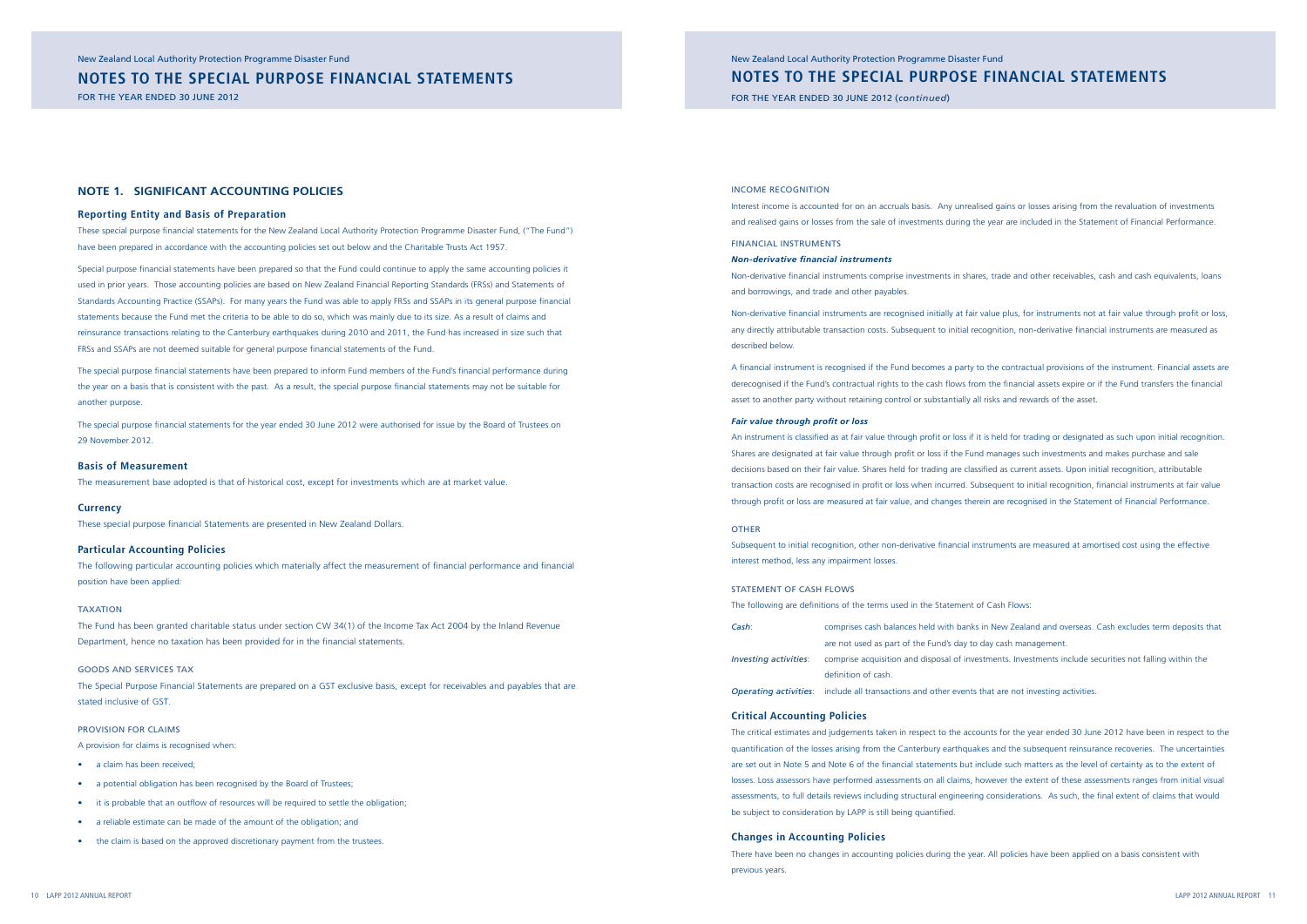# **NOTE 4. CLAIMS AND REINSURANCE RECOVERIES** *(continued)*

| Claims - below ground (Chch EQ 4 Sept 2010)<br><b>Reinsurance Recoveries</b>  |  |
|-------------------------------------------------------------------------------|--|
| Claims - below ground (Chch EQ 22 Feb 2011)<br><b>Reinsurance Recoveries</b>  |  |
| Claims - below ground (Other)<br><b>Reinsurance Recoveries</b>                |  |
| Claims - above ground (Chch EQ 4 Sept 2010)<br><b>Reinsurance Recoveries</b>  |  |
| Claims - above ground (Chch EQ 26 Dec 2010)<br><b>Reinsurance Recoveries</b>  |  |
| Claims - above ground (Chch EQ 22 Feb 2011)<br><b>Reinsurance Recoveries</b>  |  |
| Claims - above ground (Chch EQ 13 June 2011)<br><b>Reinsurance Recoveries</b> |  |

|                                              | 2012            | 2011            |
|----------------------------------------------|-----------------|-----------------|
|                                              | \$              | \$              |
| Claims - below ground (Chch EQ 4 Sept 2010)  | ×,              | 109,000,000     |
| <b>Reinsurance Recoveries</b>                |                 | (96,000,000)    |
|                                              |                 | 13,000,000      |
| Claims - below ground (Chch EQ 22 Feb 2011)  |                 | 109,000,000     |
| <b>Reinsurance Recoveries</b>                |                 | (97, 250, 000)  |
|                                              |                 | 11,750,000      |
| Claims - below ground (Other)                | 1,110,318       | 3,054,118       |
| <b>Reinsurance Recoveries</b>                |                 |                 |
|                                              | 1,110,318       | 3,054,118       |
| Claims - above ground (Chch EQ 4 Sept 2010)  | (4, 207, 937)   | 42,439,347      |
| <b>Reinsurance Recoveries</b>                | 4,207,937       | (35, 239, 347)  |
|                                              |                 | 7,200,000       |
| Claims - above ground (Chch EQ 26 Dec 2010)  | 589,416         | 771,086         |
| <b>Reinsurance Recoveries</b>                |                 |                 |
|                                              | 589,416         | 771,086         |
| Claims - above ground (Chch EQ 22 Feb 2011)  | 177,018,971     | 231,277,855     |
| <b>Reinsurance Recoveries</b>                | (177, 018, 971) | (224, 077, 855) |
|                                              |                 | 7,200,000       |
| Claims - above ground (Chch EQ 13 June 2011) | 7,759,565       | 25,969,500      |
| <b>Reinsurance Recoveries</b>                | (7, 759, 565)   | (18, 769, 500)  |
|                                              |                 | 7,200,000       |
| Claims - above ground (Other)                | 60,599          | 714,045         |
| <b>Reinsurance Recoveries</b>                | (118, 318)      | (32, 198)       |
|                                              | (57, 719)       | 681,847         |
| <b>Gross Claims</b>                          | 182,330,932     | 522,225,951     |
| <b>Reinsurance Recoveries</b>                | (180, 688, 917) | (471, 368, 900) |
| <b>NET CLAIMS</b>                            | 1,642,015       | 50,857,051      |

The trustees have resolved to cap the below ground claims for 4 September 2010 and 22 February 2011 at \$109 million, which is the maximum level of reinsurance available.

New Zealand Local Authority Protection Programme Disaster Fund

# **NOTES TO THE special purpose FINANCIAL STATEMENTS**

FOR THE YEAR ENDED 30 JUNE 2012 (*continued*)

# **NOTES TO THE special purpose FINANCIAL STATEMENTS**

FOR THE YEAR ENDED 30 JUNE 2012 (*continued*)

### **NOTE 2. NATURE OF ACTIVITIES**

The primary purpose of the Fund is to provide cover to member local governments for losses or damage to infrastructure assets resulting from flooding, earthquakes and other damaging events.

### **NOTE 3. RECONCILIATION OF NET SURPLUS TO NET CASH INFLOW FROM OPERATING ACTIVITIES**

|                                                     | 2012           | 2011            |
|-----------------------------------------------------|----------------|-----------------|
|                                                     | \$             | \$              |
| <b>Net Surplus</b>                                  | 4,284,696      | (39,300,338)    |
| <b>Items included in Investing Activities</b>       |                |                 |
| Investment Income                                   |                | (1,685,265)     |
|                                                     |                | (1,685,265)     |
| Add/(less) movements in other working capital items |                |                 |
| <b>Accrued Interest</b>                             | (88, 235)      | 206,685         |
| <b>GST Receivable</b>                               | (23,810,170)   | (1, 173, 102)   |
| New Entrant Additional Contributions                |                | 185,820         |
| <b>Accounts Receivable</b>                          | 76,732,935     | (449, 119, 862) |
| <b>Accounts Payable &amp; Provisions</b>            | (82, 365, 030) | 479,295,034     |
|                                                     | (29, 530, 500) | 29,394,575      |
| NET CASH FLOW FROM OPERATING ACTIVITIES             | (25, 245, 803) | (11, 591, 028)  |

### **NOTE 4. CLAIMS AND REINSURANCE RECOVERIES**

There are considerable uncertainties surrounding the measurement of gross claim liabilities and the related reinsurance recoveries arising from the Canterbury earthquakes. These arise from a number of factors including; longer than normal claim development periods; the presence and frequency of aftershocks; the extent of damage; the ability of risk assessors to access damaged sites, some of which are below ground and have not yet been excavated; the ability for loss assessors to access and fully assess all sites; and the extent to which losses will be met by the Earthquake Commission.

Gross outstanding claims liabilities for Christchurch totals \$454 million (2011: \$488 million) which is the majority estimate of outstanding claims liabilities arising from the Canterbury earthquakes. This estimate represents loss assessors estimates as at 30 June 2012 of what LAPP will ultimately pay, prior to receiving any reinsurance recoveries, in relation to these claims. The estimates or projections are based on the known facts and circumstances and assumptions regarding future events and key variables as detailed in Note 1.

Given the nature and number of uncertainties associated with the Canterbury earthquakes, the actual claims experience may deviate, perhaps substantially, from the gross outstanding claims liabilities as at 30 June 2012. Any changes to estimates will be recorded in the accounting period when they become known.

After reinsurance and other recoveries, the net outstanding claims liabilities in relation to the Canterbury earthquakes amounts to \$24.2 million as at 30 June 2012 (\$24.7 million as at 30 June 2011).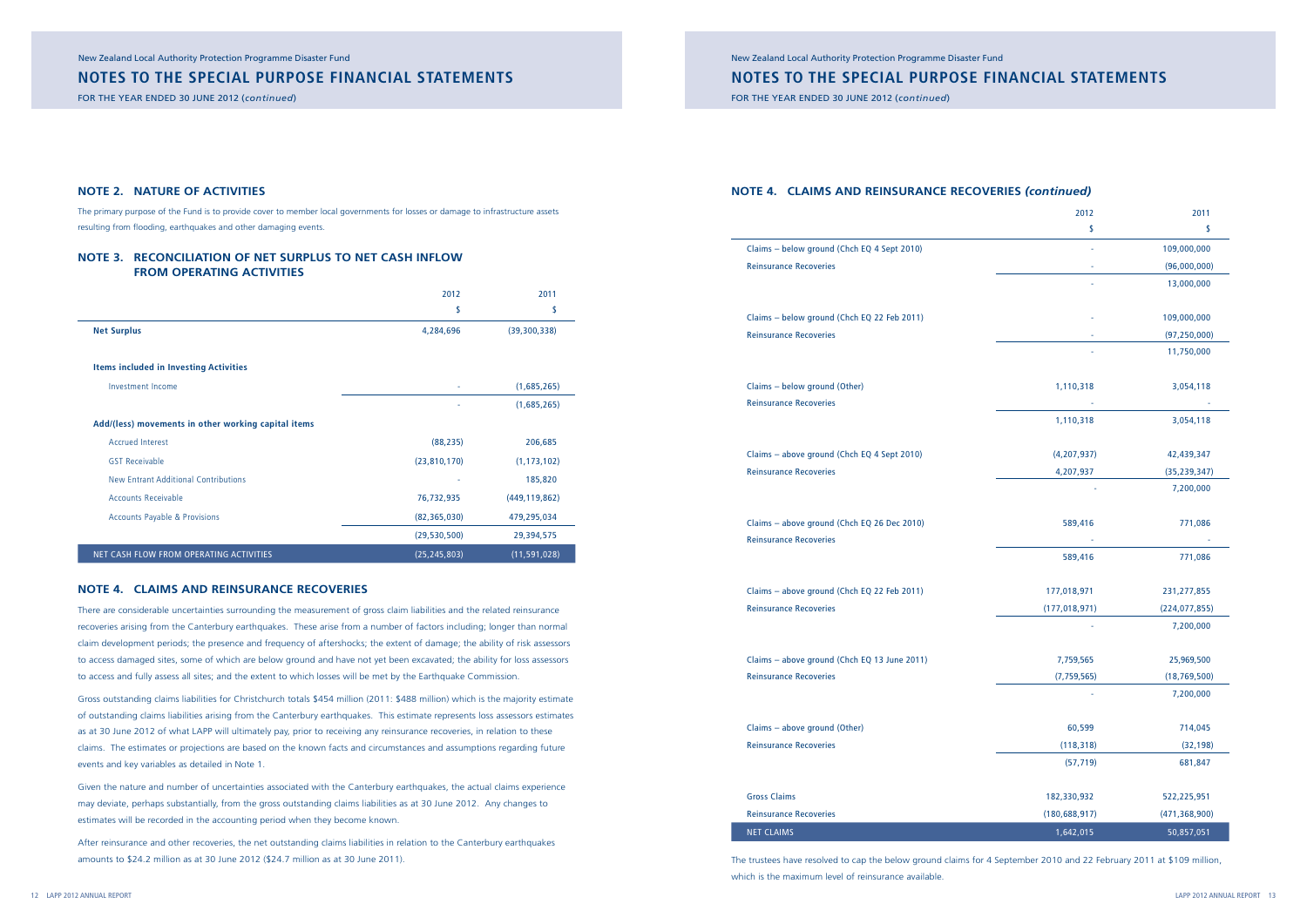# New Zealand Local Authority Protection Programme Disaster Fund **NOTES TO THE special purpose FINANCIAL STATEMENTS**

FOR THE YEAR ENDED 30 JUNE 2012 (*continued*)

### **NOTE 6. PROVISION FOR CLAIMS** *(continued)*

| <b>Plus: New Claims Received and Agreed</b> |
|---------------------------------------------|
| Below ground (Chch EQ 4 Sept 2010)          |
| Below ground (Chch EQ 22 Feb 2011)          |
| Below ground (Other)                        |
| Above ground (Chch EQ 4 Sept 2010)          |
| Above ground (Chch EQ 26 Dec 2010)          |
| Above ground (Chch EQ 22 Feb 2011)          |
| Above ground (Chch EQ 13 June 2011)         |
| Above ground (Other)                        |
|                                             |

### **CLOSING BALANCE**

|                                     |               | 2012        | 2011          |
|-------------------------------------|---------------|-------------|---------------|
|                                     |               | \$          | \$            |
| s: New Claims Received and Agreed   |               |             |               |
| Below ground (Chch EQ 4 Sept 2010)  | ٠             |             | 109,000,000   |
| Below ground (Chch EQ 22 Feb 2011)  |               |             | 109,000,000   |
| Below ground (Other)                | 1,110,319     |             | 3,054,118     |
| Above ground (Chch EQ 4 Sept 2010)  | (4, 207, 937) |             | 42,439,347    |
| Above ground (Chch EQ 26 Dec 2010)  | 589,416       |             | 769,721       |
| Above ground (Chch EQ 22 Feb 2011)  | 177,018,971   |             | 231, 277, 855 |
| Above ground (Chch EQ 13 June 2011) | 8,677,315     |             | 25,969,500    |
| Above ground (Other)                | 61,008        |             | 683,212       |
|                                     |               | 183,249,092 | 522,193,753   |
| <b>SING BALANCE</b>                 |               | 430,571,489 | 496,081,110   |

Claims payments are made as claims are quantified and approved by the Trustees.

### **NOTE 7. RELATED PARTIES**

Administration fees of \$394,423 (2011: \$316,035) relate to the New Zealand Local Government Insurance Corporation Limited, trading as Civic Assurance (Civic). Civic is the Administration Manager of the Fund.

### **NOTE 8. FINANCIAL INSTRUMENTS**

The Fund is involved with a number of financial instruments in the course of its normal activities.

### **Fair Value**

The carrying amounts of all financial assets and liabilities are considered to be equivalent to their fair value.

### **Credit Risk**

Financial instruments which potentially expose the Fund to credit risk consist of cash, short term deposits, receivables and investments in managed funds. The maximum exposure to credit risk is the carrying value of these financial instruments. All investments and short term deposits are with high credit quality counterparties..

### **Interest Rate Risk**

The Fund is exposed to interest rate risk in that future interest rate movements will affect cash flows and net market values of fixed interest assets and, indirectly, the valuation of investments in managed funds which invest in cash and fixed interest investments. The intention of the Trustees is not necessarily to hold these assets to maturity, but to realise and purchase similar assets as part of the on going management of the investments of the Fund. There is no maturity period for unitised investments.

### **NOTES TO THE special purpose FINANCIAL STATEMENTS**

FOR THE YEAR ENDED 30 JUNE 2012 (*continued*)

### **NOTE 5. REINSURANCE RECOVERIES RECEIVABLE**

|                               | 2012        | 2011        |
|-------------------------------|-------------|-------------|
|                               |             |             |
| <b>Reinsurance Recoveries</b> | 406,419,333 | 471,368,900 |

Details of the uncertainties that exist in measuring reinsurance recoveries arising from the Canterbury earthquakes are explained in Note 4.

The Fund is currently in negotiations with two of its reinsurers for the settlement of outstanding reinsurance recoveries receivable. The Fund is currently seeking all possible redress through its Brokers and the Courts to ensure the prompt settlement of the amounts being claimed under the reinsurance contracts. The Fund has sought professional legal advice which confirms that the Fund has a strong legal position. On the basis of this advice, the Trustees have assessed that no provision is required against the amounts outstanding. In the event of the Fund being unsuccessful with the actions listed above, the Fund believes it has a number of other alternatives to seek redress.

### **NOTE 6. PROVISION FOR CLAIMS**

|                                     |                | 2012            | 2011           |
|-------------------------------------|----------------|-----------------|----------------|
|                                     |                | \$              | \$             |
| <b>Opening Balance</b>              |                | 496,081,110     | 1,317,000      |
| Less: Claims Paid                   |                |                 |                |
| Below ground (Chch EQ 4 Sept 2010)  | (79, 557, 188) |                 | (9,385,663)    |
| Below ground (Chch EQ 22 Feb 2011)  | (79,010,273)   |                 | (8, 127, 129)  |
| Below ground (Other)                | (812, 750)     |                 | (817, 325)     |
| Above ground (Chch EQ 4 Sept 2010)  | (4,800,807)    |                 | (2,988,258)    |
| Above ground (Chch EQ 26 Dec 2010)  | (8,904)        |                 |                |
| Above ground (Chch EQ 22 Feb 2011)  | (75, 767, 097) |                 | (5,799,501)    |
| Above ground (Chch EQ 13 June 2011) | (8,485,728)    |                 |                |
| Above ground (Other)                | (315, 966)     |                 | (311, 767)     |
|                                     |                | (248, 758, 713) | (27, 429, 643) |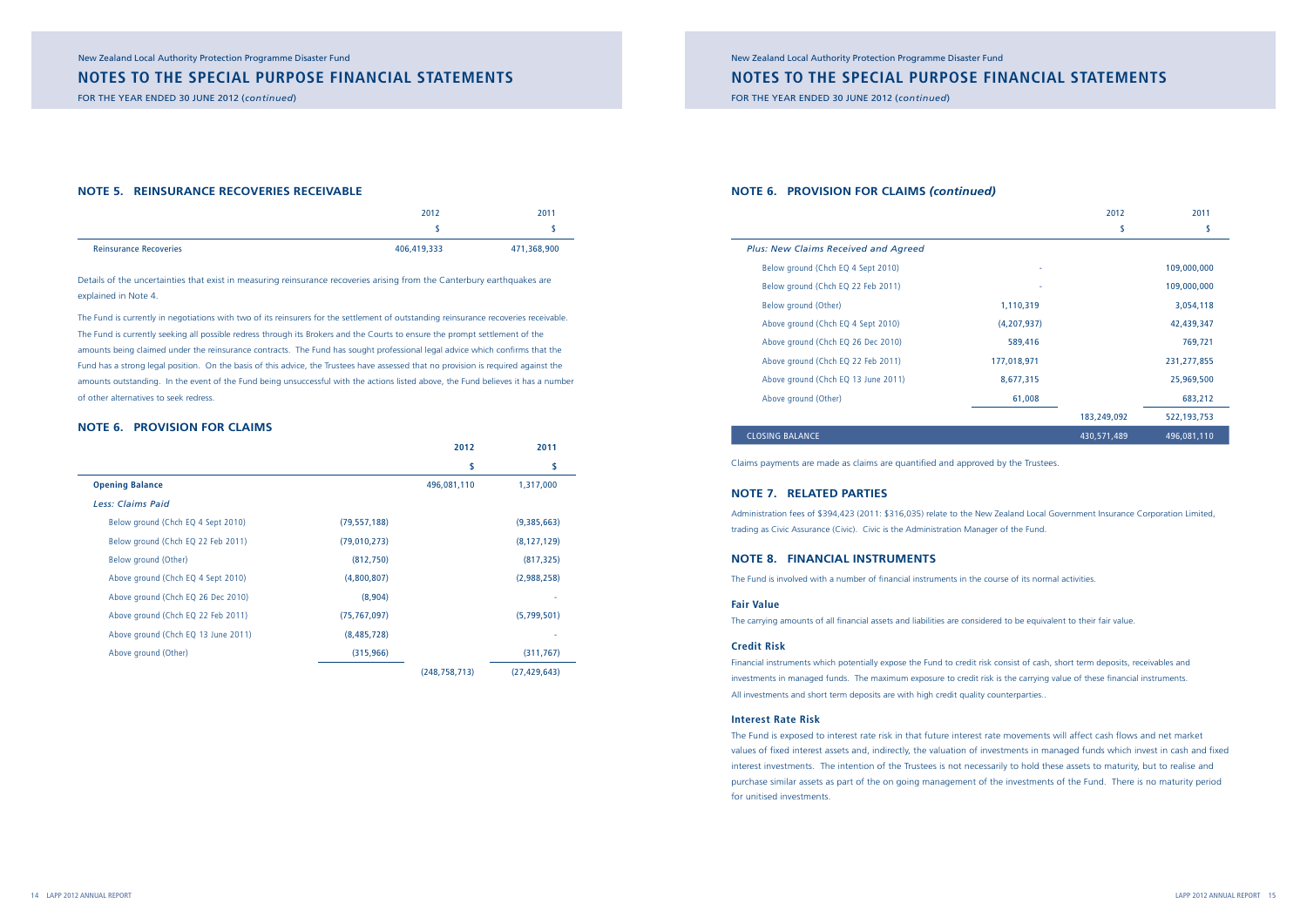# New Zealand Local Authority Protection Programme Disaster Fund **NOTES TO THE special purpose FINANCIAL STATEMENTS**

FOR THE YEAR ENDED 30 JUNE 2012 (*continued*)

### Management of liquidity risk

The Fund's approach to managing liquidity is to ensure, as far as possible, that it will always have sufficient liquidity to meet its liabilities when due, under both normal and stressed conditions, without incurring unacceptable losses or risking damage to the Fund's reputation. The Fund manages this risk as they have discretion in the total amount of claims paid, in accordance with the Trust Deed. This Deed enables the Trustees to ensure sufficient liquidity and reserves are retained by the Fund. Additionally, cash and short term deposit reserves are maintained at sufficient levels to ensure all such claims can be met.

# **NOTE 9. COMMITMENTS AND CONTINGENT LIABILITIES**

The Fund has the ability to provide support to Members based on its reserves and its ability to make reinsurance recoveries. For the period from 30 June 2012 to 30 June 2013, proportional reinsurance is in place for 66% of a total claim that falls between \$50 million and \$100 million. Neither the fund nor the reinsurance will provide cover for Waimakariri District Council or Christchurch City Council's assets which are damaged as a result of an earthquake or volcanic eruption. The reinsurance contract has one automatic reinstatement, so in the event of a reinsurance claim there would be further cover for a second reinsurance claim, but the cost of up to \$3.22 million for putting this cover in place would be deducted from the first claim. The protection will only be available to Members at the discretion of the Trustees exercised in accordance with the provisions of the Trust Deed.

### **NOTE 10. CONTINGENT ASSETS**

The Fund is currently engaged in a claim against the Auckland Council in respect to the settlement of the 2011 Contribution for \$1,068,283.30. This claim is currently before the courts with a court date of 15 July 2013. The outcome of this action is unknown at this time. The Fund continues to believe it has a strong case against the Auckland Council in respect to the 2011 contribution and has recognised the revenue and receivable due from Auckland Council in this respect.

### **NOTE 11. EVENTS AFTER BALANCE DATE**

Following consultation with its members, from 1 July 2012 for at least the current fund year LAPP has opted for a mix of self reinsurance and reinsurance cover. This option was adopted as a means of facilitating the re-establishment of LAPP. There have been no other significant events after balance date.

### **NOTE 12. going concern**

The Trustees determined that as a result of a meeting of members held in May 2011 at which the members gave strong support for the continuance of the Trust, the Trust is a going concern. To support this opinion a significant increase in Members' contributions for the 2011/12 year was agreed thereby enabling the commencement of the rebuilding of the Fund from the projected surplus. The rebuilding continues for the 2012/13 year.

### **NOTES TO THE special purpose FINANCIAL STATEMENTS**

FOR THE YEAR ENDED 30 JUNE 2012 (*continued*)

### **NOTE 8. FINANCIAL INSTRUMENTS** *(continued)*

|                                    | <b>Effective Interest</b><br><b>Rate 2012</b> | 2012           | 6 months<br>or less | $6 - 12$<br>months | $1 - 2$<br>years | <b>Non-Interest</b><br><b>Bearing</b> |
|------------------------------------|-----------------------------------------------|----------------|---------------------|--------------------|------------------|---------------------------------------|
|                                    |                                               | \$             | \$                  | \$                 | S                |                                       |
| <b>Financial Assets</b>            |                                               |                |                     |                    |                  |                                       |
| <b>Bank</b>                        | 3.0%                                          | 3,475,621      | 3,475,621           | ۰                  |                  |                                       |
| Receivables                        | ٠                                             | 407,817,250    |                     | ۰                  | ÷                | 407,817,250                           |
| <b>Total financial assets</b>      |                                               | 411,292,871    | 3,475,621           | ٠                  | $\sim$           | 407,817,250                           |
| <b>Financial Liabilities</b>       |                                               |                |                     |                    |                  |                                       |
| Payables                           | ٠                                             | 3,068,124      | ۰                   |                    | ٠                | 3,068,124                             |
| <b>Provision for Claims</b>        |                                               | 430,571,489    | ٠                   | ٠                  | ۰.               | 430,571,489                           |
| <b>Total financial liabilities</b> |                                               | 433,639,613    | ۰                   | ٠                  | $\sim$           | 433,639,613                           |
| <b>NET FINANCIAL POSITION</b>      |                                               | (22, 346, 742) | 3,475,621           |                    | ÷.               | (25, 822, 363)                        |

|                                    | <b>Effective Interest</b><br><b>Rate 2011</b> | 2011        | 6 months<br>or less | $6 - 12$<br>months | $1 - 2$<br>years | <b>Non-Interest</b><br><b>Bearing</b> |
|------------------------------------|-----------------------------------------------|-------------|---------------------|--------------------|------------------|---------------------------------------|
|                                    |                                               | \$          | \$                  | \$                 | S                |                                       |
| <b>Financial Assets</b>            |                                               |             |                     |                    |                  |                                       |
| <b>Bank</b>                        | 2.8%                                          | 2,416,426   | 2,416,426           | ٠                  |                  |                                       |
| <b>Short Term Cash Deposits</b>    | 4.0%                                          | 26,305,000  | 26,305,000          | ۰                  |                  |                                       |
| <b>Receivables</b>                 | ٠                                             | 484,550,185 | ٠                   | ٠                  |                  | 484,550,185                           |
| <b>Total financial assets</b>      |                                               | 513,271,611 | 28,721,426          | ٠                  | ÷                | 484,550,185                           |
| <b>Financial Liabilities</b>       |                                               |             |                     |                    |                  |                                       |
| Payables                           |                                               | 1,223,934   | ٠                   | ٠                  | ٠                | 1,223,934                             |
| <b>Provision for Claims</b>        |                                               | 496,081,110 | ٠                   | ٠                  | ٠.               | 496,081,110                           |
| <b>Total financial liabilities</b> |                                               | 497,305,044 | ٠                   | ٠                  | ٠                | 497,305,044                           |
| <b>NET FINANCIAL POSITION</b>      |                                               | 15,966,567  | 28,721,426          |                    | $\sim$           | (12, 754, 859)                        |

### **Liquidity Risk**

Liquidity risk is the risk that the Fund will encounter difficulty in meeting obligations from its financial liabilities.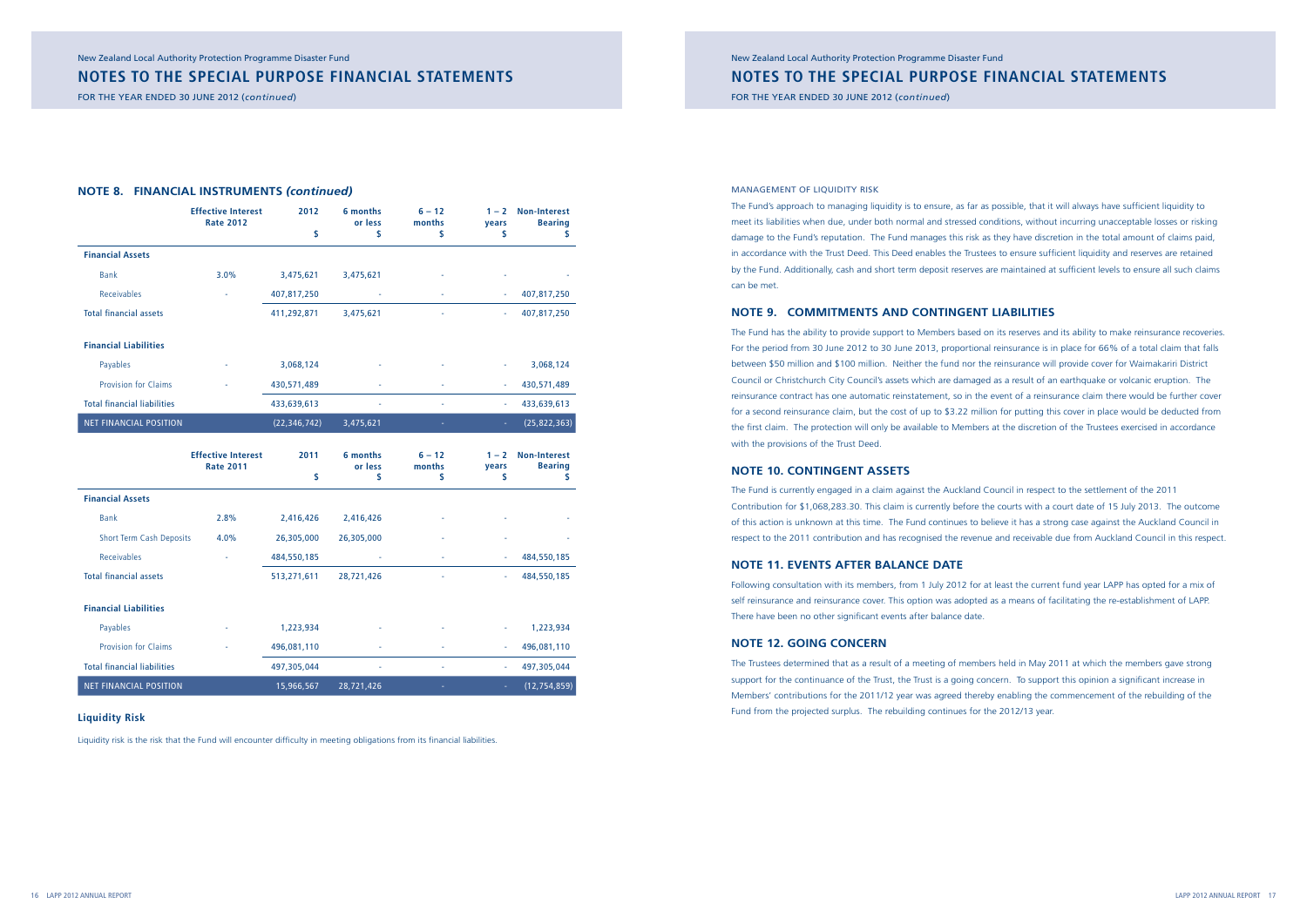# **2011 – 2012 FUND YEAR MEMBERSHIP**

| <b>Ashburton District Council</b>    | <b>Invercargill City Cound</b> |
|--------------------------------------|--------------------------------|
| <b>Auckland Council</b>              | Kaikoura District Cour         |
| Bay of Plenty Regional Council       | Kapiti Coast District C        |
| <b>Buller District Council</b>       | Kawerau District Cour          |
| <b>Carterton District Council</b>    | Manawatu District Co           |
| Central Hawke's Bay District Council | Marlborough District           |
| Christchurch City Council            | <b>Masterton District Cor</b>  |
| <b>Clutha District Council</b>       | Matamata-Piako Distr           |
| <b>Environment Southland</b>         | <b>Nelson City Council</b>     |
| <b>Gisborne District Council</b>     | New Plymouth District          |
| <b>Gore District Council</b>         | Opotiki District Cound         |
| <b>Grey District Council</b>         | Otorohanga District C          |
| <b>Hastings District Council</b>     | Palmerston North City          |
| Hauraki District Council             | Porirua City Council           |
| Hawke's Bay Regional Council         | Rangitikei District Cou        |
| <b>Horizons Regional Council</b>     | Rotorua District Coun          |
| Horowhenua District Council          | Ruapehu District Cour          |
| Hurunui District Council             | South Taranaki Distric         |
| <b>Hutt City Council</b>             | South Waikato Distric          |

| <b>City Council</b>     | South Wairarapa District Council          |
|-------------------------|-------------------------------------------|
| istrict Council         | <b>Stratford District Council</b>         |
| t District Council      | <b>Tararua District Council</b>           |
| istrict Council         | <b>Tasman District Council</b>            |
| <b>District Council</b> | Tauranga City Council                     |
| th District Council     | <b>Thames Coromandel District Council</b> |
| District Council        | <b>Timaru District Council</b>            |
| Piako District Council  | <b>Upper Hutt City Council</b>            |
| Council                 | <b>Waikato Regional Council</b>           |
| uth District Council    | Waimakariri District Council              |
| trict Council           | <b>Waimate District Council</b>           |
| a District Council      | <b>Waipa District Council</b>             |
| North City Council      | <b>Wairoa District Council</b>            |
| Council                 | <b>Waitaki District Council</b>           |
| District Council        | <b>Waitomo District Council</b>           |
| strict Council          | Wanganui District Council                 |
| istrict Council         | <b>Westland District Council</b>          |
| aki District Council    | <b>Whakatane District Council</b>         |
| ato District Council    | Whangarei District Council                |

# **TRUSTEE INFORMATION**

### The Trustees and their nominating bodies are:

| LD Cavers              | <b>SOLGM</b>    | CEO, Hauraki District Council                        |
|------------------------|-----------------|------------------------------------------------------|
| <b>JH McFarlane</b>    | <b>SOLGM</b>    | Manager, Legal and Corporate, Waipa District Council |
| DA Lott                | Civic Assurance | <b>Company Director</b>                              |
| <b>KN Sampson MNZM</b> | Civic Assurance | Former Chairman, Civic Assurance                     |
| LA Yule                | LGNZ            | Mayor, Hastings District Council and                 |
|                        |                 | President, Local Government New Zealand              |
| Vacant                 | LGNZ            |                                                      |

### During the year, the Trustees met for formal meetings on 8 occasions. Attendance was:

| LD Cavers                                | 8 |
|------------------------------------------|---|
| <b>DA Lott</b>                           | 8 |
| IRF McKelvie (resigned 21 December 2011) | 1 |
| <b>KN Sampson</b>                        | 8 |
| <b>LA Yule</b>                           | 8 |
| JH McFarlane (appointed 9 February 2012) | 5 |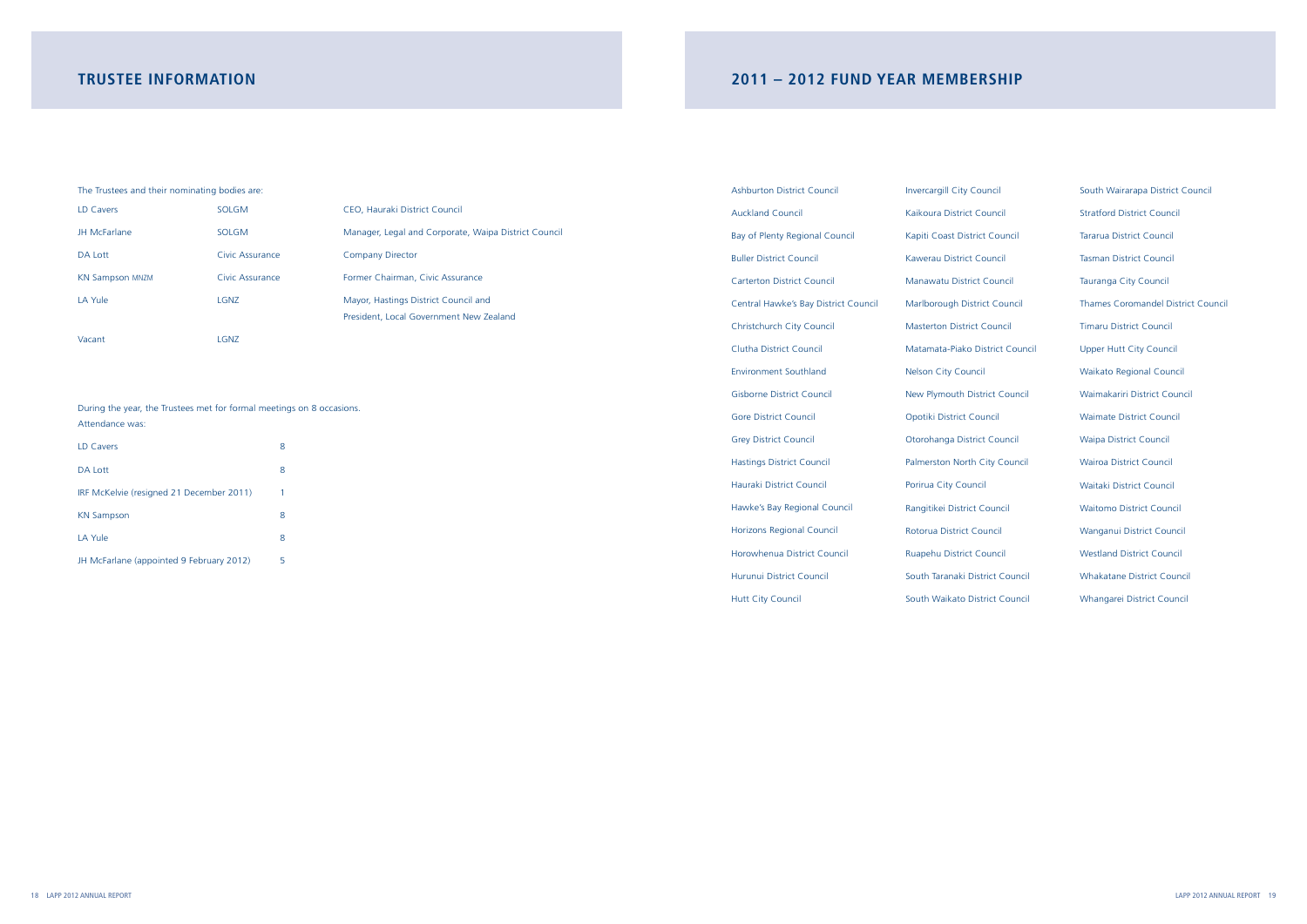The strategy for Civil Defence Emergency Management (CDEM) has been evolving since then with the objective of improving the mechanisms to respond to the impacts of catastrophes. The strategy comprises a comprehensive framework to improve individual, community and business preparedness for such events and provides the overall direction for civil defence emergency management in New Zealand.

Significant legislation supports the strategy, including the Resource Management Act 1991, the Civil Defence Emergency Management Act 2002, the Local Government Act 2002 and the Building Act 2004. Emergency management arrangements assign responsibilities across local communities, local authorities and central government. Alongside these Acts, many other statutes set out further functions, roles and responsibilities for the individuals and agencies that might need to be involved.

The National CDEM Plan and Guide are two of the key mechanisms contributing to the goals of the national CDEM strategy, and these are available online. The strategy uses the so-called '4Rs' (reduction, readiness, response and recovery) to describe the emergency management cycle. The approach has resulted in an effective sharing and coordination of responsibility between central government, local government and other organizations such as the police, St John's, welfare agencies, radio stations, and so forth. Through regional CDEM plans, these organizations have developed plans to achieve the common goal of restoring assets and services as quickly as possible following a catastrophe, with minimum disruption and cost to the community.

Under the national CDEM strategy, overall responsibility for emergency management moves from local to national government depending on the nature of the emergency or risk reduction programme. For example, a severe storm may be manageable within a particular area, whereas a large regional event such as widespread flooding or a major earthquake may be coordinated nationally through the National Crisis Management Centre operated by the Ministry of Civil Defence & Emergency Management. Within each region, local governments are unified into Civil Defence Emergency Management Groups (CDEMGs). Every CDEMG is responsible for ensuring that local emergency management is as robust as possible. These structures are defined by national regulation.

### **THE BIRTH OF LAPP**

Under the Guide to the National CDEM Plan, full responsibility in the first instance for repairing or replacing their essential infrastructure following a natural disaster was placed on local authorities. However, central government simultaneously undertook to contribute 60% of reinstatement costs above a certain threshold following a major catastrophe, provided the local authority could demonstrate it could meet the remaining 40% through the provision of reserve funds, effective insurance, or participation in a mutual assistance scheme with other local authorities.

Government policy stated the following may be eligible for government assistance:

• Repair or recovery of essential infrastructure assets, which would include water, stormwater, electrical, sewerage and

- gas facilities, and other structures such as retaining walls and tunnels upon which essential services depend. These assets must be local authority assets, which are not the property of trading utilities;
- Repair or recovery of river management systems (including drainage schemes that are part of integrated river systems) where there is major community disruption or continuing risk to life; and
- • Repair or recovery of other community assets damaged as a consequence of the failure of flood protection schemes.

# **LAPP: WHY AND HOW**

### **This paper was presented to the Conference of the New Zealand Society of Actuaries on 20 November 2012**

Abstract: LAPP (the Local Authority Protection Programme Disaster Fund) is a mutual risk pool set up by and for local authorities. It covers New Zealand local authority water management assets such as potable water, wastewater and stormwater pipes and flood protection assets such as stopbanks. Cover is provided through a disaster fund created from member contributions, top up reinsurance purchased on the open market, and mutual self-insurance between members. New Zealand is subject to a wide range of natural hazards, which the paper describes in some detail.

> Tim Sole 17 November 2012

### **INTRODUCTION**

The Local Authority Protection Programme Disaster Fund (LAPP) is one of two mutual risk pools available to New Zealand councils. The other is called Riskpool, which provides cover to member councils for liability claims. LAPP is a membership organization set up specifically to support local authorities' requirements to respond to their share of the costs of restoring essential infrastructure assets following a major disaster.

Mutual risk pools are an alternative to insurance. The website for the North American Association of Governmental Risk Pools states that there are close to 500 governmental risk pools in the USA. Such pools come into their own when insurance is not available, is available but excessively priced, or is only available with very restrictive policy conditions.

The value (and also the limitations) of LAPP was proved after the 2010 and 2011 Canterbury earthquakes. Scientific advice prior to September 2010 was that Christchurch City Council could expect \$40 million of damage to its essential infrastructure in a 1 in 1,000 year earthquake. The actual damage to Christchurch City Council's essential infrastructure from the 2010 and 2011 Canterbury earthquakes exceeds \$1 billion.

The need for LAPP is because of New Zealand's high exposure to natural hazards. As far as I know, New Zealand is the only country in the world where local authorities have a form of insurance for their underground assets (primarily the pipes for fresh water, wastewater and stormwater). Information on a range of potential hazards is appended.

LAPP provides intellectual challenges ideally suited for an actuarial brain: the requirement for member equity when members are by no means homogeneous, dealing with imprecise data, recommending and negotiating reinsurance covers, determining an appropriate 'pace of funding', advising on the trust deed, and recommending a suitable investment philosophy. Managing LAPP effectively requires a good working relationship with council asset managers, engineers, finance managers and scientists and the ability to provide clear explanations of the matters above to the trustees of the Fund and its members.

### **EMERGENCY MANAGEMENT IN NEW ZEALAND**

Until the early 1990s, central government took responsibility for all costs associated with the restoration of water and sewage services, along with the other services considered essential to the community that were otherwise uninsurable. That changed when the government reviewed the methodology and responsibility for restoration of community infrastructure in 1991. Following that review a whole new emergency management process was set in place and a much greater onus placed on local authorities.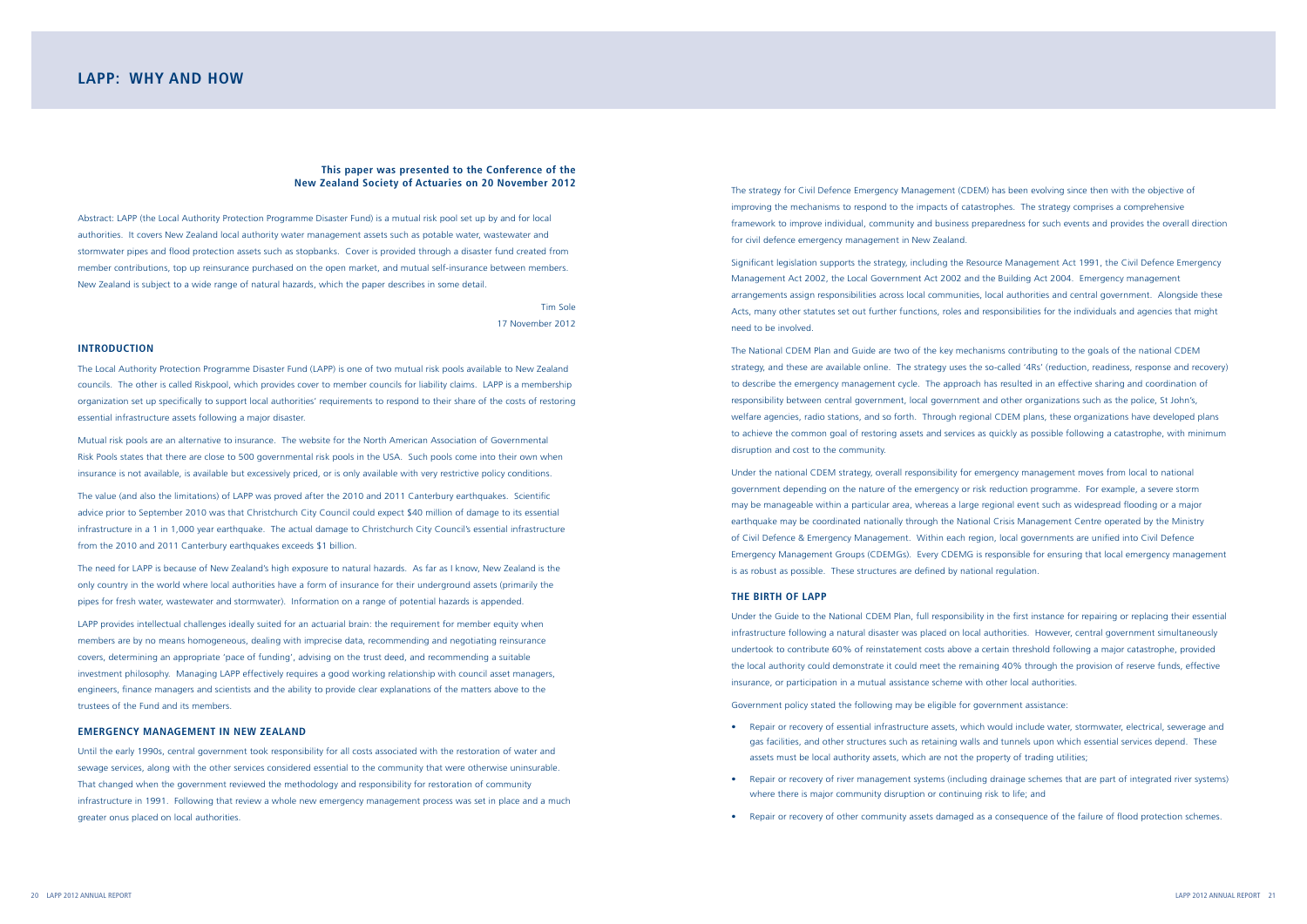Roads and bridges are not covered by the Fund as local authorities have access to subsidies via the New Zealand Transport Agency.

As a condition of Fund membership the trustees require that all member authorities undergo a full risk management programme. As a result, high risk exposures are identified and remedial action, as far as practicable, is taken to minimize the impact of a natural disaster on communities and help reduce the potential drain on the Fund.

### **MEMBER CONTRIBUTIONS**

The first step in calculating member contributions is for the Fund's trustees to determine what that year's total contributions should be. The trustees' decision will depend on the actual size of the Fund, the target size of the Fund, the desired timeframe for reaching that target, the cost of reinsurance, the assessed residual risk after allowing for reinsurance cover, the Fund's estimated expenses for that year and the Fund's expected investment income.

Contributions received by LAPP between 1 July 1993 and 30 June 2011 totalled \$59 million and claims for that period were almost four times that number. In 1993 contributions were \$2.9 million for 43 members, which equates to \$103,000 per member in 2011 dollars. For 2010–11, annual contributions were \$3.4 million for 59 members, which is \$59,000 per member. With the benefit of hindsight, annual contributions in 2010–11 equating to \$1 million for every \$4.8 billion of assets were too low.

Each member's share of the total contribution is then assessed based on the value and type of the assets they want covered, the exposure of those assets to the various natural hazard risks, the member's concentration risk, the administration and risk management overheads, the reinsurers' cost of capacity, the fact that LAPP's cover to members is currently capped at 40% of \$250 million =  $$100$  million, and an allowance for the additional costs that occur above 'business as usual' costs in a major disaster. Deductibles for 2012 were set as the greater of the government deductible for the government's 60% cover, the member's 1 in 20-year flood risk and half of the member's 1 in 100-year earthquake risk.

Self-insurance for councils' essential infrastructure is not recommended. When a catastrophe occurs there will be many uninsured items for councils to cover, while at the same time there is likely to be lost revenues. For example, the closure of Christchurch CBD after the February 2011 earthquake has cost the Council around \$25 million in lost parking revenues; rate relief for earthquake affected properties has also cost Christchurch City Council many millions of dollars.

The Trustees look to make contributions as equitable between members as they can.

### **MUTUAL SELF-INSURANCE**

Following the Canterbury earthquakes, the price of LAPP's reinsurance programme increased five-fold. This year, the proposed increase was at least another 25%. Such increases will never be welcome, but they came at a time when LAPP needed to rebuild its disaster fund and when LAPP's investment income had dropped considerably.

- It is cost effective there are no profit motives or commissions, a charitable trust has tax-exempt status, there are much lower overheads to cover when compared to an insurance company, and investment income is retained;
- Greater certainty for both coverage and costs compared to the uncertainties of the insurance cycle;
- Management by local-government-appointed trustees:
- A collective approach means improved risk management practices can be implemented;
- The costs of disasters are spread over time and throughout New Zealand;
- A collective approach means better terms can be procured for reinsurance protection;
- Funds are locked in under the trustees' control and are specifically to be used for the repair or replacement of local authority infrastructure assets, thus preventing the raiding of such funds for opportunistic, unrelated purposes.

LAPP's members faced three options: find the extra money at a time when all their other insurance costs were considerably higher, self insure, or enter a mutual self-insurance option as described below.

LAPP's mutual self-insurance programme was introduced for 2012-13. In summary, if a member suffers significant damage to reticulation and/or flood protection works, then all members, in proportion to their annual contributions to LAPP, agree to contribute to the repair cost once it exceeds a certain threshold.

A working party formed from local government interest groups considered the means by which local authorities could meet their 40% obligation. This resulted in the formation of LAPP, which commenced operations on 1 July 1993. The Fund was established to enable local authority members to pay their share of infrastructure replacement costs for water, sewerage and other uninsurable essential services damaged by natural disaster.

The concept of a mutual fund structured as a charitable trust with annual contributions was considered the best option of the many that were studied by the working party. It was seen to have the following advantages:

### **THE MECHANICS OF LAPP**

LAPP is a charitable trust registered under the Charitable Trust Act 1957, and the functions of the Fund are overseen by six trustees appointed by local government agencies. The Fund is governed by a trust deed, copies of which can be found on LAPP's website, www.lappfund.co.nz. Civic Assurance is the fund administrator under the trust deed and the settlor of the trust is Local Government New Zealand (LGNZ), whose consent is required for any changes to the trust deed.

Membership of LAPP is restricted to local authorities and Council Controlled Organizations (CCOs). Of the 78 local authorities in New Zealand, 58 are currently Fund members. Membership of the Fund remains open.

LAPP provides catastrophe protection only, covering serious disruptive loss or damage caused by sudden events or situations that may or may not involve the declaration of a Civil Defence Emergency. Cover includes temporary emergency repairs. The value of assets covered by LAPP is approximately \$20 billion.

Covered perils include, but are not necessarily limited to, earthquakes, storms, floods, cyclones, tornadoes, volcanic eruptions, tsunamis and other disasters of a catastrophic nature. Where required by a member, LAPP covers the following asset categories:

- Water reticulation, treatment and storage;
- Sewage reticulation and treatment;
- Stormwater drainage;
- Dams and canals:
- River systems:
- Flood protection schemes including stopbanks:
- Floodgates, seawalls and harbour risks such as buoys, beacons and uninsurable foreshore lighthouses.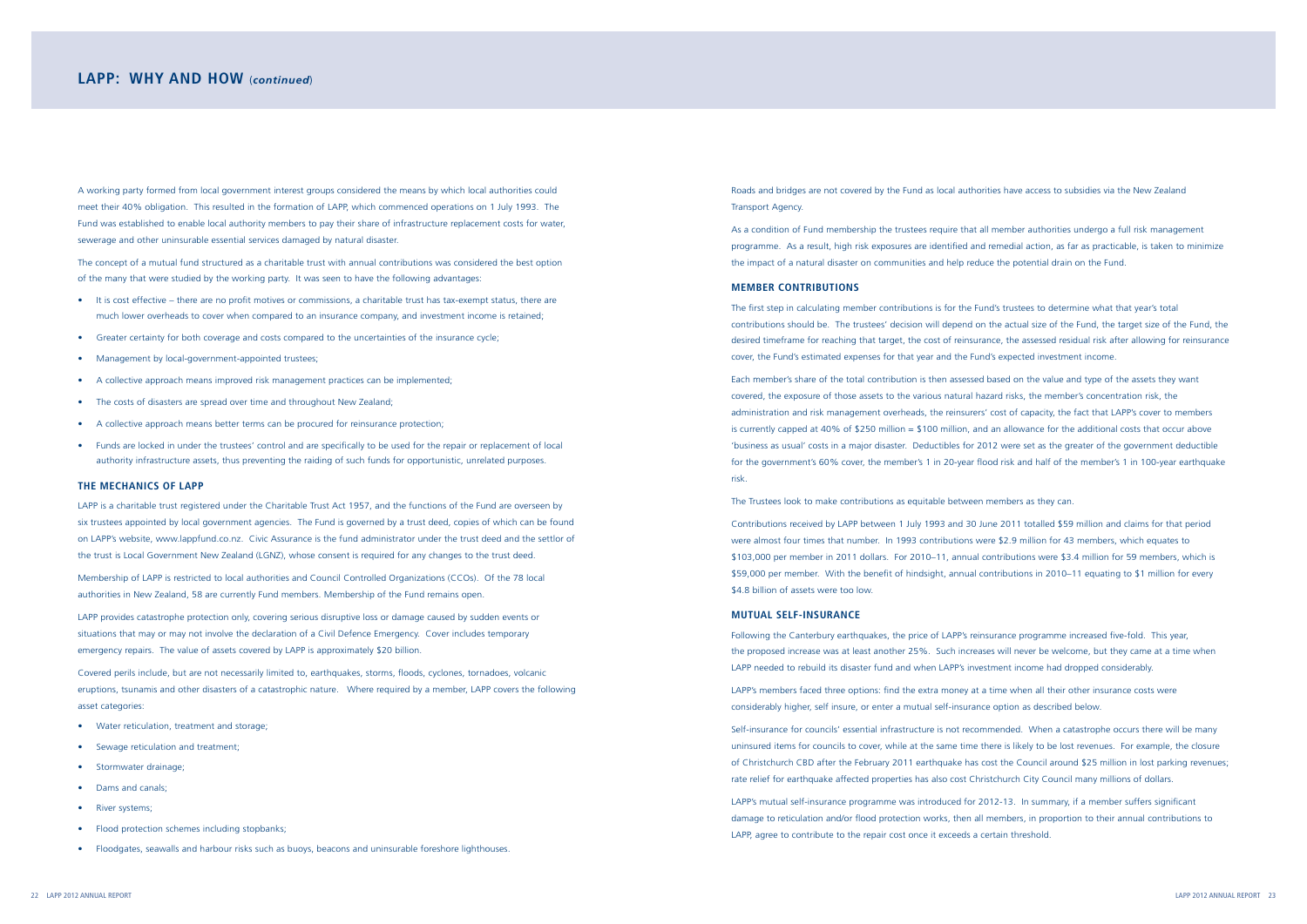The Fund has an ongoing risk management programme that includes annual updates of asset schedules and visits to every member every three to four years. These visits are used to obtain information on asset values and asset management practices and any natural hazard studies that may have been completed to manage risks to local infrastructure. As a result of these visits, LAPP's risk advisers prepare asset and risk profiles for each member, and they help to facilitate the exchange of risk management ideas between councils, as do the annual LAPP member meetings.

All members have also had the opportunity to participate in a risk management benchmarking exercise in 2006 and 2009. This enables them to compare their risk management performance to that of other local authorities based on a comparison with guidance provided in the risk management standards NZS/AS 4360:2004 and NZS HB 4360:2000. 2006 was the first time that such a risk management benchmarking exercise for infrastructure assets had been undertaken for local authorities in New Zealand.

### **ASSET VALUATIONS**

Asset valuations for underground and flood protection assets are a lot more complex than one might imagine.

Underground pipes can be concrete, clay earthenware, metal or plastic and can have diameters from a few centimetres to well over a metre. The cost of replacing/repairing pipes depends on how deep they are laid and whether they are laid for example in clay or sand. If in a sandy soil, the trench in which the pipes are placed is likely to need sheet piling and dewatering, which is expensive. Unfortunately it is the sandy soils that are prone to liquefaction and therefore where the pipes are more likely to be damaged in an earthquake.

Pipes don't necessarily have to break to need repair: if the ground has re-settled or the pipes have moved following liquefaction for example and the pipes are gravity fed then they may need to be re-laid to get the required gradients. If as is usually the case there is evidence that some pipes were already damaged, then the question will be asked as to who should pay for what. And when a pipe is repaired, is it one break every hundred meters or one break every three meters that determines when a pipe is replaced rather than repaired? (And sometimes you won't know where the next break is until the first break is repaired.)

Most pipes are underground and so are not easily inspected. Many pipes are under roads or have had buildings placed over them since they were laid and many of New Zealand's older reticulation systems are not necessarily that well mapped. Some pipes are on river or sea beds and others are carried on bridges.

Stop banks may be protected by what engineers call 'sacrificial assets' – a term not designed to endear potential insurers! If rocks placed on a river bend are subsequently washed away in a flood, who is to say what quantity of rock was there before the flood? Trees planted between a stop bank and a river bed will mitigate the impact of flood water until they are washed away and may only cost \$10 each to replace. In the 2004 Manawatu floods however, 400,000 of such trees were washed away.

The threshold at which members are required to contribute additional funds is determined by two factors. Firstly, the claimant's own deductible, and secondly, by such amount as would first be met by the LAPP Fund. For 2012-13, given the diminished size of its disaster fund, LAPP is absorbing no more than \$5 million per event.

Members' contributions for 2012-13 totalled \$9 million and LAPP's 2012-13 reinsurance is for claims of over \$50 million. (Note: because broadly speaking councils meet 40% of claims and central government 60%, a \$50 million deductible requires at least a \$125 million event.) Therefore, if members are asked to contribute to a claim this year (estimated as a 5% chance), the amount to be raised from members is limited to \$45 million (= \$50 million – \$5 million), which is a maximum of five times members' annual contributions.

The average annual long-term funding cost of LAPP will depend on how much risk is insured (rather than self-insured), the size and timing of LAPP's future claims, and the income LAPP is able to generate on its disaster fund. The estimate if LAPP relied entirely on its disaster fund and mutual self-insurance is for a long-term funding cost of around \$4 million p.a. compared to around \$20 million p.a. if LAPP relied entirely on insurance (assuming current insurance/reinsurance costs). This difference arises because the cost of reinsuring rare events is currently of the order of three to eight times the actual risk.

It should be stated that the reinsurers charges are not necessarily unreasonable, and not just because their losses from the Canterbury earthquakes were huge. Reinsurance costs what it costs because a purchase of reinsurance is also a purchase of a line of credit, and capacity comes at a price. That price, with the certainty and peace of mind it brings, may still be worth paying and so, as LAPP has found, there can be a case for using both reinsurance and mutual self-insurance.

### **RISK MANAGEMENT**

LAPP's administrator and risk advisers work with organizations such as the Institute of Geological and Nuclear Sciences (GNS Science) and the National Institute of Water and Atmospheric Research (NIWA) to conduct risk assessments for large regional natural disaster scenarios including earthquake, volcanic eruption and tsunami.

The expected cost of earthquake damage to infrastructure for a large regional earthquake is based on research by GNS Science. This estimates earthquake damage by location, soil conditions and asset type. The research includes the latest information from around the world and incorporates the results of research from recent earthquakes such as those in Seattle, California, Kobe and Canterbury. The research by GNS Science for the LAPP Fund has been ongoing since the year 2000. It ensures that the best available research is incorporated into earthquake risk assessment for LAPP and its members.

Flood risk is assessed by each member authority based on guidelines originally developed in 1994 by a LAPP flood special focus group. The members of the flood special focus group were engineering representatives from various member authorities. This methodology was reviewed by a new flood special focus group in 2005 and is currently being reviewed again. The use of engineers from member authorities ensures that local knowledge and experience is incorporated in the flood risk assessment.

GNS Science has also developed models to estimate expected losses from volcanic eruption, particularly where ash may fall and to what depth. (LAPP's interest in ash falls is that large quantities of ash have the potential to block stormwater systems.) LAPP has also used research by NIWA to estimate expected losses from tsunami events. The Fund also contributes to the costs of reconnaissance visits by GNS scientists to locations affected by major natural disasters so that experience from these events can be incorporated into the New Zealand infrastructure risk assessment models.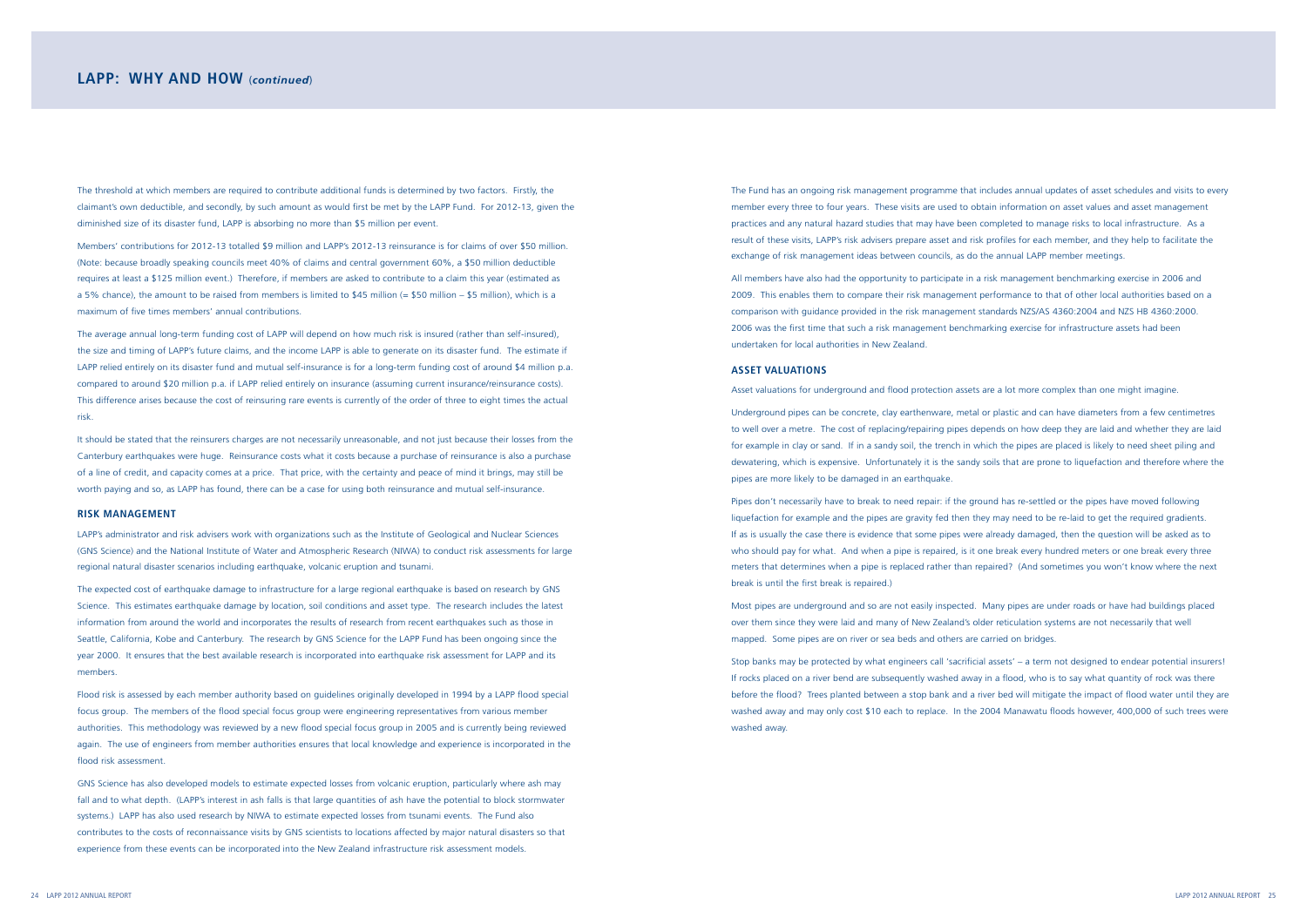LAPP has also been able to save its members money by self-insuring a reinsurance deductible at a level much higher than most individual members would be prepared to accept and by the use of a mutual self-insurance scheme as discussed above.

### **SUMMARY**

All of New Zealand is exposed to natural hazards. This was well understood before the Canterbury earthquakes, of course, but only in the sense that an event might happen rather than it would happen. Any such complacency has now gone, at least for the time being. We don't know where and we don't know when, but we know there will be more disasters that cause major damage to local authority infrastructure for which local authorities will need to pay. We also know that the least painful way for councils to fund this is through the use of a shared facility with regular, equitable contributions. A well run charitable trust such as LAPP is the most effective way to achieve this.

### **CLAIMS**

From 1993 to June 2010, there were eight events leading to claims on the LAPP Fund. Six of these were due to flood damage, one was the result of tsunami damage to a water pipeline, and one followed wastewater pipe damage from a series of earthquake swarms.

The largest claim before the Canterbury earthquakes was made in 2004 by Horizons MW Regional Council following damage to its flood control assets on the Lower Manawatu Scheme. LAPP paid approximately \$4.8 million for its 40% share of this claim. Additional but relatively modest claims were also paid to other LAPP members affected by these floods.

The LAPP earthquake claims in 2010 and 2011 each exceeded the reinsurance threshold of \$109 million (this is at the 40% level, so at the 100% level exceeded \$272.5 million). The greatest damage was to wastewater pipes affected by liquefaction. In the eight months to February 2011, five claims for flood damage for a total of \$3 million were also made to LAPP. The number of flood claims was higher than in previous years, in part because of unusual weather, but mainly because for that period LAPP was applying lower deductibles.

The Fund has published procedures and information requirements for making a claim on its website. These requirements are similar to the requirements of central government for it to pay a claim on its 60% share, meaning members need only complete a single set of documentation for LAPP and central government.

The LAPP Fund uses professional loss adjusters to inspect damaged sites, assess claims and to liaise with members when they make a claim. The loss adjusters then report to the trustees of the Fund with their recommendations on the amount of claim that is payable.

### **REINSURANCE**

Excess of loss reinsurance protection is purchased to enhance the Fund's ability to meet claims. The level of protection purchased depends on the losses estimated for large regional loss scenarios, the contingency margin determined by the trustees, the capacity available from the global reinsurance markets from time to time and the price required to purchase the reinsurance cover.

On 1 July 2010, LAPP had reserves of approximately \$40 million and a \$96 million excess of loss reinsurance programme with one automatic reinstatement for protecting local authorities' 40% responsibility. At the 100% level this equated to up to \$340 million of cover for one event or up to \$580 million for two events. The reinsurance bought was thought to contain generous contingency margins (both by LAPP and its reinsurers), but as we now know these limits were exceeded by the Canterbury earthquakes of 2010 and 2011. We also better appreciate that the probability of back-to-back major earthquakes is far from insignificant, because aftershocks themselves can be very damaging, and because of the effects earthquakes can have on the stress levels of nearby fault lines.

The most cost-effective way for local authorities to access the reinsurance market is through a nationwide collective programme. It is not only that the price is cheaper this way, but most LAPP members also benefit from much higher levels of protection than if they were arranging the cover themselves. It can only be speculation, but had Christchurch City Council not been a member of LAPP and relied on having its own insurance, then following the Canterbury earthquakes its insurance payout for below-ground infrastructure would probably have been over \$100 million less than the amount it claimed from LAPP.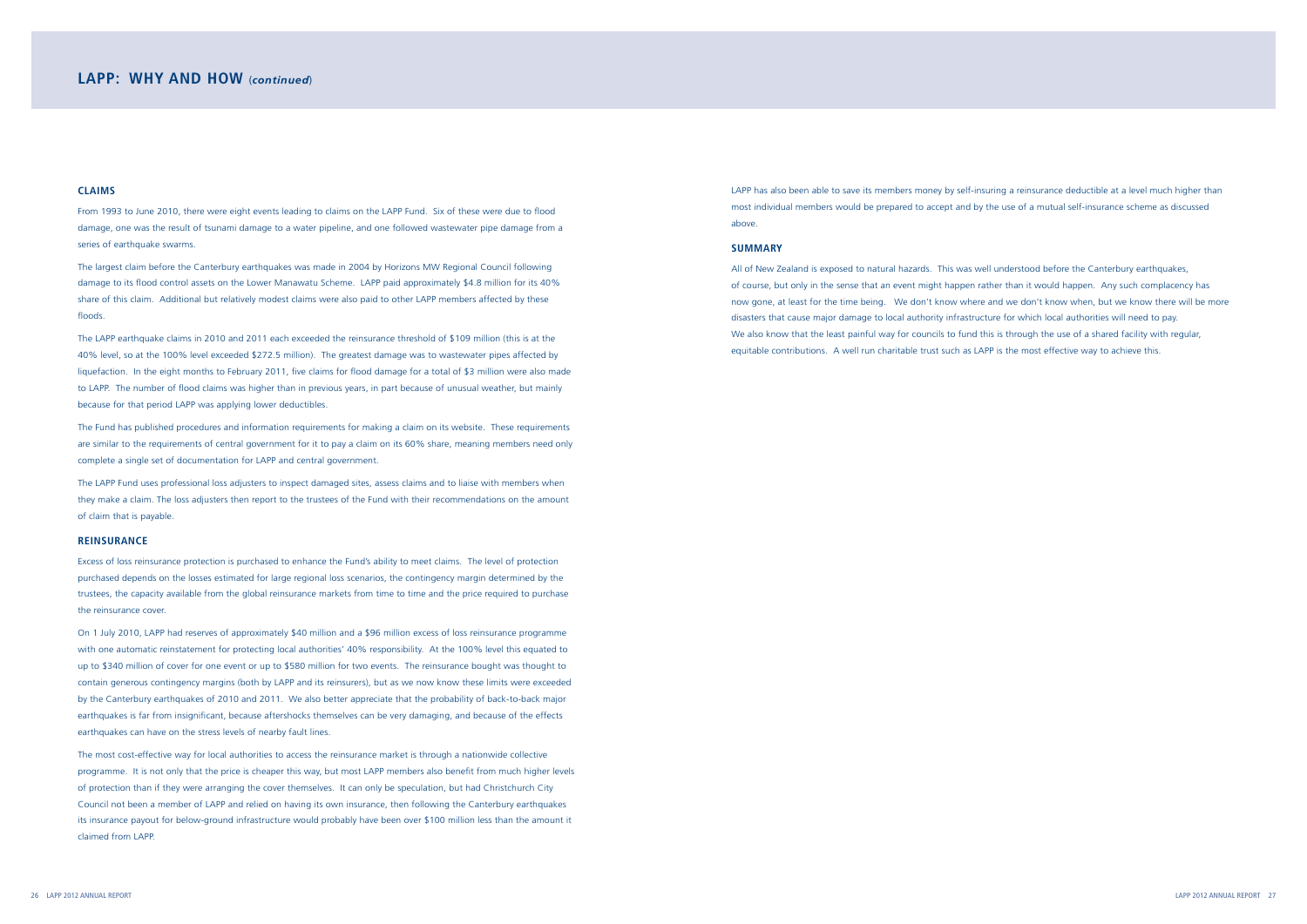The average frequency of earthquakes worldwide is a magnitude 8 once a year, and 19 with a magnitude of more than 7. New Zealand on average has a magnitude 8 earthquake once every hundred years, and a magnitude 7 or more every eight years. It should be noted that these numbers are averages only, and are based on a relatively short observation period. Between 9 March 1929 and 5 March 1934, a period of just under five years, New Zealand had five earthquakes of magnitude 7.1 or more. Of course the devastation caused by an earthquake depends not only on its size and depth, but on how many buildings and people are in the affected area, the soil type, and the one thing that humans can control: the building standards applied.

Comments on the more significant New Zealand earthquakes in recent times are provided in the following table, with most of this information being sourced from www.gns.cri.nz and the Insurance Council of New Zealand.

> .9 occurred seven minutes before the main shock, borly constructed buildings to be evacuated so that they Wo deaths, but 25 injuries requiring medical attention. Insured loss in 2011 prices was NZ\$330 million.

> and Westport on the west coast of the South Island. dslides in the surrounding slopes, one of which claimed a and Westport were evacuated when another massive ing the river 30 metres above its normal level, causing fam would flood these downstream settlements.

| Date, Magnitude,<br><b>Place and Depth</b>                                                                                            | <b>Comments</b>                                                                                                                                                                                                                                                                                           |
|---------------------------------------------------------------------------------------------------------------------------------------|-----------------------------------------------------------------------------------------------------------------------------------------------------------------------------------------------------------------------------------------------------------------------------------------------------------|
| 4 Sept 2010<br>22 Feb 2011<br>13 June 2011<br>23 Dec 2011<br>Magnitudes 6 - 7.1<br>Canterbury<br>All 4 earthquakes<br>6 to 10 km deep | The first and largest of these earth<br>Christchurch. It had a magnitude o<br>most damaging overall, with the lo<br>10 km southeast of the centre of C<br>13 minutes later and two hours lat<br>The 13 June earthquake had a mad<br>Christchurch. An aftershock on 23<br>damage from these earthquakes ex |
| 15 July 2009<br>Magnitude 7.8<br><b>Dusky Sound</b><br>12 km deep                                                                     | The biggest earthquake since Murg<br>magnitude 7 since 2003. Its remot<br>prices was just NZ\$1.5 million.                                                                                                                                                                                                |
| 20 December 2007<br>Magnitude 6.8<br>Gisborne<br>40 km deep                                                                           | Felt from Auckland to Dunedin. Or<br>losses in 2011 prices were NZ\$30.5<br>a storm event in July of that year.                                                                                                                                                                                           |
| 2 March 1987<br>Magnitude 6.5<br>Edgecumbe<br>6 km deep                                                                               | A large foreshock of magnitude 4.<br>allowing a number of weak and po<br>were empty when they collapsed.<br>Insured loss in 2011 prices was NZ!                                                                                                                                                           |
| 24 May 1968<br>Magnitude 7.1<br>Inangahua<br>10 km deep                                                                               | Inangahua lies between Murchison<br>The earthquake triggered large lan<br>the lives of two people. Inangahua<br>slip dammed the Buller River, raisin<br>fears that a sudden failure of the d                                                                                                              |

quakes was centred in Darfield, 40 km west of of 7.1 and was 10 km deep. The second and by far the pss of 185 lives, had a magnitude of 6.3 and was centred 10 km southeast of the christchurch and 6 km deep. It was followed ter by aftershocks measuring 5.8 and 5.9 respectively. gnitude of 6.3 and was centred 13 km from December 2011 measured 6.0. Just the insured xceeds NZ\$30 billion.

chison in 1929, and one of four in the region over te location meant the total insured damage in 2011.

ne death from a heart attack, and 11 injuries. Insured i million, which was exactly half the insured losses from

# **Appendix – potential hazards**

The first version of this Appendix was completed in the second half of 2010 as part of 'Assuring and Enduring', a book celebrating the first fifty years of Civic Assurance's history. (Civic is the manager of the LAPP Fund.) The series of Canterbury earthquakes meant that this book needed to be revised several times. What surprised me was how quickly the material on hazards seemed to go out of date, with new major events, at least in that period, happening every few weeks.

I have therefore mostly not updated the material below, which went to print in February 2011. The message would still be the same anyway – the hazards threat is wide and very real.

### **EARTHQUAKES**

Geologists tell us that beneath the Earth's surface there are seven major tectonic plates and many minor ones. These plates are between 15 and 100 km thick, and in short timeframes (geologically speaking) they only move in one direction. Their speed of movement is slow, about the rate that fingernails grow, but over time that is enough for their edges to bump and grind into each other, for stress to build up, and then for earthquakes to occur.

New Zealand rests on two tectonic plates: the Australian Plate and the Pacific Plate. East of the North Island, the Pacific Plate is slowly going under the Australian Plate, and south of the South Island it is the other way round. The Alpine Fault, which runs for about 650 km along the spine of the South Island, is the 'on-land' boundary of the two plates.

In the last 12 million years the Southern Alps have risen an amazing 20,000 metres (more than twice the height of Mt Everest) and only the fast pace of erosion has kept the highest point of the Southern Alps below 4000 metres. In the last 900 years (approximately AD 1100, 1450, 1620 and 1717) this area has produced four very large earthquakes (magnitude 8 or thereabouts on the Richter Scale). Geologists believe that the Alpine Fault has a 20% probability of having another very large earthquake in the next 20 years.

Earthquakes do not just happen on fault lines, however; they also happen away from the fault lines, where they are known as 'intra-plate' or 'continental' earthquakes. Regional examples are the Newcastle (New South Wales, Australia) earthquake of 1989 (magnitude 5.6; damage exceeding A\$4.7 billion in 2011 prices) and the four earthquakes that have occurred in Adelaide since 1837. The 1837 earthquake was not measured, but the shaking is reported to have lasted 20 seconds. Adelaide had further earthquakes in 1897 (magnitude 6.5), 1902 (magnitude 6.0) and 1954 (magnitude 5.5, with damage exceeding A\$500 million in 2011 dollars). Causing much less damage because it was in an isolated area, the earthquake in Meckering in Western Australia in 1968 measured 6.8, had a fault length of 37 km, and a maximum surface displacement of 2.5 metres. Tennant Creek, Northern Territory, had three earthquakes in 1988 measuring 6.3, 6.4 and 6.8 on the Richter Scale.

Other examples of earthquakes in unexpected places are in Britain in 1931, with a magnitude 6.1 earthquake 60 km out in the North Sea, and New Madrid in Missouri, USA, which had four intra-plate earthquakes of magnitude 7 between 16 December 1811 and 7 February 1812, causing 13,000 square km of countryside to be dramatically transformed. The biggest recorded earthquake occurred in Chile in 1960 and measured an astonishing 9.5 on the Richter Scale. The second biggest, which caused the devastating 2004 Boxing Day tsunami, occurred off the coast of Sumatra and measured 9.2.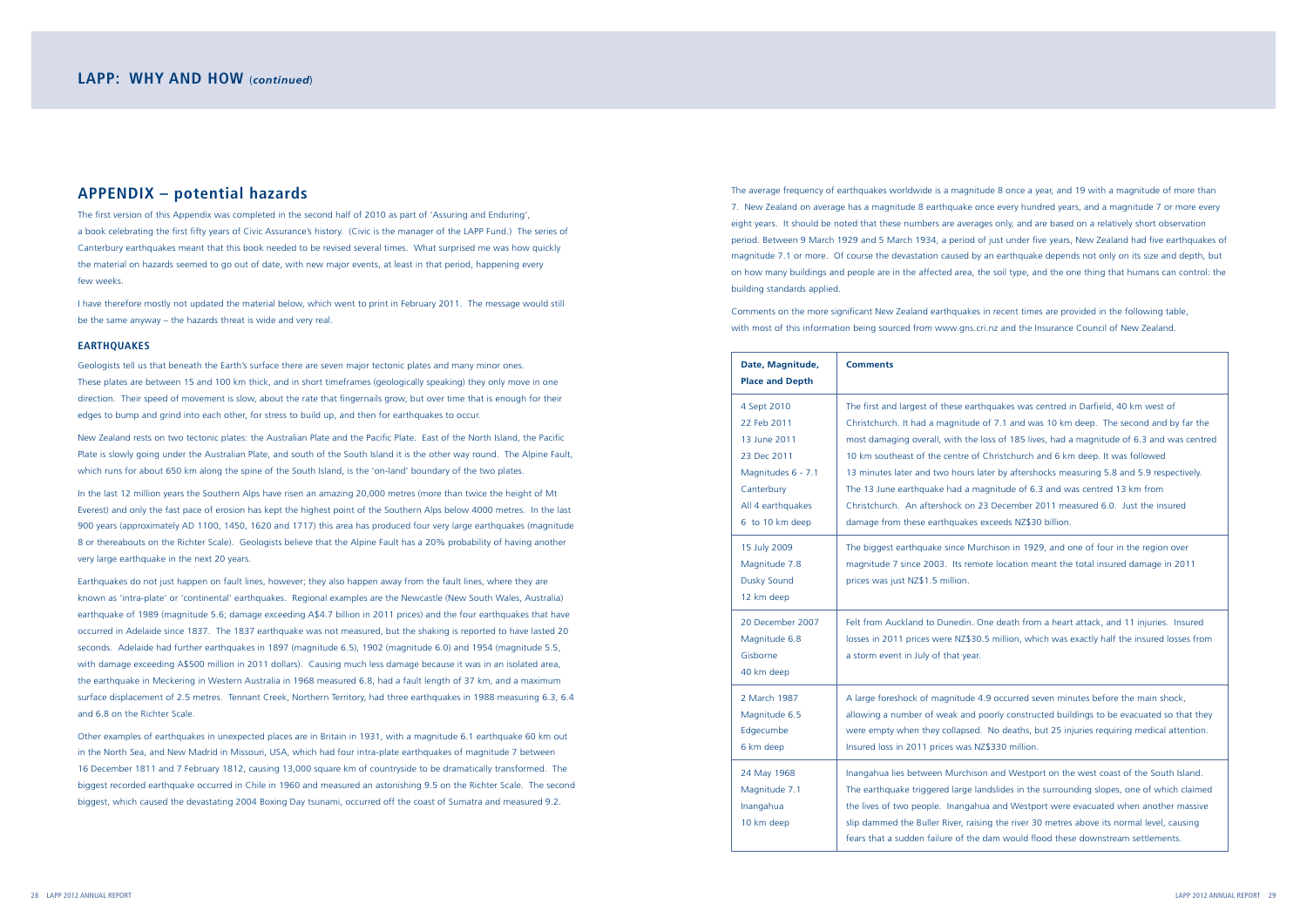On a smaller scale, but still massive, was the 2009 Samoa tsunami. It was reportedly triggered by a rare double earthquake of magnitudes 7.9 and 8 occurring off-shore in the Samoan Islands a couple of minutes apart. It took only 10 to 20 minutes for the tsunami to reach the Samoan coast; 226 lives were lost.

The Tohoku tsunami on 11 March 2011 was caused by a magnitude 9.0 earthquake centred 70 km off the coast of Japan. Waves reached heights of 40.5 metres and in some instances travelled 10 km inland, assisted by the coastline dropping 0.6 metres vertically over a stretch of 400 km; 20,000 people died and 125,000 buildings were destroyed. A nuclear plant at Fukushima survived the earthquake but was severely damaged by the following tsunami, with serious and ongoing leaks of radioactive material. According to Maplecroft, a risk researcher, of the 442 nuclear power stations in the world, 76 are located close to coastlines deemed vulnerable to tsunamis.

The biggest known wave from a tsunami occurred in 1958 when 30 million cubic metres of rock plunged 900 metres into Lituya Bay, off the Gulf of Alaska. The wave removed trees from the sides of the bay 524 metres above sea level. Alaska is also home to the third largest recorded earthquake in the world, measuring 9.2 on the Richter Scale. This earthquake, which happened in 1964, triggered a tsunami wave that destroyed the village of Chenega and killed 23 of the 68 people who lived there.

It is estimated that since 1840 New Zealand has been hit by ten tsunamis of more than 5 metres. The figure is not precise because much of New Zealand's coastline over that time has been lightly populated. Using evidence found from Northland to Nelson, Dr Bruce McFadgen, a Wellington archaeologist, considers it very likely that around 500 years ago a huge tsunami came from the north with a wave height of around 25 metres, and surged inland up to 1 km. The archaeological evidence is supported by traditional Maori accounts handed down from about 15 generations ago. In those days many Maori would have lived near or in the worst-hit areas: the coasts of Northland, Auckland, Coromandel and the Bay of Plenty. The archaeological evidence suggests that by the time this tsunami washed through Cook Strait it was still 10 metres high.

The most common causes of tsunamis are undersea earthquakes, undersea landslides, undersea volcanoes and meteorite impact. Tsunami waves travel in the open ocean at 600 to 700 km/h, slowing down to around 30 km/h when they encounter shallow water. How far inland they travel depends on the force of the tsunami and the terrain of the coast. The first wave is not always the highest. In Banda Aceh, which was hit by the 2004 Boxing Day tsunami, the waves surged 6 km inland.

The 1960 Chile earthquake created a 5.5-metre wave in Lyttelton Harbour and also affected other harbours along the east coast, such as at Gisborne. An 1868 Chile earthquake caused a tsunami of up to 8 metres along New Zealand's east coast, taking 15 hours to cross the Pacific Ocean.

The 2010 Chile earthquake created two surges of 2 to 2.2-metre waves in Lyttelton Harbour in less than an hour, causing the high-tide mark to be reached from low tide in just 75 minutes. Resting on the seabed of Lyttelton Harbour are two pipes used to carry fresh water to Diamond Harbour. The damage to these pipes was over NZ\$1 million. The 2010 Chile earthquake also caused a tsunami in Japan, for which the damage was NZ\$100 million. It has been postulated that if it were not for the size and shallowness of the Campbell Plateau, which sits between the east coast of the South Island and the Chatham Islands, the damage to the South Island east coast from tsunamis originating from Chile would be worse.

According to NIWA, New Zealand is perhaps more at risk from tsunamis generated close to its shores. One such tsunami caused waves that reached 10 metres above the sea in the Gisborne region in 1947. Local tsunamis, because of their much shorter travel times to New Zealand's shores, leave little time for evasive action.

| 3 February 1931<br>Magnitude 7.8<br>Napier<br>20 km deep       | In the Napier earthquake 256 died, 593 were hospitalized, and thousands were injured.<br>The earthquake was followed by fires in Napier and Hastings that became uncontrollable<br>as water pressure dwindled because of broken water mains. The earthquake deformed the<br>surface of the land in the surrounding area, pushing up a dome 17 km wide and over 90<br>km long. The ground was raised by up to 2.7 metres near the mouth of the Aropaoanui<br>River, while at Hastings it sank as much as 1 metre. An aftershock 10 days later measured<br>7.3.                                                                   |
|----------------------------------------------------------------|---------------------------------------------------------------------------------------------------------------------------------------------------------------------------------------------------------------------------------------------------------------------------------------------------------------------------------------------------------------------------------------------------------------------------------------------------------------------------------------------------------------------------------------------------------------------------------------------------------------------------------|
| 17 June 1929<br>Magnitude 7.8<br>Murchison<br>Depth unknown    | The largest earthquake in New Zealand since 1855. As with many of New Zealand's<br>earthquakes, the damage was not as bad as it could have been because the worst-affected<br>area was sparsely populated. Nevertheless, 15 people were killed, mostly in landslides and<br>rockfalls.                                                                                                                                                                                                                                                                                                                                          |
| 23 January 1855<br>Magnitude 8.2<br>Wairarapa<br>Depth unknown | Only one of the estimated five to nine deaths that occurred was in Wellington, caused by a<br>falling chimney. Scientifically this was a very important earthquake because it was the first<br>time the link between faulting and earthquakes was clearly recognised. Very large fault<br>offsets have been measured: up to 6 metres vertically and 19 metres horizontally. A 4500<br>square km block of land was tilted and there was 1 to 1.5 metres' uplift around Wellington<br>harbour, including what is now known as the Basin Reserve. There was also a local tsunami<br>with run-ups of 5 to 10 metres in Cook Strait. |

In New Zealand, 2010 and 2011 will be remembered as the years of the Canterbury earthquakes, which the Reserve Bank of New Zealand has estimated caused more than NZ\$30 billion of insured damage and collectively have been described as extremely geologically unusual. In January 2010 an earthquake of magnitude 7.0 is estimated to have killed 230,000 in Haiti, and in February the same year a huge earthquake in Chile measuring 8.8 killed 562 people and caused economic damage estimated at US\$15–30 billion. The Chile earthquake had 13 aftershocks with a magnitude exceeding 6 within seven days of the main quake. Japan's Tohoku earthquake in March 2011, of magnitude 9.0, caused five minutes of shaking in Tokyo, 372 km away, and a tsunami responsible for 20,000 deaths.

Although Wellington is seen as the highest insurance risk in New Zealand because of its proximity to a number of faults, recently the estimated probability of a major earthquake in Wellington in the next 50 years has been roughly halved. There are two reasons for this: recent research suggests that the Wairarapa Fault has a much higher return period than first thought, and secondly, the 1855 Wairarapa earthquake resulted in a (temporary) de-stressing of the Wellington faults.

Everywhere in New Zealand is exposed to an earthquake risk – no wonder the country is sometimes referred to as 'The Shaky Isles'.

### **TSUNAMIS**

Before Boxing Day 2004, the word 'tsunami', which translates to 'harbour wave', was relatively unknown outside of Japan. That changed when an earthquake measuring 9.2 on the Richter Scale triggered deaths in 14 countries totalling an estimated 230,000 people. The cause was the 2004 Indian Ocean tsunami, with waves that reached 30 metres above sea level in some places.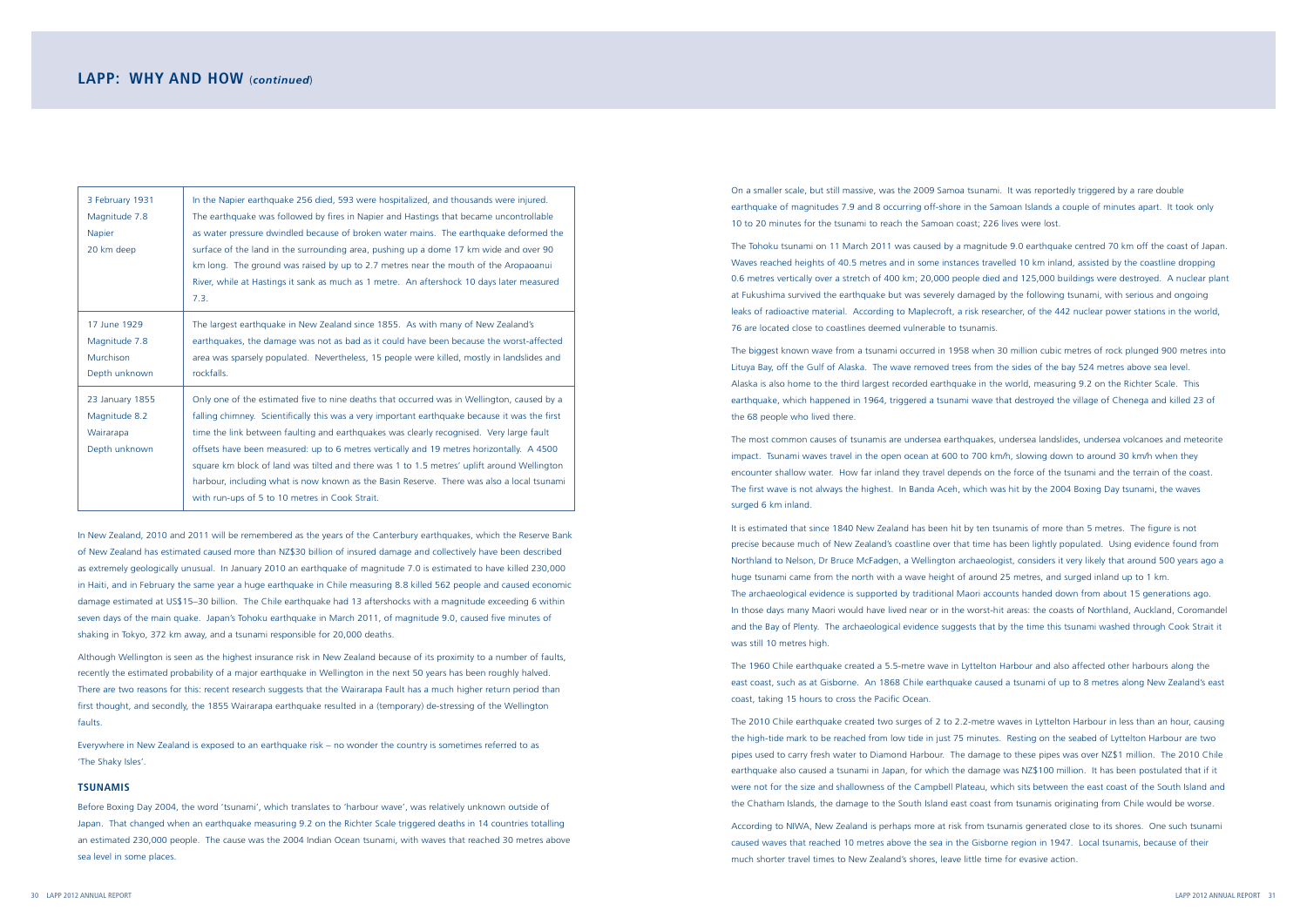Because some riverside properties are essentially uninsurable or considered too expensive to insure, some insurance policies differentiate between floods where 'the water comes up' (river flooding) and floods where 'the water comes down' (rainstorms). This can lead to confusion as to what damage is insured, as can policies (usually between an insurer and a reinsurer) that require a determination as to when and where one flood starts and another finishes. Separating 'wind damage' from 'flood damage' can also be problematic.

Major floods in New Zealand in recent times have included the Southland floods in 1984, Cyclone Bola in 1988, Queenstown in 1999, Manawatu in 2004 and Northland in 2007. Generally, floods do not come with much warning, and in the case of flash flooding, with very little warning at all. The insurance cost of these five events in 2011 dollars, including storm damage, ranges from \$60 million to \$130 million and averages \$90 million. As with most disasters, total damage would generally have been several times the insured damage.

The opposite of flooding, a prolonged drought, can be even more harmful economically than a major flood. The cost of the 2008 drought to New Zealand pastoral agriculture exceeded \$1 billion. Both droughts and floods can be expected more often because of global warming.

The evidence for global warming is overwhelming: each one of the last 35 years has had an average temperature that is greater than the average for the twentieth century; the last decade was the warmest decade on record; 2010 was the warmest year on record. Natural weather patterns will ensure that records will be broken from time to time, but the pace of the current warming compared to historic patterns is alarmingly fast. Warming accentuates the flood risk for two reasons: the first is more variability leading to more extreme events; the second is simply the fact that the atmosphere is hotter and can therefore hold more water vapour.

An increase of 1˚C allows the atmosphere to hold 8% more water. If there is 100 mm of rain and the ground can absorb half of that, for example, before becoming saturated, then that leaves 50 mm of rain as runoff. If a storm results in 108 mm of rain and the amount the ground can absorb is unchanged, then the runoff becomes 58 mm, which is a 16% increase. That could turn a '1 in 50-year event' (actually a probability of 1 in 50 that the event will occur in the coming year) into a '1 in 150-year event' in terms of damage, and be the difference between a flood protection system that is effective and one that fails.

- • Prolonged rainfall,
- Heavy rain on saturated soil.
- Heavy rain on very dry soil where most of the water runs off, thus causing a flood elsewhere,
- • Very, very heavy rain (e.g. the Kopuawhara flash flood of 1938),
- A rising river overtopping its banks,
- A lake overfilling (e.g. Lake Wakatipu flooding Queenstown in 1999),
- A river becoming blocked by debris, landslide or ice jam, causing it to divert,
- Melting snow,
- Stormwater systems blocked or with insufficient capacity,
- Storm surge (e.g. Hurricane Katrina in New Orleans, 2005),
- A king tide combined with low atmospheric pressure, a La Niña weather cycle and high winds blowing onshore (e.g. Auckland, 2011),
- Stopbanks or levees breaking (e.g. Hurricane Katrina, New Orleans, 2005),
- Dam spill, which may be intentional (as in Brisbane in 2011) or unintentional,
- • Tsunami,
- A lahar; the 2007 lahar from Ruapehu caused the Whangaehu River to rise 4 metres in a few hours.

Wellington's Hutt Valley would be regularly flooded by the Hutt River (as it used to be) were it not for its extensive flood protection works. For Christchurch the largest river with the potential to flood is the Waimakariri. This river has flood protection built for a 1 in 450-year event, but that number is based on the weather patterns of the past. The widely held scientific view is that future weather patterns will be more diverse, with previously considered 'extremes' (including cold spells) becoming more 'regular'. What was considered (and typically what the protection measures were designed for) as a 1 in 200-year event, say, will in the future become more frequent, say a 1 in 75 expectation in the coming year. This means that if flood protection works are not upgraded there will be more flooding as a result of protection works being overtopped.

### **FLOODS**

Why is it that so many New Zealanders at some stage in their lives find themselves or their houses in the way of a flood? The answer is that nearly 70% of New Zealanders live in areas prone to flooding. The reasons for this are historical. Early settlements were built near lakes and rivers because of the easy access to fishing and fresh water, and the flat flood plains with generally fertile soil seemed a good place to settle (at least initially). Also, rivers can be used for transport, and where there is transport there is trade and trading stations; it is from these small settlements that many towns and cities developed.

Floods are both New Zealand's and the world's most frequent and costly natural hazard. The two deadliest natural hazard disasters in history were floods: the 1887 Yellow River flood in China, when upwards of 900,000 lives were lost (a number slightly higher than the 830,000 reported killed in the world's deadliest earthquake, which was the 1556 Shaanxi earthquake), and the 1931 China floods, where one estimate put the loss of lives at 4 million.

The August 2010 Pakistan floods took 2000 lives, destroyed nearly 2 million homes and affected 20 million people. At one point approximately 20% of Pakistan was under water – that's an area of 160,000 square km, which is a little bit more than the area of New Zealand's South Island and 40% more than the area of the North Island. The economic cost of this flood has been estimated at US\$43 billion.

In January 2011, three-quarters of the Australian state of Queensland was declared a disaster zone because of flooding. That is an area five times the size of New Zealand. Huge volumes of brown water washed through Queensland over a period of several weeks, and 35 people died. From the same weather system other Australian states also suffered extensive flooding; the total cost to insurers will be about A\$4 billion. The damage would have been even greater if it had not stopped raining when it did, given that the Wivenhoe dam above Brisbane was almost filled to capacity.

Much of the Queensland damage was in Brisbane, where the Brisbane River overflowed into shopping malls and the city's business centre. However, this was not the first time the river had flooded: there have been six occasions in the last 150 years when the Brisbane River has peaked even higher. The most recent of these was in 1974 where insured losses from flooding and wind damage were A\$2.3 billion in 2011 dollars.

Flooding can happen in a surprising number of ways. The following are examples, some of which often overlap with each other: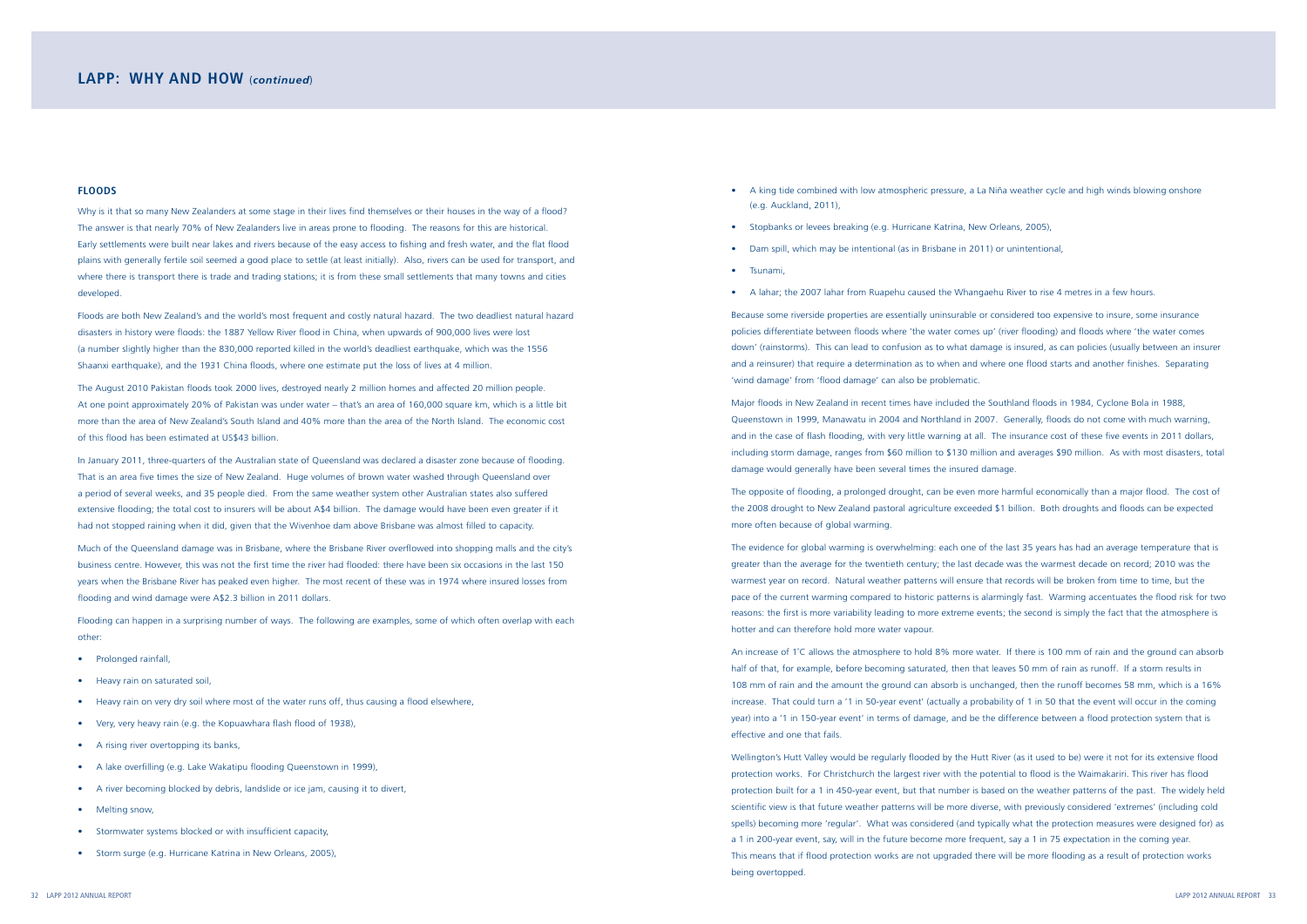A similar lahar occurred in March 2007, but increased awareness and good planning meant there was no major disruption to services or infrastructure and no casualties.

Mt Taranaki, the second highest mountain in the North Island, had a medium-sized eruption in 1755 and a major one in 1655. Large eruptions for Taranaki occur on average every 500 years with smaller eruptions about 90 years apart, the most recent being around 1860. It is thought that Mt Taranaki is likely to have significant seismic activity in the next 50 years.

The probability of a major volcanic eruption in New Zealand in the next 20 years exceeds the probability of a major earthquake on the Wellington fault. It is possible, but not likely, that the damage to people and property from a major volcanic eruption could exceed the expected damage from a major Wellington earthquake (in monetary terms estimated at around \$15 billion, but that figure may be considered too low when data from the Canterbury earthquakes has been fully analysed).

Potential damages from a volcano are from lava flow, ballistic (cannonball-like) projectiles, the blast (technically a pyroclastic density current, which is hot rock fragments suspended in gas), lahars, debris avalanche/sector collapse, tsunami and ash fall. Blasts can reach over 150 km/h, can be in excess of 700˚C initially and 200˚C in distal regions, and travel up to 200 km. The blast from the 1980 eruption of Mt St Helen's, in the USA, devastated an area of 600 square km in a 120-degree arc. The tsunami from the island volcano Krakatoa in 1884 drowned 34,000 people.

Ash fall damage depends on the amount of ash, how fine it is, and the wind direction and strength. More than a centimetre of ash settling on roofs will cause some to collapse, particularly if the ash is wet and the roof is not very steep. Volcanic ash is generally abrasive, can be mildly corrosive and potentially conductive, affecting transmission lines, computers and machinery. Sewage and stormwater systems and sewage treatment plants are vulnerable to large quantities of ash. Ash cover on pastures will result in lack of feed for animals (greater than 50 mm kills most pasture). Ash fall can affect regions hundreds or even thousands of kilometres from the eruption.

Around 69,000 to 77,000 years ago a supervolcano erupted in the area now known as Lake Toba in Sumatra, Indonesia. This one-in-one-million-year event erupted magma estimated at 2800 cubic km (approximately seven million trillion kilograms) with an ash component that is thought to have covered all the land in South East Asia to a depth of 15 cm.

As well as the ash, vast quantities of sulphur dioxide were emitted into the upper atmosphere, which reacted with water vapour to form droplets of sulphuric acid. These droplets and the ash clouds blocked out a significant amount of sunlight, leading to an estimated six- to ten-year 'volcanic winter' that almost eliminated the human race. Suggestions are that worldwide only 10,000 or so humans survived.

A volcanic eruption does not have to cause a volcanic winter to have a cooling effect. Recent examples are the 1991 eruption of Mt Pinatubo, the 1883 eruption of Krakatoa and the 1815 eruption of Mt Tambora, which led to the 'year without summer' in 1816. It is postulated that the great famine of 1315–1317 in Europe may have been precipitated by a New Zealand volcanic event.

Ash causes other problems too. Disposal of large amounts is problematic – a big fall of ash will fill all the landfills many times over. Trace elements in ash can be poisonous to animals and abrasive ash damages their teeth. Ash washed into the upper Tongariro River following the 1995 Ruapehu eruption caused considerable damage to the hydroelectric station's turbines, and the 1996 Ruapehu eruption led to the termination of several hundred jobs in the ski industry and associated tourism activities.

### **VOLCANOES**

Perhaps the most famous and dangerous volcano in the world is Vesuvius, which is only 9 km from the Italian city of Naples. In AD 79 Vesuvius erupted and killed more than 3500 people, destroying the towns of Pompeii and Herculaneum. In 1631 an eruption killed more than 4000 people, and in 1906 another caused the deaths of over 200 people. Serious eruptions of Vesuvius occurred ten times in the eighteenth century, eight times in the nineteenth century, and four times in the twentieth century, the last one being in 1944. Worryingly, more than 700,000 people now live in the area destroyed in AD 79.

New Zealand has 12 active volcanic areas. Although there are none in the South Island today, it has had volcanoes in the past. For example, two volcanoes formed Banks Peninsula, there were multiple lava flows from Mt Horrible in Timaru, and Dunedin's Mt Cargill, peninsula and harbour are also an ancient volcano.

Recent research shows that Auckland volcanoes erupt about once every 2600 years on average, but eruptions do not occur like clockwork. For example, between 20,000 and 30,000 years ago, several volcanoes erupted over a relatively short period whereas between 100,000 and 250,000 years ago, eruptions were few and far between. The latest eruption, 600 to 700 years ago, formed Rangitoto (a new island of 2311 hectares in the Hauraki Gulf) and on its own erupted almost 50% more material than the combined 48 eruptions before it! Geologically the Auckland field is still young.

White Island is New Zealand's most active cone volcano and has been built by volcanic activity over the past 150,000 years. About 70% of the volcano is under the sea, making this massive volcanic structure larger than any of the New Zealand land volcanoes, but it is still only one-third the size of the submarine Brothers Volcano on the Kermadec Arc. At sea level White Island is 2 km across. Although uninhabited now, it was the scene of 11 deaths in 1914 when part of the crater wall collapsed, creating a landslide.

The volcanoes at Okataina have erupted at intervals of between 700 and 3000 years, in contrast to Ngauruhoe, Ruapehu and White Island, which erupt every few years and sometimes months. (Determining when one eruption ends and another one starts for an active volcano is not always obvious. That said, Ruapehu is said to have had more than 60 eruptions since 1945.) Eruptions at Okataina have been 100 to 10,000 times larger than those at White Island or Ngauruhoe. When Mt Tarawera in the Okataina erupted in June 1886 the rumblings were heard as far south as Blenheim, and an estimated 108 people were killed. Even so, for Okataina the 1886 eruption was a relatively small one.

Lake Taupo lies 80 km southwest of Okataina. Taupo is a supervolcano, and in the last 26,000 years the region has seen about 28 major eruptions, from 50 to 5000 years apart. The latest, which occurred about 1800 years ago, was the most violent eruption in the world for 5000 years and was possibly the cause of the red sunsets recorded by the Chinese and Romans at that time. Other large Taupo eruptions were approximately 3500, 10,000 and 26,000 years ago. The latter was a monster, and is estimated to have ejected 1170 cubic km of material compared to 'just' the 120 cubic km of material from the Taupo eruption of 1800 years ago.

Moving further down the North Island, Ngauruhoe is only 4500 years old. Although not active since 1975, of the volcanoes in New Zealand it has been the most continuously active over recorded history. Its neighbour, Ruapehu, the highest mountain in the North Island, had moderate eruptions in 1995, 1996 and 2007, with the ash plumes in 1995 and 1996 significantly interfering with aircraft travel. A lahar (water, volcanic rock and mud flow) from Ruapehu was responsible for the Tangiwai disaster on 24 December 1953, in which a train derailed and 151 people died.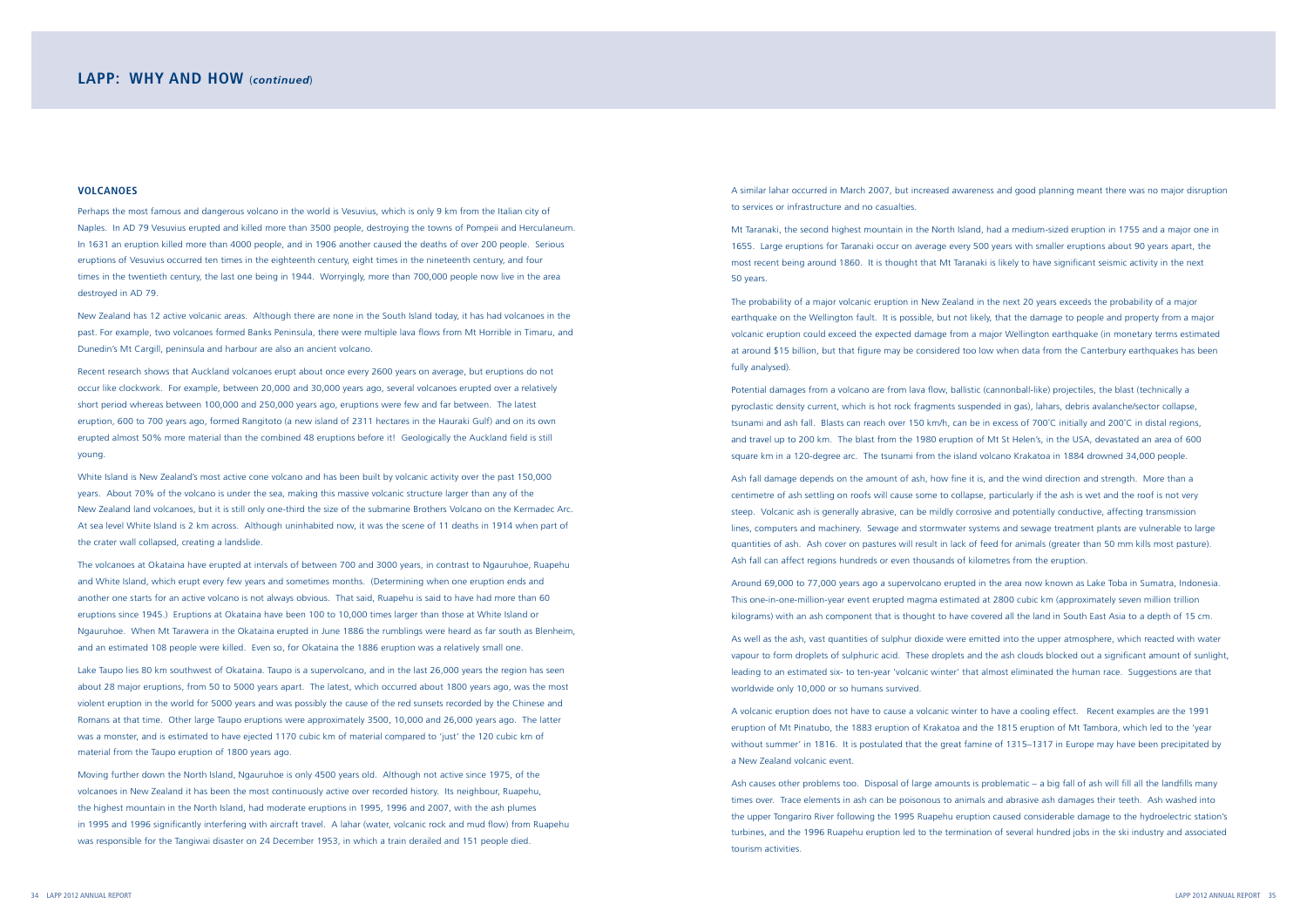| <b>Disease</b>           | The 1918 flu pandemic killed 50 to 100 million people (3% to 6% of the world's population at<br>time). If it came to New Zealand, foot and mouth disease would be devastating to the econor<br>Biosecurity New Zealand estimates unemployment would increase by about 20,000 jobs and G<br>Domestic Product would decline by NZ\$10 billion over a two-year period.                                                                                                                                                                                           |
|--------------------------|---------------------------------------------------------------------------------------------------------------------------------------------------------------------------------------------------------------------------------------------------------------------------------------------------------------------------------------------------------------------------------------------------------------------------------------------------------------------------------------------------------------------------------------------------------------|
| <b>Nuclear</b>           | Nuclear accidents to date include: Three Mile Island (1979), Chernobyl (1986) and Fukushima<br>(2011). Nuclear warfare would undoubtedly be catastrophic.                                                                                                                                                                                                                                                                                                                                                                                                     |
| Political<br>instability | Political instability affects a number of local economies and also the global economy. Sadly, the<br>are numerous examples.                                                                                                                                                                                                                                                                                                                                                                                                                                   |
| Economic<br>instability  | The obvious recent example is the Global Financial Crisis, but high inflation has been a problen<br>the past and trade wars remain a threat.                                                                                                                                                                                                                                                                                                                                                                                                                  |
| Wildfires                | Bushfires in Australia and the USA are not uncommon. The Russian wildfires following record<br>temperatures in July and August 2010 cost US\$15 billion; fire, smog and the heatwaves were<br>estimated to have killed 56,000 people.                                                                                                                                                                                                                                                                                                                         |
| Solar storm              | The Carrington Event of 1859 is the largest geomagnetic storm recorded. Telegraph systems<br>worldwide went haywire; even with batteries disconnected, some were still able to transmit<br>messages. Less severe storms occurred in 1921 and 1960, when widespread radio disruption v<br>reported. The storms are associated with solar flares and higher than normal levels of sunspot<br>Solar storms are a threat to satellites, telecommunications equipment, GPS systems and electric<br>grids, damage to which can result in huge consequential losses. |

What might be described as unfunded increases in human longevity is undoubtedly becoming an issue and any further increases in human longevity will aggravate this. An unexpected crisis in New Zealand was the 1998 Auckland power crisis when all four power cables to the Auckland CBD failed, leading to a five-week-long Auckland CBD power outage. Car accidents, which individually would not be labeled as catastrophes, account worldwide for over 1.2 million deaths and 50 million injuries each year.

### **ACKNOWLEDGEMENTS**

Much of the material for this paper has been taken from *'Assuring and Enduring'*, a book covering the history of the first 50 years of Civic Assurance (the trading name of the Local Government Insurance Corporation Ltd) published in 2011. Acknowledgements are due in particular to Kinsley Sampson, Rod Mead and Geoff Mercer, who were instrumental to LAPP being set up, to Christopher Munden, Civic's General Manager Insurance, and to Bryan Whitefield and Marlene Kanga of Risk Management Partners, LAPP's risk management advisors.

I also need to acknowledge the sources for much of the hazards information that appears herein, which are: the Institute of Geological and Nuclear Sciences (GNS) on www.gns.cri.nz with special thanks to Andrew King; GeoNet on www. geonet.org.nz (a collaboration between GNS Science and the Earthquake Commission); National Institute of Water & Atmospheric Research (NIWA; www.niwa.co.nz) and Wikipedia (http://en.wikipedia.org).

Disease The 1918 flu pandemic killed 50 to 100 million people (3% to 6% of the world's population at the mouth disease would be devastating to the economy. byment would increase by about 20,000 jobs and Gross billion over a two-year period.

economies and also the global economy. Sadly, there

nancial Crisis, but high inflation has been a problem in

es disconnected, some were still able to transmit 921 and 1960, when widespread radio disruption was plar flares and higher than normal levels of sunspots. Immunications equipment, GPS systems and electrical consequential losses.

The ash from the Icelandic volcano Eyjafjallajökull caused substantial disruption to air traffic across Europe in 2010 and ash from a Chilean volcano in 2011 similarly affected flight travel in Chile, South Africa, Australia and New Zealand.

Volcanic eruptions are not all bad however. Scientists say that around 700 million years ago the Earth's surface became very cold. So cold that even at the equator the sea surface would have been ice. With the sea frozen and the land covered by snow, from space the Earth would have looked like a giant snowball.

Having become that cold, the surface of the Earth was unable to become warm because the heat from the sun was being reflected by the snow and ice. Volcanoes to the rescue! The theory is that it was their emissions that filled the atmosphere with carbon dioxide, which enabled the sun's heat to be retained and the Earth to warm. Thus, without volcanoes the Earth would still look like a giant snowball and life on Earth today, if it existed at all, would be very different.

Volcanoes also fulfill another critical role in supporting human and other life. Sea beds are covered with the sunken shells of dead shellfish. The dead shellfish made those shells using carbon absorbed by the ocean from the atmosphere. How does that carbon get back into the atmosphere? Much of it is by way of volcanoes, in a process known as the geochemical carbon cycle. Also, but unnoticeable in a human life span, weathering causes mountains and all other land to slowly wash into the sea. In time, therefore, everything would be submerged if it were not for earthquakes and volcanoes pushing back the other way.

### **OTHER CATASTOPHIC HAZARDS**

Another and very significant natural hazard that can certainly be catastrophic is wind. Hurricane Katrina (USA, 2005) at US\$72.3 billion (in 2011 dollars) ranks as the most costly insurance event in the world to date. Hurricane Andrew (USA, 1992) ranks third at US\$24.9 billion. Second ranking, despite economic losses estimated at US\$300 billion, is the 2011 Tohoku tsunami, with an estimated insured loss of US\$30 billion. Fatalities arising from Cyclone Nargis (Myanmar, 2008) were estimated at 140,000. New Zealand's biggest recorded cyclone was Cyclone Bola in 1988. New Zealand also has tornadoes, with an average of about ten recorded per year over the last five years.

Other hazards with the potential to be catastrophic include:

| <b>Event</b>     | <b>Comments</b>                                                                                                                                                                                                                                                                                                                                                                                                |
|------------------|----------------------------------------------------------------------------------------------------------------------------------------------------------------------------------------------------------------------------------------------------------------------------------------------------------------------------------------------------------------------------------------------------------------|
| <b>Terrorism</b> | Insured losses from the destruction of the World Trade Centre in 2001, at US\$23.1 billion, rank it as<br>the fourth most costly insurance event in the world.                                                                                                                                                                                                                                                 |
| Meteoroid        | The Russian Tunguska explosion in 1908 is believed to have been caused by a meteoroid exploding<br>5 to 10 km above the Earth's surface. The explosion knocked over some 80 million trees and<br>is estimated to have been about 1000 times more powerful than the atomic bomb dropped on<br>Hiroshima. The property loss if such an event occurred above Manhattan today is estimated at<br>US\$1.2 trillion. |
| <b>Disease</b>   | The 1918 flu pandemic killed 50 to 100 million people (3% to 6% of the world's population at the<br>time). If it came to New Zealand, foot and mouth disease would be devastating to the economy.<br>Biosecurity New Zealand estimates unemployment would increase by about 20,000 jobs and Gross<br>Domestic Product would decline by NZ\$10 billion over a two-year period.                                  |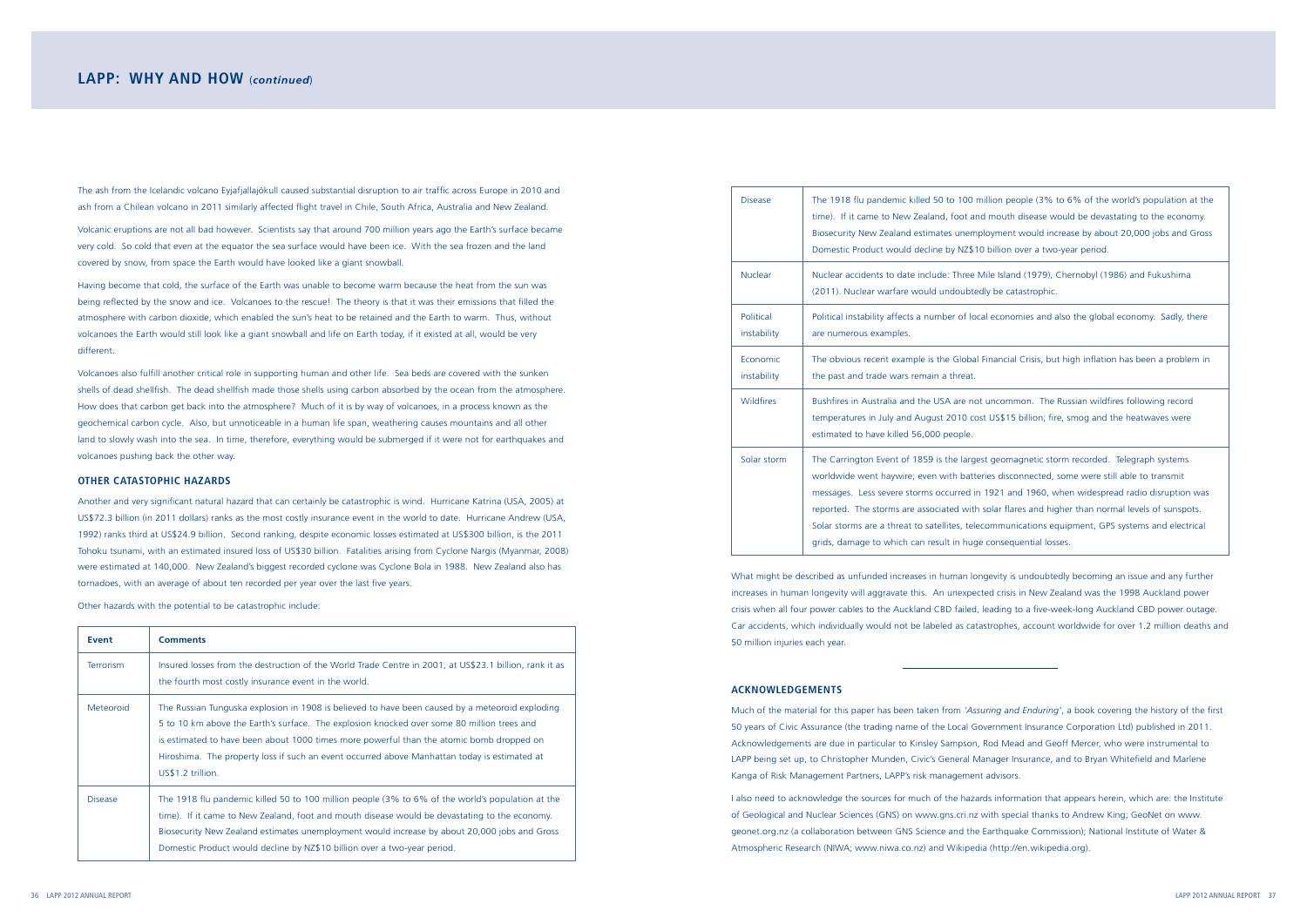New Zealand Local Authority Protection Programme Disaster Fund

**TRUST DEED**

Burrowes and Company Barristers and Solicitors P O Box 24515, Wellington 6142 Ph. 04 473 7733: Fax. 04 471 1121

# **DIRECTORY**

### Administration Manager

Civic Assurance PO Box 5521 Wellington 6145

### Reinsurance Manager

Aon Benfield Sydney Australia

### Risk Manager

Risk Management Partners Pty Ltd Beacon Hill Sydney Australia

The Address for Correspondence is Christopher Munden Administration Manager NZ Local Authority Protection Programme Disaster Fund PO Box 5521 Wellington 6145 Phone: 04 978 1251 Facsimile: 04 978 1260 Email: christopher.munden@civicassurance.co.nz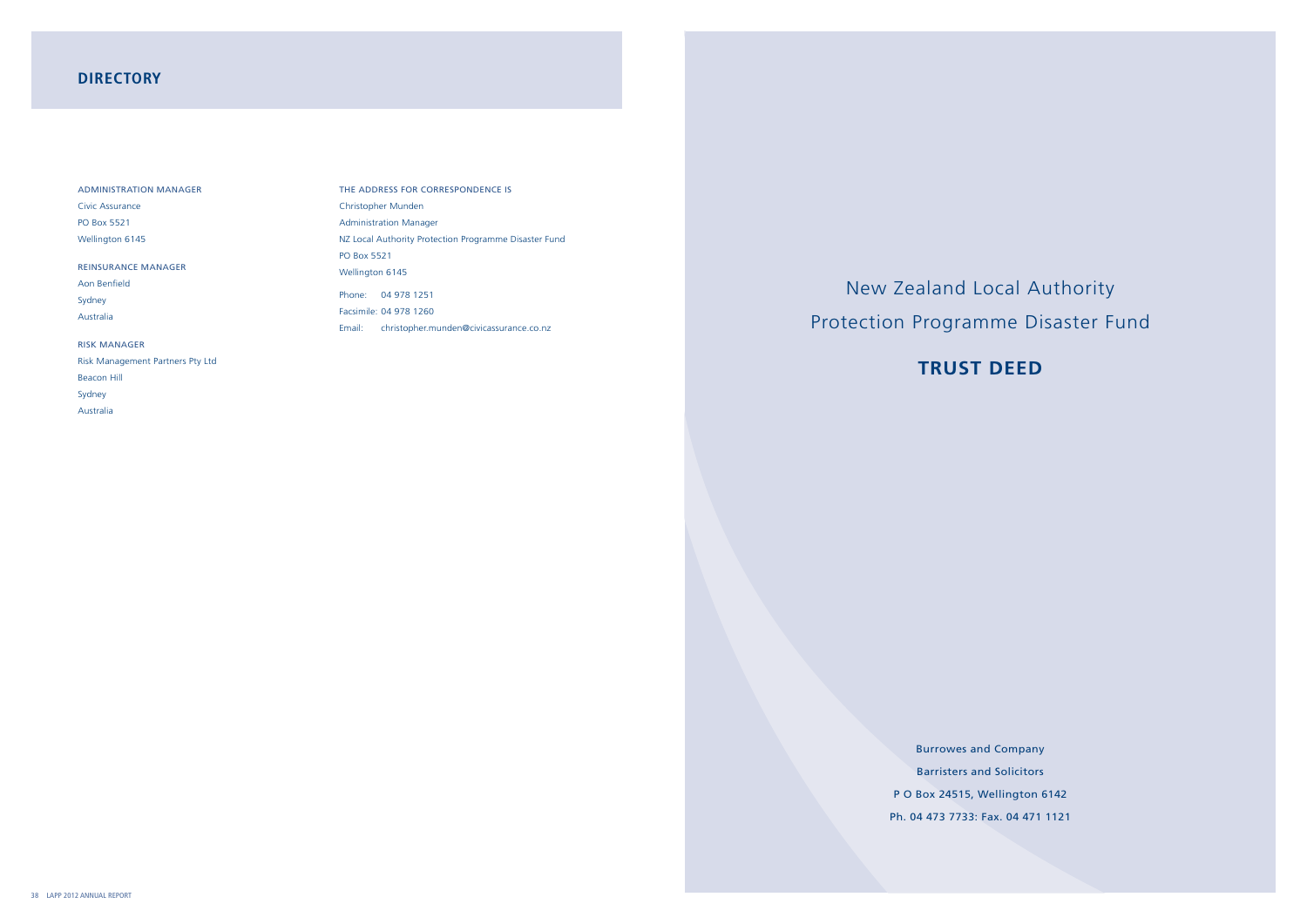| <b>CLAUSE</b> |                                                                          | <b>PAGE</b> | THIS DEED is made the 14th day of December 2007                                                                                               |
|---------------|--------------------------------------------------------------------------|-------------|-----------------------------------------------------------------------------------------------------------------------------------------------|
| 1.            | <b>DEFINITIONS AND INTERPRETATION</b>                                    | 41          | <b>NEW ZEALAND LOCAL GOVERNMENT ASSOCIATION</b><br><b>BETWEEN</b>                                                                             |
| 1.1           | Definitions                                                              | 41          | <b>INCORPORATED</b> , a society incorporated in Wellington pursuant to                                                                        |
| 1.2           | Interpretation                                                           | 41          | the Incorporated Societies Act 1908 ("the Settlor")                                                                                           |
|               |                                                                          |             | <b>AND</b><br><b>ROBERT DAVID RENNIE ELLIOTT</b> of Gisborne, formerly Chief                                                                  |
| 2             | <b>CONSTITUTION OF THE FUND</b>                                          | 42          | Executive Officer now retired, WYNNE ARCHDALL RAYMOND,                                                                                        |
| 2.1           | New Zealand Local Authority Protection Programme Disaster Fund           | 42          | formerly Mayor now retired, IAN ROBERT FLOCKHART                                                                                              |
|               |                                                                          |             | MCKELVIE, Mayor of Manawatu, KINSLEY NEVILLE SAMPSON of                                                                                       |
| 3             | <b>TRUSTEES</b>                                                          | 42          | New Plymouth, formerly General Manager now Company Director,<br><b>DALE ALWYN LOTT</b> of North Shore City, Auckland, Accountant,             |
| 3.1<br>3.2    | Appointment and Removal of Trustees<br><b>Meetings of Trustees</b>       | 42<br>43    | and LANGLEY DAVID CAVERS of Hauraki District, District                                                                                        |
| 3.3           | Subcommittees                                                            | 44          | Manager (together "the Trustees")                                                                                                             |
| 3.4           | Validity of Acts of Trustees                                             | 44          | <b>WHEREAS</b>                                                                                                                                |
| 3.5           | <b>Resolutions in Writing</b>                                            | 44          |                                                                                                                                               |
| 3.6           | Remuneration of Trustees                                                 | 44          | A The Settlor established a fund for the reinstatement of lost or damaged                                                                     |
| 3.7           | Indemnity and Limitation of Trustee's Liability                          | 44          | generally uninsurable local government infrastructure known as the<br>New Zealand Local Authority Protection Programme Disaster Fund, by Deed |
|               |                                                                          |             | of Trust dated 29 June 1993 ("the Establishment Trust Deed")                                                                                  |
| 4             | <b>POWERS OF TRUSTEES</b>                                                | 44          | Only those Local Authorities that are contributing to the fund are to be<br>B                                                                 |
| 4.1           | <b>General Powers</b>                                                    | 44<br>45    | eligible for distributions in the event of loss or damage to their infrastructure.                                                            |
| 4.2<br>4.3    | <b>Investments Authorised</b><br><b>Exercise of Discretion</b>           | 45          | C The Fund is to be accumulated and applied for the purpose by the Trustees in                                                                |
| 4.4           | Appointment of Auditor                                                   | 45          | accordance with this Trust Deed                                                                                                               |
|               |                                                                          |             | D The Trust Deed provides that the Trustees may amend the Trust Deed by                                                                       |
| 5             | <b>MANAGEMENT AND ADMINISTRATION</b>                                     | 45          | unanimous resolution of the Trustees present at any validly convened                                                                          |
| 5.1           | Appointment of Administration Manager                                    | 45          | meeting, provided such amendment is not inconsistent with the charitable                                                                      |
| 5.2           | Records to be Kept                                                       | 45          | scope of the trusts contained in the Trust Deed.                                                                                              |
| 5.3           | Accounts                                                                 | 45          | E The Trust Deed was amended by Deeds of Variation dated                                                                                      |
| 5.4           | Annual Report of the Fund                                                | 45          | 14 February 1997 and 5 June 2003, both times with the consent of the                                                                          |
| 5.5           | Delegation                                                               | 45          | Settlor as required by the Establishment Trust Deed.                                                                                          |
| 5.6<br>5.7    | <b>Expenses of Administration</b><br>Indemnity of Administration Manager | 46<br>46    | At a meeting of the Trustees held on 9 November 2007 the Trustees resolved<br>F.                                                              |
| 5.8           | <b>Execution of Deeds</b>                                                | 46          | that:                                                                                                                                         |
|               |                                                                          |             | the Trust Deed would be further amended, and<br>(a)                                                                                           |
| 6             | <b>MEMBERSHIP COVERAGE</b>                                               | 46          | (b) such amendments would be incorporated into this deed once the                                                                             |
| 6.1           | <b>Admission of Members</b>                                              | 46          | consent of the Settlor had been obtained.                                                                                                     |
| 6.2           | Withdrawal from Membership                                               | 46          |                                                                                                                                               |
| 6.3           | Suspension or Termination of Membership                                  | 46          |                                                                                                                                               |
| 6.4           | Coverage                                                                 | 46          | <b>NOW THIS DEED WITNESSES AND IT IS AGREED AND</b>                                                                                           |
| 7             | <b>GENERAL PROVISIONS RELATING TO CONTRIBUTIONS</b>                      | 46          | <b>DECLARED AS FOLLOWS:</b>                                                                                                                   |
| 7.1           | <b>Annual Contributions</b>                                              | 46          | -1<br><b>DEFINITIONS AND INTERPRETATION</b>                                                                                                   |
| 7.2           | Method of Payment                                                        | 47          |                                                                                                                                               |
| 7.3           | Disputes regarding Quantum of Annual Contributions                       | 47          | <b>Definitions</b><br>1.1                                                                                                                     |
| 7.4           | <b>Extraordinary Contributions</b>                                       | 47          | Each of the following words and expressions shall, unless the context                                                                         |
|               |                                                                          |             | otherwise requires, have the following meanings, as indicated:                                                                                |
| 8             | <b>DISTRIBUTIONS FROM THE FUND</b>                                       | 47          | "the Act" means the Charitable Trusts Act 1957;                                                                                               |
| 9             | <b>ALTERATION</b>                                                        |             | "Administration Manager" means the person appointed to that office;                                                                           |
| 9.1           | Alteration of the Trust Deed                                             | 47<br>47    | "Advisory Trustee" means any advisory trustee appointed pursuant to                                                                           |
| 9.2           | Notice to Members                                                        | 48          | clause 3.1.8;                                                                                                                                 |
| 9.3           | Alteration of Participation Deeds                                        | 48          | "Alternative Trustee" means any alternate trustee appointed pursuant                                                                          |
|               |                                                                          |             | to clause $3.1.3$ ;                                                                                                                           |
| 10            | <b>WINDING UP OF THE FUND</b>                                            | 48          | "Annual Accounts" means statements of income and expenditure and                                                                              |
| 10.1          | Procedures                                                               | 48          | balance sheets of the Fund prepared or to be prepared in accordance                                                                           |
| 10.2          | <b>Allocation of Proceeds</b>                                            | 48          | with the provisions of this Trust Deed;                                                                                                       |
|               |                                                                          |             | "Annual Contribution" means the annual payment to the Fund made                                                                               |
| 11<br>11.1    | <b>MISCELLANEOUS</b>                                                     | 48<br>48    | by each Member in return for Coverage by the Fund for a Fund Year;                                                                            |
| 11.2          | <b>Notices</b><br>Succession                                             | 48          | "Asset Value" means the cost of reinstatement of a Member's                                                                                   |
| 11.3          | <b>Waiver and Precedent</b>                                              | 48          | Infrastructure as determined pursuant to clause 7.1.1(a);                                                                                     |
| 11.4          | Office                                                                   | 48          |                                                                                                                                               |

"Auditor" means the office of auditor or auditors to the Fund for the time being;

"Commencement Date" means 1 July 1993;

"Coverage" means protection for the cost of reinstatement of the Members' Infrastructure required as a result of a Damaging Event;

"Damaging Event" includes flooding, earthquake, volcanic eruptions (including the effects of volcanic ash), storm surge, tsunami, wildfire, gas explosion, hail, snow, wind damage, landslide, lahar and any other sudden event or sudden situation causing serious disruption, loss or damage to Infrastructure;

"Deductible" means any uninsured first amount of any loss or damage following a Damaging Event that the Trustees determine shall be borne by the Member;

"Distribution" means payment, made to a Member from the Fund, consequent upon their Coverage;

"Extraordinary Contribution" means any contribution to the Fund which a Member is required to make as:

- (i) a condition of their entry to membership of the Fund at any time after the Commencement Date; or
- (ii) any contribution for Coverage for any part or portion of a year;

"Fund" means the New Zealand Local Authority Protection Programme Disaster Fund, established by the Establishment Trust Deed;

"Fund Year" means each year of the Fund commencing on 1 July and ending on 30 June in the calendar year following;

"Infrastructure" means any asset accepted as such by the Trustees and registered with the Trustees for Coverage for which a Local Authority has an insurable interest and may include reticulation, storage and treatment facilities (water, sewage, stormwater); tunnels other than road tunnels; dams; canals; stopbanks; flood control protection works; drainage works; detention ponds; sea walls; and harbour risks (including buoys, beacons and foreshore lighthouses).

"Investment Manager" means any person to whom the Trustees have contracted the investment of some or all of the assets of the Fund pursuant to clause 4.1.1(b);

"Local Authority" means any New Zealand Local Authority or Territorial Authority or Regional Council as defined in section 5 of the Local Government Act 2002, and includes any Council-Controlled Organisation as defined by section 6 of that Act.

"Member" means any Local Authority admitted as a member of the Fund, the membership of which has not been terminated.

"Participation Deed" means the agreements so called entered into by Local Authorities on admission to membership of the Fund;

"Stated Value" means the Member's estimate of the reinstatement value of its Infrastructure.

"the Trustees" means the trustees named in this Trust Deed (until removed from office), any new trustees appointed either pursuant to clause 3.1.2 or clause 3.1.6, any Alternate Trustees appointed pursuant to clause 3.1.3 and any Advisory Trustees appointed pursuant to clause 3.1.8 collectively.

"written" or "in writing" includes printing, engraving, lithography, telegraphy, facsimile or any other communication by written word.

### **1.2 Interpretation**

- 1.2.1 Words importing any one gender shall include the other.
- 1.2.2 Plurals shall include the singular and vice versa.
- 1.2.3 Reference to persons shall include body corporates.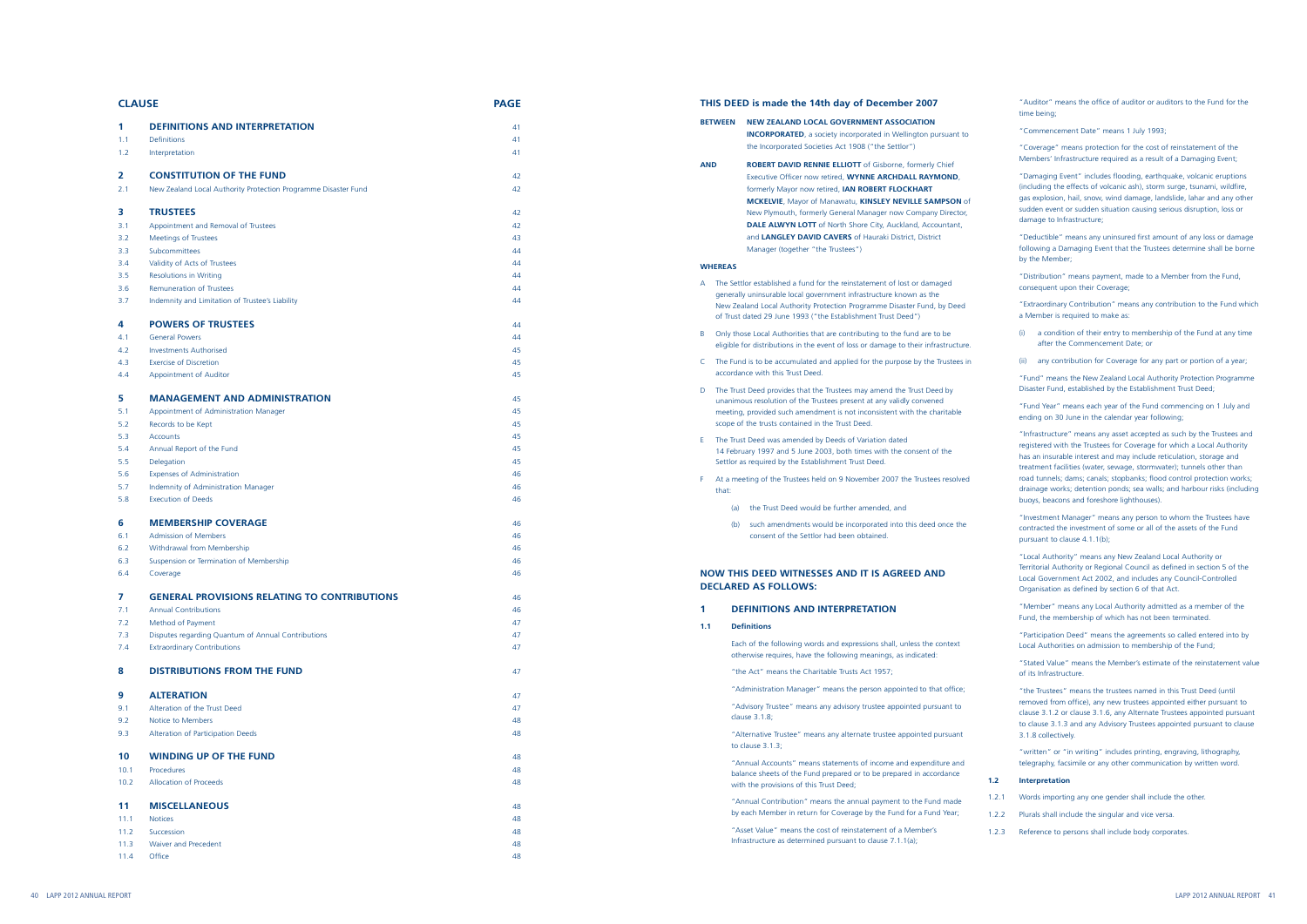- (d) a Trustee becomes of unsound mind; or becomes subject to a property order under the Protection of Personal and Property Rights Act, 1988; or
- (e) a Trustee is removed by their Appointor in accordance with the provisions of this Trust Deed; or
- (f) a Trustee is otherwise removed by operation of law.
- 3.1.8 The Trustees shall have power to appoint any person at any time as an Advisory Trustee to the Fund, and to prescribe the function of such Advisory Trustee. An Advisory Trustee shall not be counted in the number of Trustees required by clause 3.1.1, or in the quorum required for meetings of the Trustees, nor be entitled to vote thereat.

### **3.2 Meetings of Trustees**

- 3.2.1 The Trustees shall from time to time meet for the despatch of business of the Fund, and subject to the provisions of this Trust Deed and particularly this clause 3.2 shall have the power to adjourn or otherwise regulate their meetings and proceedings, and vary the regulation and procedure of such meetings and proceedings, as the Trustees think fit.
- 3.2.2 Questions arising at any meeting of the Trustees shall be determined by a majority of the votes of those present and voting.
- 3.2.3 (a) The Trustees shall at their inaugural meeting and again before the end of each Fund Year elect one of their number to be the chairman of Trustees for the ensuing Fund Year. The person so elected shall hold office as chairman of Trustees during the ensuing Fund Year, and shall be eligible for re-appointment.
	- (b) The person so appointed shall chair all meetings of the Trustees at which they are present. If at any meeting the chairman is not present within fifteen minutes of the appointed time for holding the meeting the Trustees present shall then choose one of their number to be the chairman of that meeting.
	- (c) A chairman shall not be entitled to a second or casting vote.
- 3.2.4 Every meeting of the Trustees shall be called by giving not less than seven days notice in writing to the Trustees provided that a meeting of the Trustees shall be deemed to have been duly called if it is so agreed by all the Trustees entitled to attend and vote thereat.
- 3.2.5 Upon the written request of three Trustees giving notice of the subject matter of that meeting, the Administration Manager shall summon a special meeting of the Trustees, within seven days of that request.
- 3.2.6 Every notice of a meeting of the Trustees shall;
	- (a) be given in writing by the Administration Manager to each Trustee at their last known address;
	- (b) be exclusive of the day on which it is served and of the day of the meeting;
	- (c) specify the place, day and hour of the meeting;
	- (d) specify, in the case of special business, the general nature of that business.
- 3.2.7 The accidental omission to give notice of a meeting to, or the non receipt of notice of a meeting by, any Trustee shall not invalidate the proceedings at the meeting.
- 3.2.8 (a) No business shall be transacted at any meeting of the Trustees unless a quorum is present at the time when the meeting proceeds to business. The quorum for meetings of the Trustees shall be as fixed by resolution of the Trustees and until so fixed any number of the Trustees more than one-half of the total number of the Trustees entitled to vote thereat shall constitute a quorum. Where one-half in number of the Trustees so entitled to vote is a fraction it shall be rounded-up to the next whole number and such number shall be the quorum for a meeting of the Trustees.
- $(c)$  in the case of an interest to which subclause (a) of this clause applies, that of the other Trustees present; or
- (d) on the case of an interest to which subclause (b) of this clause applies, that of the Members generally, they shall thereafter take no further part in the deliberations in respect of that matter.
- 3.2.11 The foregoing rule shall not operate to prevent any Trustee taking part in discussions and decisions regarding rules, guidelines, or policies regarding Annual Contributions.
- 3.2.12 All disclosures of interest by any Trustee, and whether or not they took part in discussion on or voted on the matter before the meeting, shall be recorded in the minutes of the meeting.
- 3.2.13 (a) The Trustees may meet by means of a Telephone Meeting, the Trustees having been given notice of the meeting as required by the provisions of this Trust Deed.
	- (b) In this clause: "Telephone Meeting" means the contemporaneous linking together by telephone of Trustees comprising a quorum (whether or not any one or more of those persons is outside New Zealand); "Telephone" means and indicates any instant electronic means of communication.
	- (c) Before a Telephone Meeting proceeds to business:
		- (i) each of the Trustees taking part must be able to hear each of the other Trustees taking part;
		- (ii) the chairman shall ask each Trustee taking part in turn to respond by way of confirmation that they are in fact linked to and are taking part in the Telephone Meeting;
		- (iii) the chairman shall thereupon announce to the Telephone Meeting the names of those Trustees who have so responded.
	- (d) The Trustees so named by the chairman shall be conclusively deemed to be present at the Telephone Meeting and, unless given permission to leave under subclause (e) of this clause, to have been present all the time during the Telephone Meeting.
	- (e) No Trustee may leave a Telephone Meeting by disconnecting their telephone unless the chairman has first granted that Trustee permission to leave.
	- (f) A minute of the proceedings at a Telephone Meeting shall be conclusive evidence of the proceedings and the regularity of the meeting if certified as a correct minute by the chairman.
- (b) If within half an hour from the time appointed for a meeting of the Trustees a quorum is not present the meeting shall stand adjourned to the same day in the next week at the same time and place, and if at the adjourned meeting a quorum is not present within half an hour from the time appointed for the meeting, the Trustees present shall constitute a quorum.
- (c) Every Trustee present shall, notwithstanding their conflict between interest and duty (if any), be counted in a quorum present.
- 3.2.9 A validly called meeting of the Trustees at which a quorum is present shall be competent to exercise all or any of the authorities, powers and discretions by or under this Deed vested in or exercisable by the Trustees.
- 3.2.10 Any Trustee who is in any way, whether directly or indirectly;
	- (a) personally interested in a contract or arrangement or any proposed contract or arrangement with the Trustees or with any Member; or
	- (b) is an elected member, office or employee of any Member or proposed Member which is interested –

shall declare the nature of the interest and unless the interest is no greater than or any different from –

- 1.2.4 Reference to any Act of Parliament shall be deemed to include every amendment or re-enactment of it and every Act of Parliament substituted for it, and any regulations made under the Act.
- 1.2.5 All references in this Trust Deed, or to provisions or clauses of this Trust Deed, shall be deemed to be references to this Trust Deed and to those provisions or clauses as altered from time to time pursuant to the provisions of this Trust Deed.
- 1.2.6 Except as otherwise defined in this Trust Deed, the terms used in this Trust Deed which have been defined in the Act shall have the same meaning as ascribed to those terms in the Act.

### **2 CONSTITUTION OF THE FUND**

- **2.1 New Zealand Local Authority Protection Programme Disaster Fund**
- 2.1.1 A fund is hereby established by the New Zealand Local Government Association Incorporated, with the charitable purposes set out in clause 2.1.3.
- 2.1.2 The name of the fund shall be the New Zealand Local Authority Protection Programme Disaster Fund.
- 2.1.3 The charitable purposes of the Fund shall be:
	- (a) To assist New Zealand local government to carry out its responsibilities under central government's disaster recovery policies and plans; and
	- (b) To provide funds for Members for the purpose of reinstatement of lost or damaged Infrastructure as a result of Damaging Events; and
	- (c) To facilitate effective programmes to enable New Zealand local government to identify and manage risks to their Infrastructure by minimising and reducing the exposure, limiting the risks and diminishing the potential for loss or damage; and
	- (d) To provide Members with the capacity for self-help to recover from consequences of Damaging Events; and
	- (e) To do anything else which the Trustees may think is conducive or incidental to the attainment of the above charitable purposes.
- 2.1.4 There are no non-charitable purposes for the Fund.
- 2.1.5 The Fund shall consist of all property for the time being held by or on behalf of the Trustees, derived from:
	- (a) Any gifts or donations;
	- (b) Extraordinary Contributions;
	- (c) Annual Contributions;
	- (d) Income from investments;
	- (e) Proceeds of realisation of investments;
	- (f) Any policies or contracts of re-insurance;
	- (g) Any recoveries;
	- (h) Any other source.
- 2.1.6 The Fund shall be held in trust by the Trustees upon the trusts and for the charitable purposes contained in this Trust Deed and shall be managed, administered and applied by the Trustees, in accordance with the powers contained in this Trust Deed, in order to attain those charitable purposes.
- 2.1.7 The Trustees are and shall remain responsible for the safe custody of all money, policies, certificates and other documents of title and value in connection with the Fund and for the safe custody, realisation and distribution of all of the assets from the Fund, from time to time vested in them.

### **3 TRUSTEES**

### **3.1 Appointment and Removal of Trustees**

- 3.1.1 The number of Trustees shall be not less than four nor more than six. The Trustees shall be one or two appointees of the Settlor; one or two appointees of the New Zealand Local Government Insurance Corporation Limited; and one or two appointees of the NZ Society of Local Government Managers Incorporated (together called the "Appointors").
- 3.1.2 The power of appointing new Trustees shall be vested in the Appointors each of which shall have the power to appoint two persons as Trustees and they having been appointed as Trustees to remove and/or replace them, by notice in writing given to the Administration Manager.
- 3.1.3 The Appointors shall be entitled to appoint any person as an Alternative Trustee in place of any Trustee appointed by them, by notice in writing given to the Administration Manager, either for a specified period, or for a specified meeting or any part of a meeting, or for any particular subject matter at any meeting, or generally during the absence of any such Trustee, and from time to time, in the same manner, to remove any Alternate Trustee.
- 3.1.4 An Alternate Trustee appointed pursuant to clause 3.1.3 shall:
	- (a) not be remunerated otherwise than out of the remuneration of the Trustee in whose place the Alternate Trustee acts;
	- (b) be deemed to have automatically vacated office when the Trustee in whose place the Alternate Trustee acts vacates office;
	- (c) unless otherwise provided by the terms of appointment of the Alternate Trustee, have the same rights, powers and privileges (including without limitation, the right to receive notice of meetings of Trustees, the power to sign resolutions of Trustees and the power to witness the affixing of the common seal) as the Trustee in whose place the Alternate Trustee is appointed;
	- (d) discharge all the duties of, and be subject to the same provisions in this Trust Deed as the Trustee in whose place the Alternate Trustee acts.
- 3.1.5 The Administration Manager shall within seven days of it being notified in writing of the appointment, removal or resignation of a Trustee give to every Member and Appointor (other than an Appointor exercising its powers of appointment or removal) written notice of the appointment removal or resignation of the Trustee.
- 3.1.6 Notwithstanding the provisions of clause 3.1.2 of this Trust Deed, if any Appointor shall fail at any time to exercise its power of appointment and notify the Administration Manager in writing accordingly, within fourteen days of:
	- (a) it being notified in writing of the removal or resignation of their appointee; or
	- (b) it becoming aware of the occurrence of another event which creates a vacancy (as provided for in clause 3.1.7); and
	- (c) the number of Trustees falls below four then the Trustees shall forthwith appoint further or additional Trustees on behalf of any Appointors so failing, so as to ensure there are not less than four nor more than six Trustees and every Trustee then appointed may thereafter only be removed by unanimous resolution of the Trustees.
- 3.1.7 A vacancy in the office of Trustee shall arise if:
	- (a) a Trustee is adjudged bankrupt; or
	- (b) a Trustee resigns by notice in writing to the Administration Manager; or
	- (c) a Trustee refuses to act; or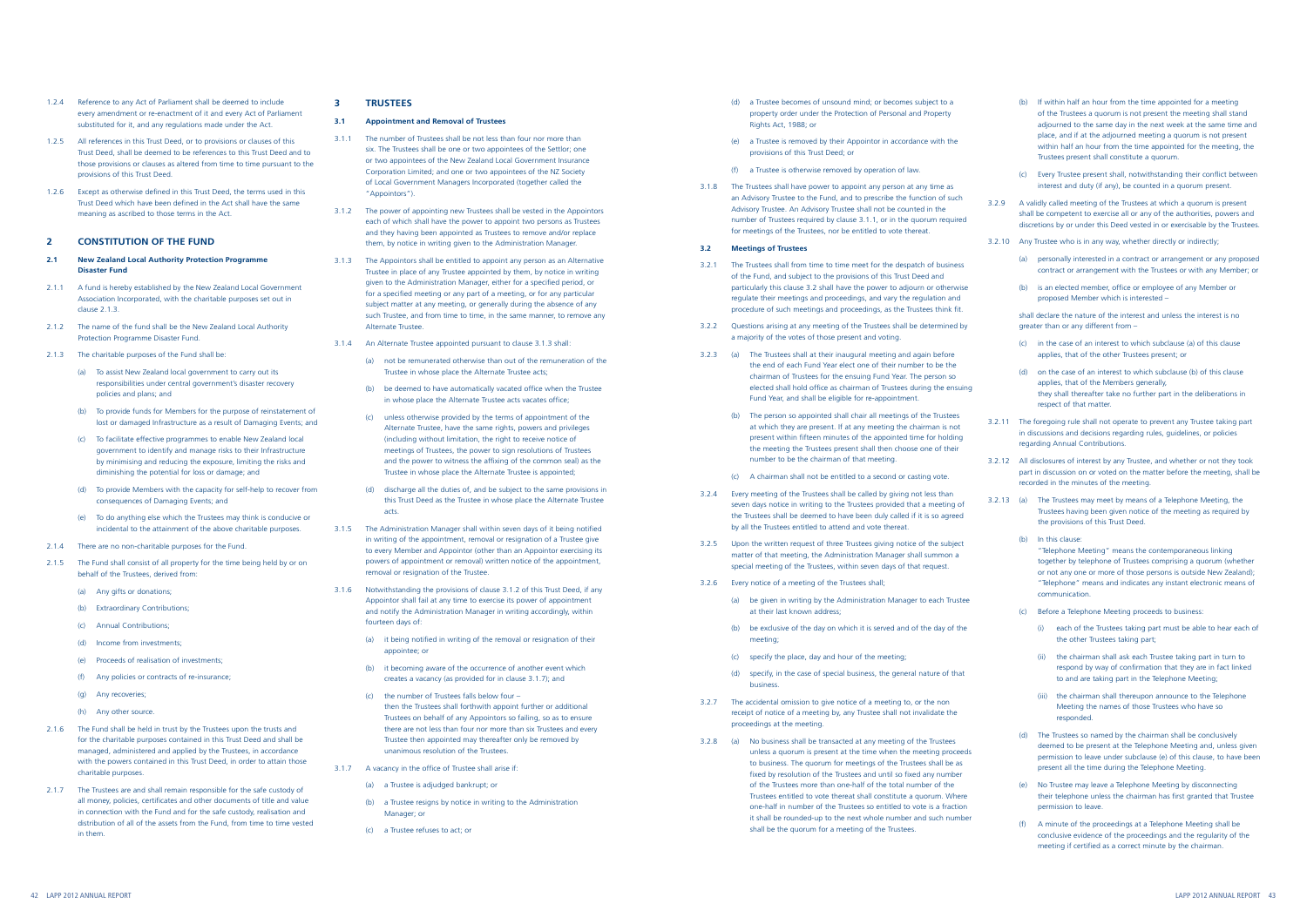### **4.2 Investments Authorised**

4.2.1 All moneys belonging to the Fund and available for investment shall be invested in accordance with the provisions of the Trustee Act 1956 as to the investment of trust funds.

### **4.3 Exercise of Discretion**

4.3.1 The Trustees may exercise or enforce all of the authorities, discretions and powers vested in them from time to time, and at any time and may refrain from exercising all or any such powers.

### **4.4 Appointment of Auditor**

4.4.1 The Trustees shall from time to time appoint an Auditor (being the holder of a certificate of public practice issued by the Institute of Chartered Accountants of New Zealand) of the Fund at a remuneration to be fixed, and payable, by the Administration Manager, out of the Fund.

### **5 MANAGEMENT AND ADMINISTRATION**

### **5.1 Appointment of Administration Manager**

- 5.1.1 The Trustees shall appoint an Administration Manager which shall, in addition to other duties or responsibilities conferred on the Administration Manager elsewhere in this Trust Deed, and as from time to time agreed by the Administration Manager with the Trustees:
	- (a) Receive applications for membership of the Fund;
	- (b) Ascertain and audit the infrastructural assets of Members;
	- (c) Issue debit notes for and maintain records of all Annual Contributions and Extraordinary Contributions paid to the Fund;
	- (d) Use its best endeavours to secure economic reinsurance support of the Fund;
	- (e) Facilitate effective programmes to enable Members to identify and manage risks to their Infrastructure by minimising and reducing the exposure, limiting the risks and diminishing the potential for damage by Damaging Events;
	- (f) Receive and process applications for Distributions, within the scope of guidelines laid down by the Trustees;
	- (g) Furnish the Trustees with full and complete reports of all losses by and of all payments made out of the Fund;
	- (h) Liaise with local government agencies with respect to the application of their appropriate disaster recovery and emergency plans;
	- (i) Make recommendations to the Trustees regarding any matters pertaining to the administration and management of the Fund;
	- (j) Undertake such services as may be required by the Trustees or as may be reasonably necessary for the management, administration and investment of the Fund, and the operation of the trusts contained in this Trust Deed.
- 5.1.2 The Administration Manager shall be responsible to the Trustees for the proper management, and administration of the Fund and the trusts contained in this Trust Deed.
- 5.1.3 The first Administration Manager shall be the New Zealand Local Government Insurance Corporation Limited which shall hold office for an initial term of six years from the Commencement Date (unless removed earlier) on such terms (including terms relating to performance) as may be agreed in writing with the Trustees.

### **5.2 Records to be Kept**

5.2.1 The Administration Manager shall keep or cause to be kept a complete record of:

- (a) The membership of the Fund including the dates on which Members were admitted to membership and when they ceased to be or were suspended as Members of the Fund.
- (b) Proper records of all meetings, resolutions and decisions of the **Trustees**
- (c) The affairs, matters and transactions of the Fund.
- (d) All other matters, information and data necessary or expedient for the proper and effective working of the Fund and the operation of this Trust Deed.

### **5.3 Accounts**

- 5.3.1 The Administration Manager shall ensure that:
	- (a) All assets of the Fund are kept separate and apart from any assets or funds of the Administration Manager, with all moneys received by the Administration Manager to be banked in a separate bank account in the name of the Fund;
	- (b) Proper books of account are kept in respect of the Fund;
	- (c) Annual Accounts are prepared in respect of the Fund, presenting a true and fair view of the Fund's financial affairs at the end of each Fund Year; and
	- (d) The Auditor appointed in accordance with the provisions of this Trust Deed examines and reports upon the Annual Accounts.

### **5.4 Annual Report of the Fund**

- 5.4.1 The Administration Manager shall within six months after the end of each Fund Year:
	- (a) Prepare an Annual Report for the Fund for the previous Fund Year.
	- (b) Provide each Member with a copy of the Annual Report.
- 5.4.2 The following matters shall be contained in the Annual Report:
	- (a) A statement of numerical changes in the membership of the Fund during the Fund Year;
	- (b) The Annual Accounts for the Fund in respect of the previous Fund Year;
	- (c) The Auditor's report on the Annual Accounts;
	- (d) A statement by the Administration Manager as to whether all the Annual Contributions and Extraordinary Contributions required to be made to the Fund in accordance with the Participation Deeds and this Trust Deed have been made by the Members, and if not the amount or amounts outstanding;
	- (e) A summary of any amendments to this Trust Deed that have been made during the Fund Year;
	- (f) The names of and any changes since the last Annual Report in the Trustees, the Administration Manager, re-insurers, and changes in any actuaries, auditors and solicitors to the Fund (either by reference to their own names or the names of their firms);
	- (g) The name and address of the person to whom all correspondence from the Members to the Trustees should be sent.

### **5.5 Delegation**

- 5.5.1 Subject to this clause, the Administration Manager may at any time with the consent of the Trustees and from time to time, delegate any of its powers to any person.
- 5.5.2 A delegation pursuant to this clause may be:
	- (a) Subject to such conditions and on such terms for the protection and convenience of persons dealing with the delegate as the person making the delegation thinks fit; and
	- (b) Amended or revoked at any time.

### **3.3 Subcommittees**

- 3.3.1 (a) The Trustees may at any time, for any specified purpose, appoint such of their number as they think fit to be members of any one or more subcommittees.
	- (b) Each such subcommittee shall have such powers and duties as are delegated to it by the Trustees.
	- (c) Each such subcommittee shall have power to co-opt such person or persons whether or not Trustees as the Trustees think fit, provided that:
		- (i) in relation to each subcommittee the number of co-opted members shall not exceed the number of Trustees who are members of the subcommittee; and
		- (ii) such co-option shall be subject to the approval of the Trustees at the first meeting of the Trustees following the co-option.
	- (d) The Trustees may appoint a chairman of each subcommittee. If no such chairman is appointed or if at any meeting the chairman is not present within 15 minutes after the time appointed for holding the same, the members of the subcommittee present shall then choose a chairman of the meeting.
	- (e) Each subcommittee may meet and adjourn as it thinks proper. Questions arising at any meeting shall be determined by a majority of votes of all those present and voting. In the case of an equality of votes the chairman shall have a second or casting vote.

### **3.4 Validity of Acts of Trustees**

3.4.1 All acts done in good faith at any meeting of the Trustees or any subcommittees of the Trustees, or by any person acting as a Trustee, shall, notwithstanding that it shall afterwards be discovered that there was some defect in the appointment of such Trustee or that such Trustee was disqualified, be as valid as if every such Trustee had been duly appointed, and was qualified to be a Trustee.

### **3.5 Resolutions in Writing**

3.5.1 A resolution in writing, signed by all of the Trustees entitled to vote thereon shall be as valid as if it had been passed at a meeting of the Trustees duly convened and held. Any such resolution may consist of several documents in like form, each signed by one or more of the Trustees so entitled. Any such document sent by a Trustee by telegram, cable, facsimile, copier, telex or other electronic means of communication shall be deemed to have been signed by the Trustee.

### **3.6 Remuneration of Trustees**

3.6.1 The Trustees shall not make any private pecuniary profit from the Fund, except that the Trustees shall be entitled to reasonable fees for their services in respect of the management and administration of the Fund. The amount of the fees shall be determined from time to time by the Administration Manager after consultation with the Settlor and the Trustees.

### **3.7 Indemnity and Limitation of Trustee's Liability**

- 3.7.1 The Trustees shall be indemnified and shall be entitled to reimburse themselves out of the Fund in respect of all costs, charges and expenses which they incur in or about management or administration of the Fund.
- 3.7.2 No Trustee acting or purporting to act in execution of the trusts created by this Trust Deed shall be liable for any loss not attributable to their own dishonesty or their wilful commission of or omission to do any act known by them to be a breach of trust, and in particular (without limitation) no Trustee shall incur any liability in respect of:
	- (a) Any act done or not done in the exercise of or in respect of any discretion vested in them.
	- (b) Anything done or suffered by them in good faith in reliance upon any advice or opinion (whether or not obtained by the Trustees)

of any professional person, or upon any advice the Trustees may obtain directly or indirectly from any company, firm or person as shall, in the opinion of the Trustees, be qualified to provide advice.

- (c) Any failure or refusal to perform or do any act or thing which by reason or provision of any law of New Zealand they are hindered or prevented from doing or performing.
- 3.7.3 No Trustee shall be bound to or be liable for any failure to take any proceedings against a co-Trustee for any breach or alleged breach of trust committed by the co-Trustee.

### **4 POWERS OF TRUSTEES**

### **4.1 General Powers**

- 4.1.1 In addition to the powers conferred by law and elsewhere in this Trust Deed the Trustees shall have the power:
	- (a) Subject to clause 5.1.3, from time to time to appoint and remove the Administration Manager and, subject to the specific duties imposed on the Administration Manager by this Trust Deed, define the duties and responsibilities of the Administration Manager, on terms to be agreed in writing between the Trustees and the Administration Manager.
	- (b) From time to time to appoint and remove one or more investment managers. The Investment Managers shall have such powers and duties in relation to the investment of the fund as the Trustees shall determine and agree in writing between the Trustees and the Investment Managers.
	- (c) To appoint and remove a custodian trustee to hold in safe custody all policies, certificates and other documents of title in connection with the whole or any part of the Fund, on terms to be agreed in writing between the Trustees and the custodian trustee.
	- (d) To otherwise retain the services of professional advisors and managers in relation to the management, administration and investment of the Fund, to delegate powers and discretions to professional advisors and managers as the Trustees see fit, and to determine and to pay out of the Fund, any fees payable to those professional advisors and managers.
	- (e) To make rules or guidelines, and to adopt procedures, consistent with the provisions of this Trust Deed, including, without limitation, in relation to membership; calculating and fixing Asset Values, Deductibles, Extraordinary Contributions, Annual Contributions and Distributions; determining from time to time which of a Member's assets can be registered with the Trustees as Infrastructure; and to make rules or guidelines and to adopt procedures as shall be appropriate for the convenient administration of the Fund.
	- (f) To borrow money for the purpose of providing Distributions where the assets of the Fund are not immediately realizable, or if realizable are only realizable at a material loss to the Fund, and to secure the repayment of such moneys in any manner and upon any terms the Trustees consider advisable, whether by charge over all or any portion of the Fund or any particular property or otherwise, provided however the Trustees shall first have had and obtained the consent in writing of the Settlor thereto and provided further that in no event shall the amount borrowed exceed the then estimated values of the assets of the Fund, less any existing liabilities of the Fund, contingent or otherwise.
	- (g) To seek reinsurance protection in support of the Fund.
	- (h) Generally to do all such acts and things as the Trustees may consider necessary or expedient for the administration, maintenance and preservation of the Fund and in performance of their obligations under this Trust Deed.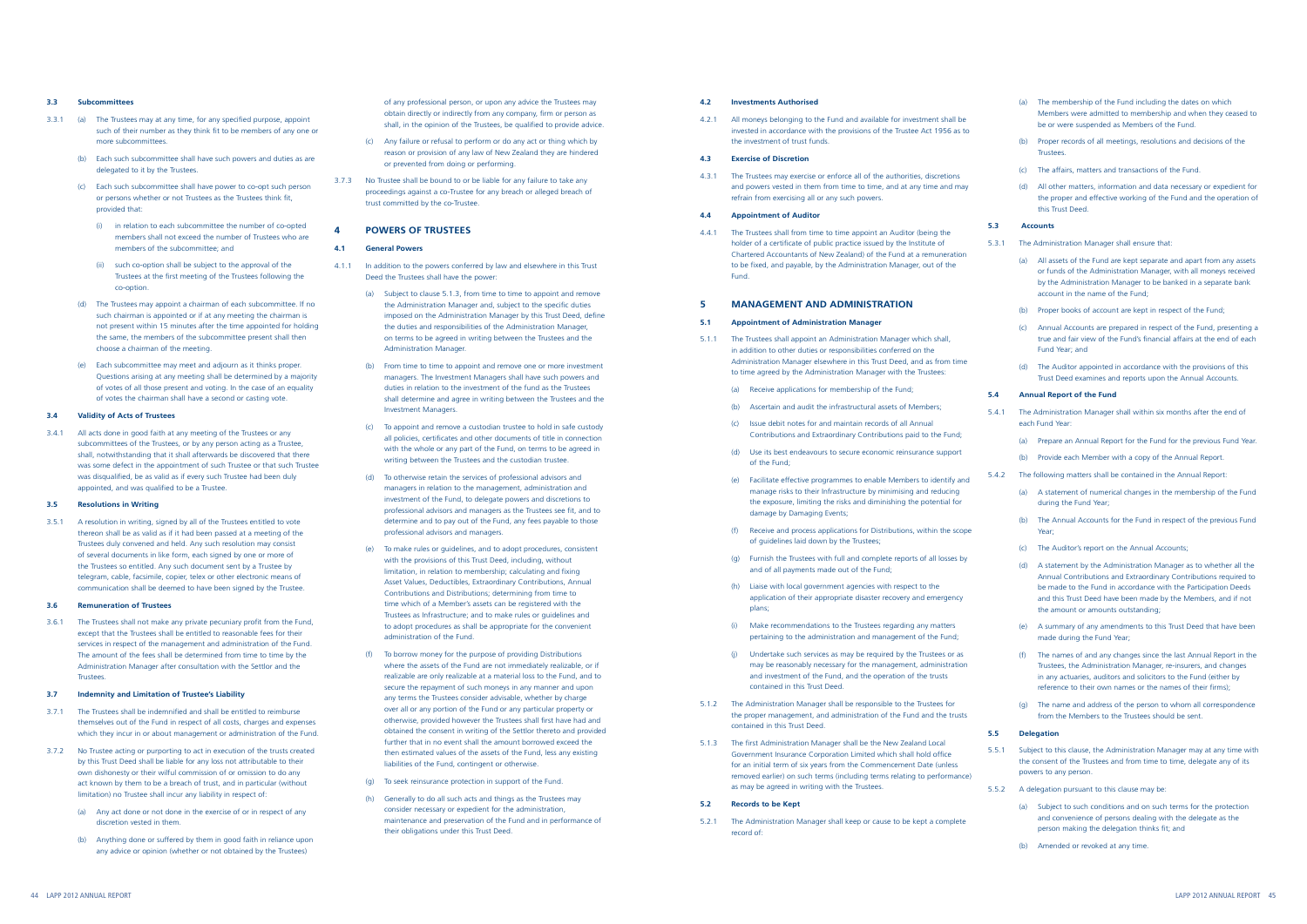- (a) The risk or exposure of the Member to a Damaging Event in its region compared with the risk or exposure of Members to Damaging Events generally;
- (b) The Asset Value of the Member, as determined by the Trustees pursuant to clause 7.1.1(a);
- (c) The likely availability to the Member of other monies by way of compensation, indemnity, replacement or subsidy for the loss or damage to its Infrastructure, including any payment from central government, from insurance claims, and any rights against persons not party to this Trust Deed;
- (d) The quantum of any Deductible for the Member which the Trustees may fix;
- (e) The state of repair, maintenance and condition generally of the Member's Infrastructure or parts of it;
- (f) The nature of any particular risks affecting the Member's Infrastructure;
- (g) Any refusal or persistent failure by the Member to comply with any reasonable directions given by the Administration Manager for the purpose of identifying and managing risk.
- 7.1.3 Members shall then be advised of the Annual Contribution payable by them, and the amount of any Deductible.
- 7.1.4 Notwithstanding anything hereinbefore contained the Trustees may adopt or determine such methods of setting Annual Contributions or Extraordinary Contributions as they in their absolute discretion think fit.

- 7.3.1 If the Member disputes the quantum of any Annual Contribution it shall give written notice to the Administration Manager within twenty-one days of receipt of advice of the quantum, following which the quantum of the Annual Contribution payable by the Member shall be reviewed by the Trustees, whose decision as to the appropriate quantum to be paid shall be final and binding.
- 7.3.2 Where the quantum of the Annual Contribution is not determined until after the date on which payment of the Annual Contribution was due, the Member shall have ten days following receipt of advice in writing of the determination of the dispute in which to pay the Annual Contribution.
- 7.3.3 Except as otherwise provided above the action or decision of the Trustees in fixing the Annual Contributions shall be final and binding.

### **7.2 Method of Payment**

- 7.2.1 Payment of the Annual Contributions shall be effected by the Members in accordance with any provisions of the Participation Deed for payment, or in the absence of any such provisions as from time to time determined by the Trustees.
- 7.2.2 Any unpaid Annual Contribution as determined by the Administration Manager shall be recoverable by the Fund as a debt with associated interest and recovery costs.

### **7.3 Disputes regarding Quantum of Annual Contributions**

### **7.4 Extraordinary Contributions**

- 7.4.1 The Trustees may fix Extraordinary Contributions.
- 7.4.2 Subject to clause 7.1.4 in determining the quantum of any Extraordinary Contribution as a condition of entry to membership the Trustees shall have regard to:
	- (a) The number of Fund Years completed since the Commencement Date;
	- (b) The net value of the assets of the Fund had there been no Distributions from the Fund;
	- (c) The current value of the assets, and the amount of any liabilities of the Fund;
	- (d) Any other factors which seem relevant to the Trustees.
- 7.4.3 In determining the quantum of any Extraordinary Contribution being fixed for Coverage of a part or portion of a Fund Year the Trustees shall have regard to the Annual Contribution that would have been payable by the Member for Coverage for the full Fund Year and, that part or portion of the Fund Year for which Coverage is being provided.
- 7.4.4 Any decision of the Trustees regarding the quantum of any Extraordinary Contribution shall be final and binding.
- 7.4.5 Any Extraordinary Contribution fixed by the Trustees that is not paid may be recovered in the same way as an Annual Contribution including associated interest and recovery costs.

5.8.1 If the Trustees are incorporated as a Board the Trustees shall obtain and adopt a common seal of the Board. The common seal of the Board shall be kept in the safe custody of the Administration Manager. The common seal shall only be used by the authority of the Board or of a committee of the Board authorised by the Board in that behalf, and every instrument to which the common seal is affixed shall be signed by a member of the Board and shall be countersigned by a second member of the Board or by some other person appointed by the Board for the purpose

### **8 DISTRIBUTIONS FROM THE FUND**

- 8.1 A Member may at any time within nine calendar months (time being of the essence) of a Damaging Event apply to the Trustees for a Distribution from the Fund in respect of any loss or damage caused to the Member's Infrastructure by that Damaging Event.
- 8.2 Upon receiving an application for a Distribution in respect of a Damaging Event, the Trustees shall satisfy themselves that:
	- (a) the loss or damage is to Infrastructure;
	- (b) the loss or damage was caused by the Damaging Event.
- 8.3 Once the Trustees have satisfied themselves as to the matters specified in clause 8.2, they may make a Distribution to the Member in respect of its application, subject to:
	- (a) any Asset Value or Stated Value of the Member's Infrastructure;
	- (b) the state of repair, maintenance and condition generally of the Infrastructure or of any particular parts of the Infrastructure before and after the Damaging Event for which the Distribution is claimed;
	- (c) the Member's Deductible;
	- (d) the expected availability when the Annual Contribution was set and the actual availability to the Member of other monies by way of compensation, indemnity, replacement or subsidy for the loss or damage to its Infrastructure, including any payment from central government, from insurance claims, and any rights against persons not party to this Trust Deed;
	- (e) the desirability of the Fund maintaining reserves for future Damaging Events;
	- (f) the length of time that the Member has been a Member of the Fund;
	- (g) any other factors which seem relevant to the Trustees.

The Trustees at their sole discretion will determine what if any Distribution will be made in any situation where in the Trustees' opinion the damage is a consequence of an act of war or terrorism.

- 8.4 Without being bound to see or being liable for not seeing to the application of any Distributions from the Fund, the Trustees shall take reasonable steps to ensure each Distribution from the Fund is applied by its Members for the reinstatement of their Infrastructure, and for that purpose, the Trustees may require from the Member reasonable evidences of the expenditure, and may make progress payments.
- 8.5 The Trustees may also pay the whole or any part of the Fund to any other charity that is charitable under New Zealand law and has purposes similar or related to those of the Fund.

### **9 ALTERATION**

### **9.1 Alteration of the Trust Deed**

9.1.1 The Trustees may amend this Trust Deed in any way, subject to this clause 9.

- 5.5.3 If the Trustees or the Administration Manager exercise a power that is for the time being delegated that shall not revoke the delegation.
- 5.5.4 The Trustees shall not be liable for any act or defaults of any delegatee of the Administration Manager.

### **5.6 Expenses of Administration**

- 5.6.1 The Administration Manager may pay from the Fund such costs, charges and expenses of management, administration and investment of the Fund as are properly payable by the Administration Manager on behalf of the Fund.
- 5.6.2 The Administration Manager shall be paid from the Fund such fees or charges for its administration of the Fund and the trusts contained in this Trust Deed, as shall from time to time be authorised by the Trustees.

### **5.7 Indemnity of Administration Manager**

5.7.1 The Administration Manager shall not be liable for any loss which is not attributable to the Administration Manager's own dishonesty and the Trustees shall indemnify and keep indemnified the Administration Manager from the Fund against all claims demands and liabilities from Members or persons not parties to this Trust Deed, howsoever arising.

### **5.8 Execution of Deeds**

### **6 MEMBERSHIP COVERAGE**

### **6.1 Admission of Members**

- 6.1.1 Only Local Authorities shall be eligible for admission as Members of the Fund.
- 6.1.2 A Local Authority shall not be admitted to membership without first entering into a Participation Deed with the Fund in the form and on the terms acceptable to the Trustees.
- 6.1.3 In executing a Participation Deed the Local Authority shall agree to be bound by the terms of this Trust Deed.

### **6.2 Withdrawal from Membership**

- 6.2.1 Any Member may withdraw from membership of the Fund by giving notice in writing to the Trustees of its desire to withdraw from membership, on or before the end of any Fund Year, and their membership shall terminate at the end of the Fund Year following.
- 6.2.2 Any notice in writing of a Member's desire to withdraw from membership may itself be withdrawn at any time prior to the termination of its membership.
- 6.2.3 Members who have given notice of their desire to withdraw from the Fund shall pay their Annual Contributions due for the following Fund Year.

### **6.3 Suspension or Termination of Membership**

- 6.3.1 Membership of the Fund may be terminated or membership rights suspended, by resolution of the Trustees, in the event that a Member:
	- (a) Refuses or fails to comply with the reasonable directions of the Trustees given for the purpose of minimizing or reducing the exposure, limiting the risks and diminishing the potential for loss or damage to its Infrastructure; or
	- (b) Refuses or fails to allow an audit of the Member's management of the risk to its Infrastructure; or
- (c) Omits to make or unduly delays payment of its Annual Contribution; or
- (d) Commits any breach of the provisions of this Trust Deed or its Participation Deed which in the opinion of the Trustees warrants the termination or suspension of membership.
- 6.3.2 A former Member may if so desiring re-apply for membership, but if successful shall not thereby gain any benefit credit or entitlement accruing consequent upon their former membership.
- 6.3.3 The action or decision of the Trustees in any matter relating to membership or suspension or termination of membership shall be final and binding.

### **6.4 Coverage**

- 6.4.1 Coverage of Members shall commence from the later of the date of payment of the initial Annual Contribution (or part thereof if so agreed) and the Extraordinary Contribution (if any, or part thereof if so agreed) as required by the Trustees or such other date as may be agreed in writing by the Trustees.
- 6.4.2 There shall be no Coverage of Local Authorities that are not Members.
- 6.4.3 Upon termination or suspension of membership all Coverage shall cease from the date of termination or suspension as the case may be, and the Member shall not be eligible for Coverage until re-admission to membership (in the case of termination) or (in the case of suspension) the lifting of the suspension by further resolution of the Trustees, or the satisfaction of any pre-condition imposed for the automatic lifting of the suspension of the Member.
- 6.4.4 On termination of membership all claim, right, title or interest or benefit in the assets of the Fund shall forthwith cease.

### **7 GENERAL PROVISIONS RELATING TO CONTRIBUTIONS**

### **7.1 Annual Contributions**

- 7.1.1 The Trustees shall before the end of each Fund Year:
	- (a) Fix the Asset Value of each Member's Infrastructure, having regard to:
		- (i) their Stated Value;
		- (ii) any actual valuation made of a Member's Infrastructure, or any parts of it;
		- (iii) any other measure (including valuations) which may enable or assist the Trustees to assess the value of Members' Infrastructure;
		- (iv) any appropriate method or principles of valuation whether or not they are the same as those applied in any other valuation of the Members' Infrastructure or parts of it.
	- (b) Determine the approximate amount of total Annual Contributions to be sought from Members for the ensuing Fund Year having regard to:
		- (i) the combined Asset Values of Members as determined in clause 7.1.1(a) above; and
		- (ii) the risk or exposure of the Members' Infrastructure to Damaging Events; and
		- (iii) possible Deductibles; and
		- (iv) any other factors that seem relevant:
- 7.1.2 The Trustees shall after determining the approximate amount of the total Annual Contributions to be sought from Members for the ensuing Fund Year fix the Annual Contributions to be paid by individual Members, and in fixing the Annual Contributions to be paid by individual Members the Trustees shall have regard to: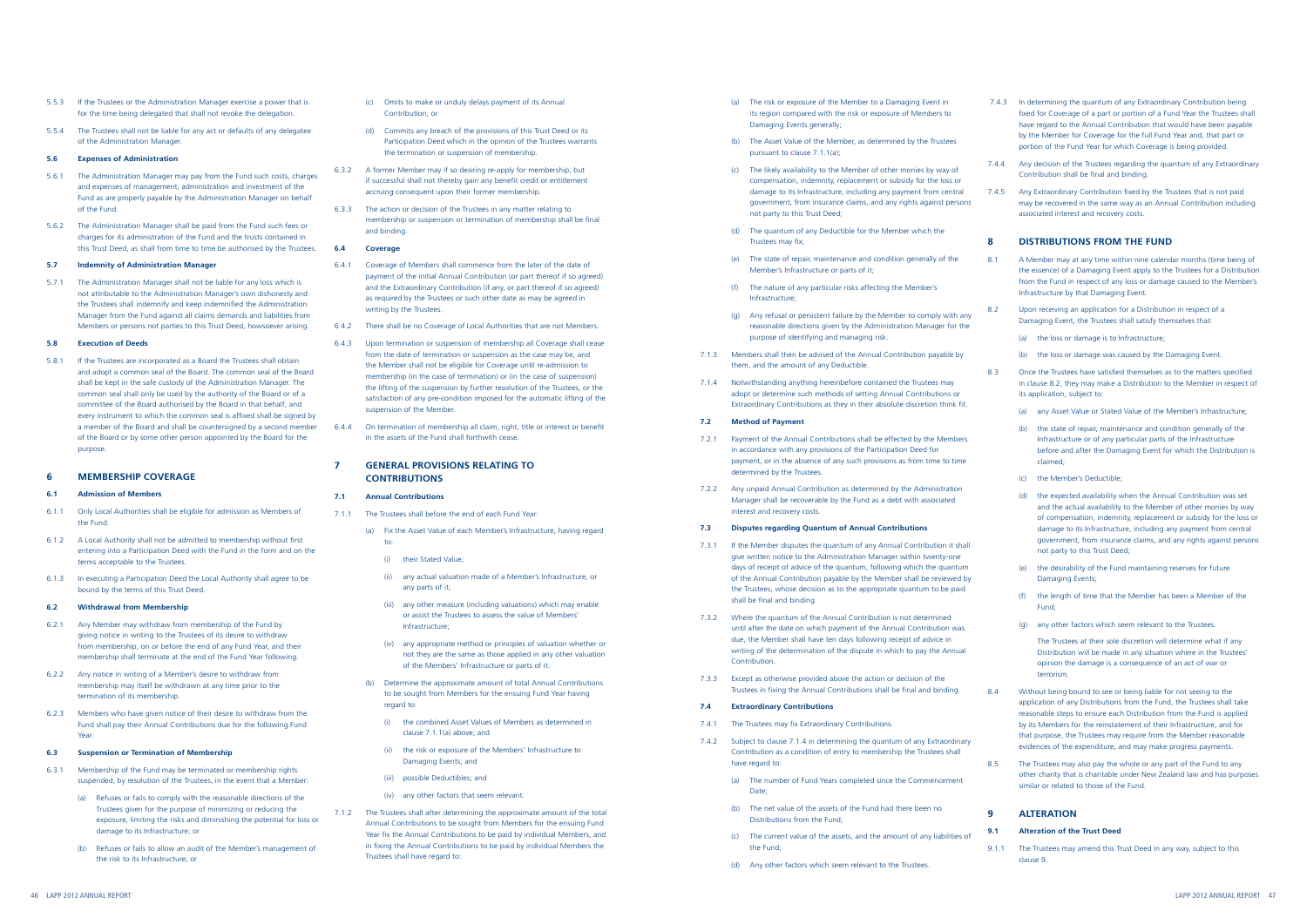| <b>THE COMMON SEAL of the</b><br><b>NEW ZEALAND LOCAL GOVERNMENT</b><br><b>ASSOCIATION INCORPORATED Was</b><br>hereunto affixed in the presence of: | )<br>$\big)$<br>)<br>) |
|-----------------------------------------------------------------------------------------------------------------------------------------------------|------------------------|
| <b>Signed by</b><br><b>ROBERT DAVID RENNIE ELLIOTT</b><br>in the presence of:                                                                       | )<br>)                 |
| <b>Signed by</b><br><b>WYNNE ARCHDALL RAYMOND</b><br>in the presence of:                                                                            | $\mathcal{Y}$<br>)     |
| <b>Signed by</b><br><b>DALE ALWYN LOTT</b><br>in the presence of:                                                                                   | )<br>)                 |
| <b>Signed by</b><br><b>KINSLEY NEVILLE SAMPSON</b><br>in the presence of:                                                                           | )<br>)                 |
| <b>Signed by</b><br><b>IAN ROBERT FLOCKHART MCKELVIE</b><br>in the presence of:                                                                     | )<br>⟩<br>)            |
| <b>Signed by</b><br><b>LANGLEY DAVID CAVERS</b><br>in the presence of:                                                                              | )                      |

- 9.3.1 The Trustees, with the agreement of a Member, may from time to time:
	- (a) Amend any of the provisions of the Participation Deed relating to the Member; or
	- (b) Cancel any Participation Deed and in substitution, enter into a new Participation Deed with a Member.

### **10 WI NDING UP OF THE FUND**

- 9.1.3 Every amendment shall be conditional upon and come into effect upon the Settlor giving its consent in writing.
- 9.1.4 Amendments shall not be retrospective in effect.

### **9.2 Notice to Members**

- 9.2.1 The Trustees shall notify Members forthwith in writing of every amendment to this Trust Deed made pursuant to these provisions.
- 9.2.2 Any accidental failure or omission on the part of the Trustees to give a Member notice as required by this clause, or its non-receipt by a Member, shall not affect the validity of the amendment.

### **9.3 Alteration of Participation Deeds**

### **10.1 Procedures**

- 10.1.1 The Trustees shall wind up the Fund and shall apply the provisions of this Clause in relation to every Member:
	- (a) If the Trustees unanimously resolve that the Fund shall be wound up, and advise the Settlor accordingly, and the Settlor consents thereto; or
	- (b) Upon the determination of the trusts hereof; or
	- (c) Upon any insolvency of the Fund; or
	- (d) Upon any order of the Court that the Fund be wound up.
- 10.1.2 The Trustees shall within fourteen days after they have resolved to wind up the Fund, lodge a copy of that resolution with the Settlor and (the Settlor consenting thereto) with the Registrar of Incorporated Societies.
- 10.1.3 The Trustees shall for the purpose of winding up the Fund:
	- (a) Ensure that final accounts of the Fund are prepared showing the financial position of the Fund as at the date on which the winding up commenced; and
	- (b) Ensure that those final accounts are audited; and
	- (c) As soon as practicable after the final accounts have been audited send a copy of those accounts to the Settlor and all the Members as at the date the winding up commenced.
- **10.2 Allocation of Proceeds**
- 10.2.1 Members shall have no right or claim against the Fund on winding up except in respect of any application for a Distribution made prior to the commencement of the winding up.
- 10.2.2 The Trustee shall apply the proceeds of the Fund in accordance with the following priority:
	- (a) First, in providing for the payment of the costs of the winding up;
	- (b) Secondly, in providing for the payment of all liabilities and debts of the Fund;
- 11.2.1 If the activities of any of the Appointors are assigned to or succeeded by any other undertaking (whether a corporation, association partnership or natural person) then that other undertaking may, with the written approval of the Trustees as from the date of the assignment or succession, take the place of that Appointor for the purposes of the Fund, and assume all rights and obligations of that Appointor under the Trust Deed.
- 11.2.2 If the Trustees do not give their written approval of such other undertaking taking the place of that Appointor, then the Fund shall either be wound up in accordance with the provisions of this Trust Deed, or the Trustees may appoint another body to take over the role of that Appointor.
- (c) Thirdly, paying any outstanding Distributions which the Trustees have resolved to pay any Member prior to the commencement of the winding up and remain unpaid at that date;
- (d) Fourthly, in providing for payment of any Distributions for which applications have been made immediately prior to the commencement of the winding up;
- (e) Finally, payment of any balance in the Fund is to be made or transferred to another organisation as decided by the Trustees that is charitable under New Zealand law and has purposes similar or related to those of the Fund, or in default of a decision by the Trustees, as directed by the Court pursuant to section 27 of the Act.

### **11 M ISCELLANEOUS**

### **11.1 Notices**

- 11.1.1 Any notice or document shall be deemed to have been served upon the Trustees if left at the registered office of the Fund or if sent through the post in a registered letter addressed to the Administration Manager at that office. Any notice or document shall be deemed to have been duly given to a Member, if given generally or sent to the Member at the address of the Member last known to the Administration Manager.
- 11.1.2 Any notice or document delivered by post shall be deemed to have been delivered in the ordinary course of post and in proving such service it shall be sufficient to prove that the envelope or wrapper containing it was properly addressed and posted. A statement signed by the Administration Manager that a notice was so addressed and posted to a Member and when, shall be conclusive evidence of those facts.

### **11.2 Succession**

### **11.3 Waiver and Precedent**

- 11.3.1 No failure by the Trustees to enforce any breach of any obligation or provision contained or implied in by this Trust, in one, or more instances shall constitute a waiver of the right of the Trustees to enforce any other provision, or any subsequent breach, whether against the same Member or another.
- 11.3.2 No action on the part of the Trustees or the Administration Manager whether taken in accordance with any specific provisions contained in this Trust Deed or otherwise shall be taken as a precedent for any like or similar action on either part and neither the Trustees nor the Administration Manager may thereafter be compelled to take similar or identical action consequent thereupon.

**11.4 Office** 

11.4.1 The office of the Fund shall be at the offices of the New Zealand Local Government Insurance Corporation Limited, 9th Floor, Civic Assurance House, 114 Lambton Quay, Wellington, or at such other place as the Trustees may from time to time by resolution determine.

### **IN WITNESS WHEREOF** this Deed has been executed on the day and year first hereinbefore written.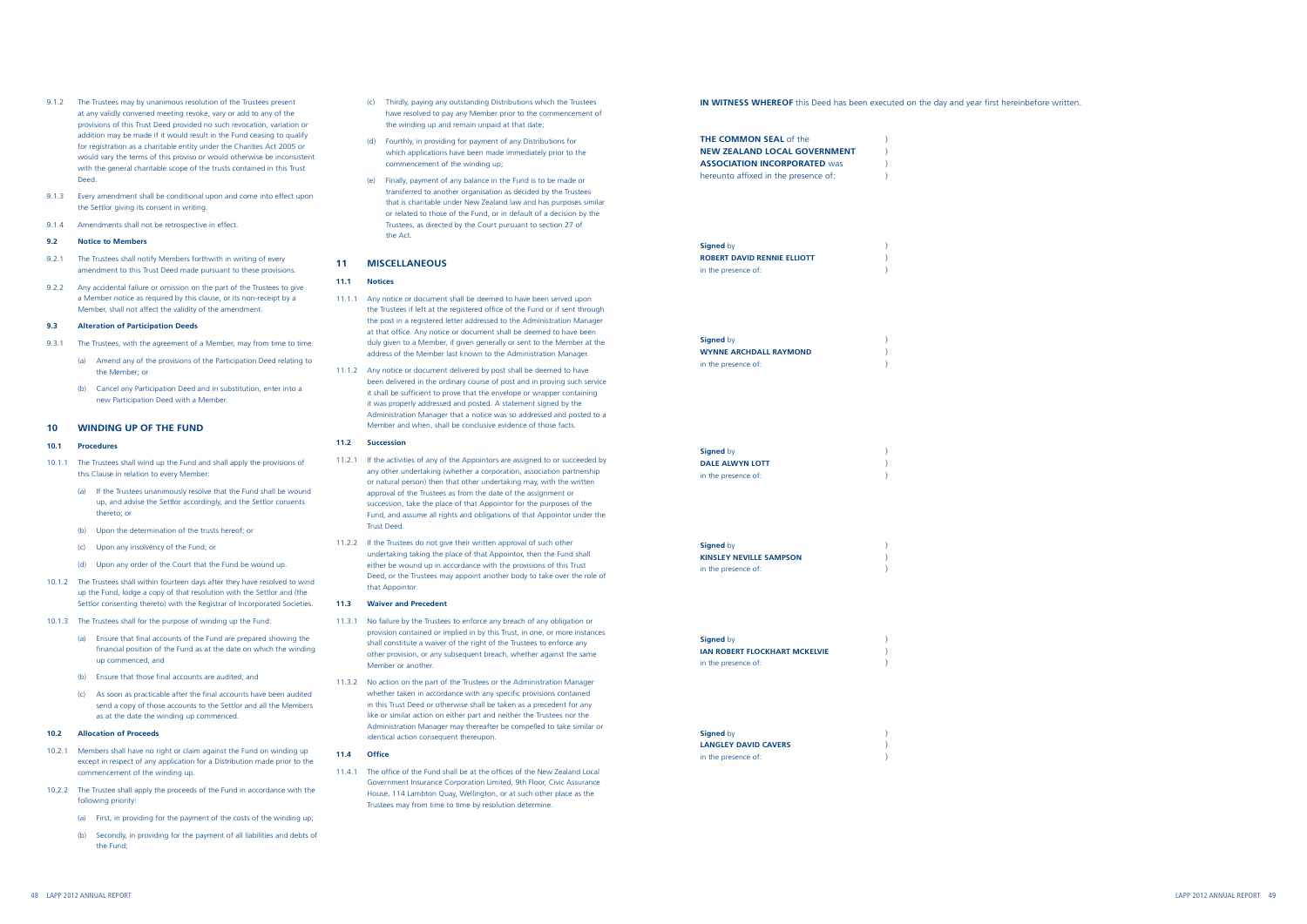|                   | THIS DEED is made the day of 201.                                                                                                                                                                                                                |  |  |  |
|-------------------|--------------------------------------------------------------------------------------------------------------------------------------------------------------------------------------------------------------------------------------------------|--|--|--|
| <b>BETWEEN</b>    | <b>NEW ZEALAND LOCAL AUTHORITY PROTECTION</b><br><b>PROGRAMME DISASTER FUND</b> ("the Fund") and<br>NEW ZEALAND LOCAL GOVERNMENT INSURANCE<br><b>CORPORATION LIMITED ("the Administration Manager)</b><br>(together called "the Administration") |  |  |  |
| <b>AND</b>        | defined in the Trust Deed ("the Member")                                                                                                                                                                                                         |  |  |  |
| <b>BACKGROUND</b> |                                                                                                                                                                                                                                                  |  |  |  |

- The Member hereby covenants and agrees with the Administration to be bound by
	- (a) the terms of the Trust Deed, as if it were a party to the Trust Deed; and
	- (b) this Participation Deed;
- A. The Trustees of the New Zealand Local Authority Protection Programme Disaster Fund are incorporated as a Board pursuant to the Charitable Trusts Act, 1957 ("the Board").
- The Fund is also registered as a charitable entity under the Charitable Trusts Act 1957.
- C. The Settlor of the Fund is the New Zealand Local Government Association Incorporated. The Settlor established the Fund as a self funding disaster protection scheme for the purposes of and for the objects set out in the original trust deed dated 29 June 1993. The trust deed was amended by deeds of variation dated 14 February 1997 and 5 June 2003. The trust deed was further amended and all amendments consolidated by a new trust deed dated 14 December 2007 ("the Trust Deed").
- D. The New Zealand Local Government Insurance Corporation Limited is the Administration Manager of the Fund.
- E. The Trust Deed contains provision for Local Authorities to apply for membership of the Fund, and for their admission to membership of the Fund, on the terms required by the Board.
- The Member has applied to become a member of the Fund, and is being admitted as a member on the terms and conditions contained herein.

### **NOW THIS DEED WITNESSES AND IT IS AGREED AND DECLARED**

as follows:

### **1 MEMBERSHIP**

### **Admission to Membership**

and acknowledges and accepts the powers, discretions and authorities of the Board, and the Administration Manager appointed pursuant to the Trust Deed, as provided in the Trust Deed.

- The Member shall in making an application for a Distribution use any form of application which the Administration may prescribe, and shall from time to time provide such information as the Administration may reasonably require to enable it to consider the Member's application.
- 2. Any Distribution from the Fund shall be at the sole and absolute discretion of the Board, which shall, having regard to the factors set out in the Trust Deed, act in accordance with the objectives of the Fund and in the interests of all members.
- 3. The amount of the Deductible applying at the time of any Natural Disaster or Emergency or event shall be deducted from any Distribution from the Fund in respect of the same.

2. In consideration of the Member agreeing to be bound by the terms of the Trust Deed, and of this Participation Deed, the Member is hereby admitted as a Member of the Fund.

### **Withdrawal, Suspension or Termination of Membership**

Withdrawal from, termination and suspension of membership shall be effected in accordance with the provisions of the Trust Deed.

- The Member shall within 3 months of the commencement of each Fund Year or such lesser period as the Administration may from time to time advise:
	- (a) supply the Administration with any information regarding categories, details and condition of its Infrastructure, including any list of or register of its Infrastructure, both insured and uninsured, and any insurance particulars, which the Administration may reasonably require;
	- (b) state to the Administration in writing its estimate of the cost of reinstatement of its Infrastructure;
- 2. The Member shall advise the Administration of any additions or deletions to its Infrastructure, during the Fund Year.

### **2 COVERAGE AND DEDUCTIBLE**

### **Coverage**

Coverage of the Member shall commence on the date appearing in the First Schedule and shall continue until the Member's membership of the Fund is either terminated, or the Member is suspended, as provided in the Trust Deed.

# TO MEMBERSHIP OF The New Zealand Local Authority Protection Programme Disaster Fund

### **Deductible**

The level of any deductible shall be fixed by the Board and the first such deductible shall be as provided in the First Schedule.

### **3 CONTRIBUTIONS AND DISTRIBUTIONS**

### **Payment of Annual Contributions**

- 1. The Member shall pay to the Fund its Annual Contribution as determined by the Board, within 14 days of the commencement of each Fund Year, or as otherwise agreed by the Administration in writing.
- 2. The Member shall pay the sum set out in, and in the manner provided in the First Schedule, as its first Annual Contribution.

### **Payment of Extraordinary Contributions**

The Member shall forthwith pay to the Fund the Extraordinary Contribution set out in the First Schedule.

### **Distributions**

### **4 ASSET VALUES**

### **Information Regarding Assets**

### **5 RISK MANAGEMENT AND AUDIT**

### **Risk Management**

### The Member agrees to:

(a) introduce and maintain such programs to identify, assess and control risks applicable to its Infrastructure, as may from time to time be reasonably required by the Administration; and

# **PARTICIPATION DEED**

# **ADMITTING**

...................................................